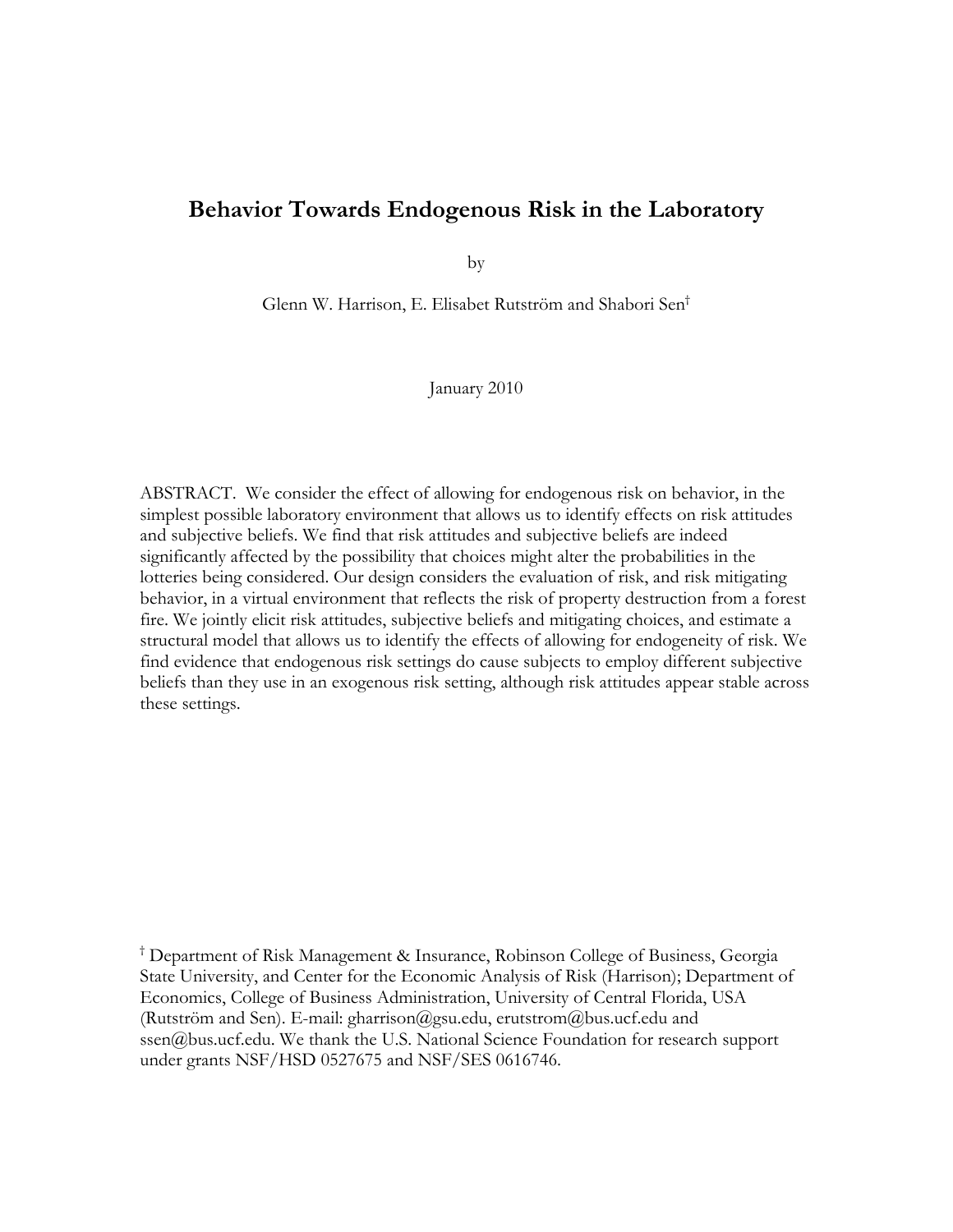Most interesting choices in risky environments allow the individual to undertake mitigation or self-protection choices which alter the risk that is faced. In the business world, this is called risk management. Using the formal metaphor of economists, individuals get to choose which lottery to play out, within some bounds. Consider the mortality lottery, which has two known outcomes. By doing nothing, I face one set of risky outcomes. But if I engage in relatively healthy behavior the probabilities on those outcomes change, in ways that I may or may not discern well. And there might be some function relating mitigation efforts or expenditures and probability changes that I only know approximately. As we expand the example to include the morbidity lottery, my mitigation expenditures might also change the final outcomes themselves: as I spend more money on health care, my income is changed for every possible health status. This methodological problem is central to virtually every important social policy choice (e.g., towards global warming or debates over health insurance) as well as individual choice behavior (e.g., towards investment in education and health, or choice of job).

 All of these concerns raise important questions about understanding behavior towards risk that is "endogenous" in this sense. To what extent do the traditional methods of analysis towards "exogenous risk" change when we allow for such mitigation behavior? This turns out to imply delicate issue of inference, as emphasized in the extant literature (e.g., Ehrlich and Becker (1972), Garen (1988), Shogren (1990), Shogren and Crocker (1991) (1994)). Do risk attitudes stay the same? Do the probabilities on final outcomes stay the same? Or do we find objective probabilities being replaced with subjective probabilities? Moreover, if there is some uncertainty about the functional relationship between mitigation efforts and probabilities of final outcomes, is it valid to assume that individuals behave as if they have a single subjective probability, rather than a density function of subjective beliefs?

1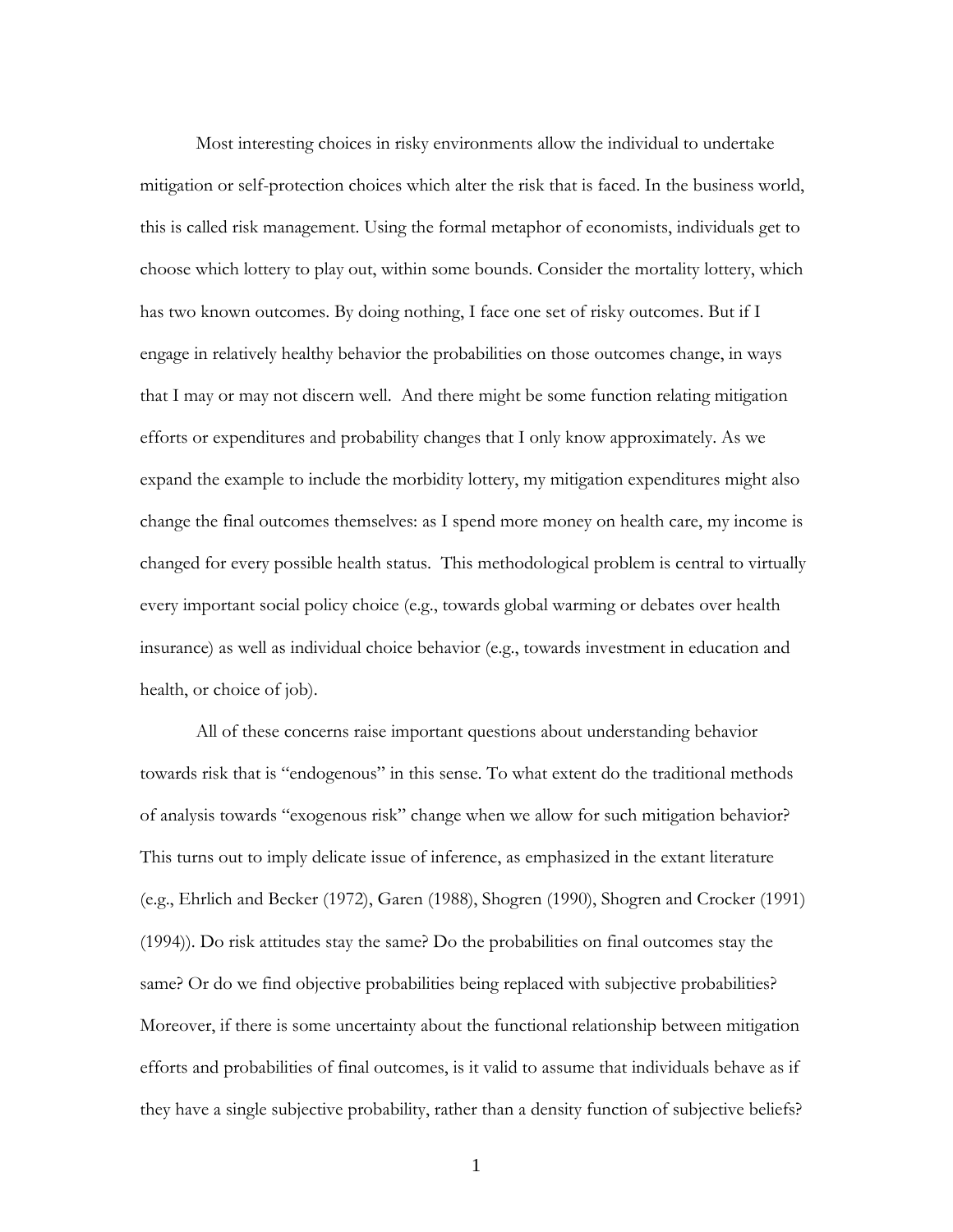In that case, do we need to allow for "uncertainty aversion" as well as risk aversion? Do individuals exhibit a preference for earlier resolution of the uncertainty about the effects of risk mitigation on subjective probabilities?

 We begin the process of exploring these questions in an experimental setting in which we can focus on basics, and tease apart the confounds that arise because of the added endogeneity of risk management. We adapt the well-developed tools for structural econometric estimation of risk attitudes in an exogenous risk setting to evaluate the changes that are needed as one moves incrementally to an endogenous risk setting. Harrison and Rutström (2008) provide an extensive review of the procedures used to elicit and estimate risk attitudes in the exogenous risk setting, and we build on the toolkit reviewed there to consider what modeling issues have to be considered as one moves to model endogenous risk and risk management options. Several of these extensions are "familiar" to economists in the sense that they have arisen in different settings, but some are relatively novel. Our objective is to proceed slowly and deliberately to build a modeling bridge between the two settings.

 The first extension of traditional modeling is to consider the possible role of endogeneity on risk attitudes, in the sense that attitudes towards risk might be "source dependant" on the type of stochastic process. To see why this is fundamental conceptually, imagine a mitigation activity that changes the *objective* probabilities of final outcomes in some known manner. Life is rarely that crisp, but assume this for now. If the agent behaves consistently with Expected Utility Theory (EUT), and we know the utility function of the agent, then we can immediately predict how choices will change.<sup>1</sup> We may not be able to

 $1$ <sup>1</sup> The point being made here does not depend on whether one uses EUT or any alternative specification of choice under risk, such as rank-dependant utility or prospect theory. Those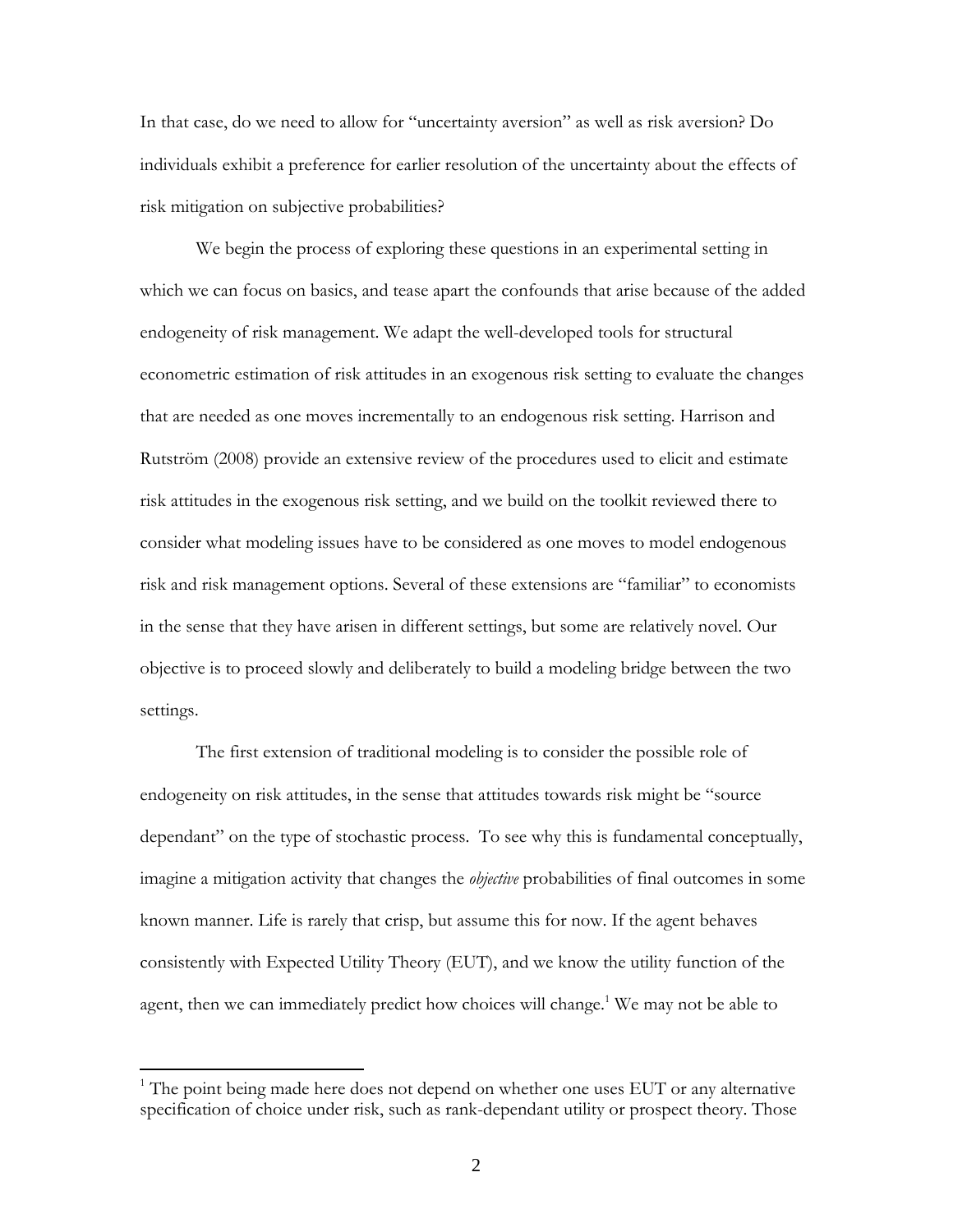qualitatively sign the changes, without more structure, but we can evaluate the expected utility (EU) of the revised lottery choices and say what the agent will, or should, do. But what if the agent also experiences a shift in risk attitudes? Then it is possible that there are changes in final outcomes that lead the analyst predict one thing if one assumes state (or source) independent risk attitudes but to predict another thing under alternative specifications.

 The second extension is to consider the implications of risk mitigation on subjective probabilities. It is rare that the agent has a firm menu telling him how different mitigation actions change the objective probabilities of final outcomes, even if one could assume that the initial, no-mitigation probabilities were in fact objective. So we have to consider the elicitation of subjective probabilities. In principle, so far, this involves no radical extension of EUT, interpreted in the sense of Subjective EUT (SEUT).

 The third extension is to allow for risk mitigation to generate compound, subjective lotteries over final outcomes. Even if the baseline probabilities of outcomes are subjective, it is arguable that the effect of mitigation is to add a layer of uncertainty. Of course, this layer might involve a reduction in uncertainty over final outcomes, but the methodological point is that the lottery becomes a compound lottery in which the agent has to estimate the effect of mitigation on probabilities. If we maintain a strict SEUT framework, then this extension is again straightforward, since we can use the Reduction of Compound Lotteries axiom and reduce this compound lottery to a simple lottery. But if that axiom is violated, then we admit the possibility of an additional layer of aversion to risk, or uncertainty aversion (referred to by some as "ambiguity aversion," but we prefer to avoid that label). This raises two

theories still allow one to talk about risk attitude: they simply model those attitudes as deriving from several possible sources, not just properties of the utility function.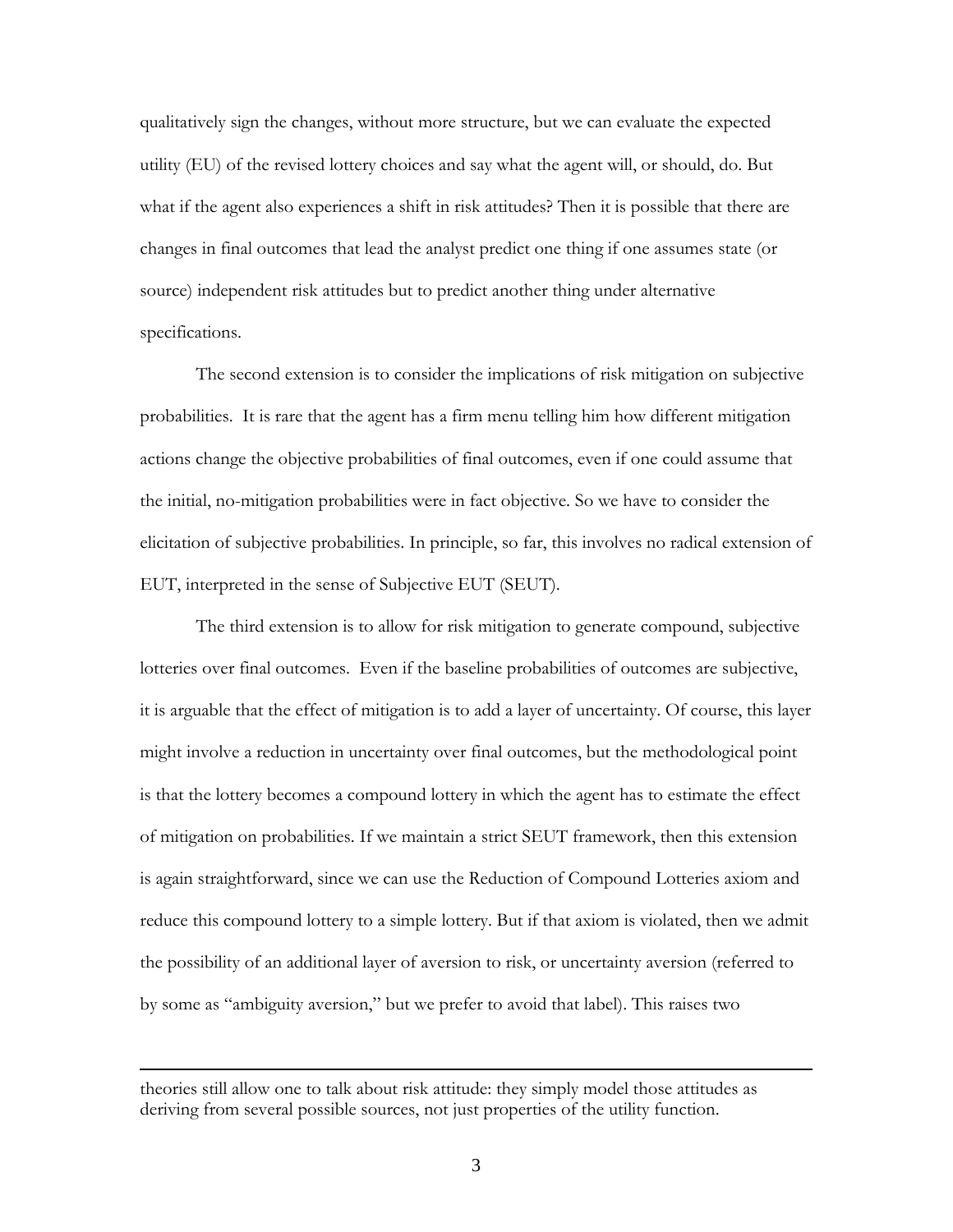inferential issues: how do the statistically degenerate subjective probabilities of SEU get characterized when we allow them to be non-degenerate subjective probability distributions, and how do we model uncertainty aversion? This is new terrain,<sup>2</sup> although to some extent our allowance for source-dependent risk attitudes captures some of what is hypothesized here, in the spirit of the early, and neglected, contribution of Smith (1969) to the Ellsberg Paradox.

 We do not claim that this list exhausts the issues that have to be addressed, but it is already a serious and demanding list.<sup>3</sup> Our approach is to exploit the controls we have in a laboratory experiment to design a series of choice tasks that allow us to explore these issues. Following the general methodological approach of Andersen, Harrison, Lau and Rutström (2008), we present each subject with a series of different choice tasks to allow us to identify all of the behavioral parameters of interest. In their case they used a task to elicit utility functions and a task to elicit discount rates, and jointly estimated behavior in a structural model that connected the two theoretically. Similarly, Andersen, Fountain, Harrison and Rutström (2009a) used a task to elicit risk attitudes and a task to directly elicit subjective probabilities about some naturally-occurring event. Finally, Fiore, Harrison, Hughes and Rutström (2009) (FHHR) used a task to elicit risk attitudes and a task to elicit subjective beliefs in a setting of endogenous risk where the subject could pay to mitigate risk. We employ essentially the same methodology, extended to consider endogenous risk. To better understand the role of endogenous risk, we take the task of FHHR and "decompose" our analysis of behavior by additionally presenting subjects with comparable tasks in an exogenous risk setting.

1

 $2^{2}$  Experimental and econometric methods for doing so are proposed in Andersen, Fountain, Harrison and Rutström (2009b).

<sup>&</sup>lt;sup>3</sup> For example, it ignores the role of insurance.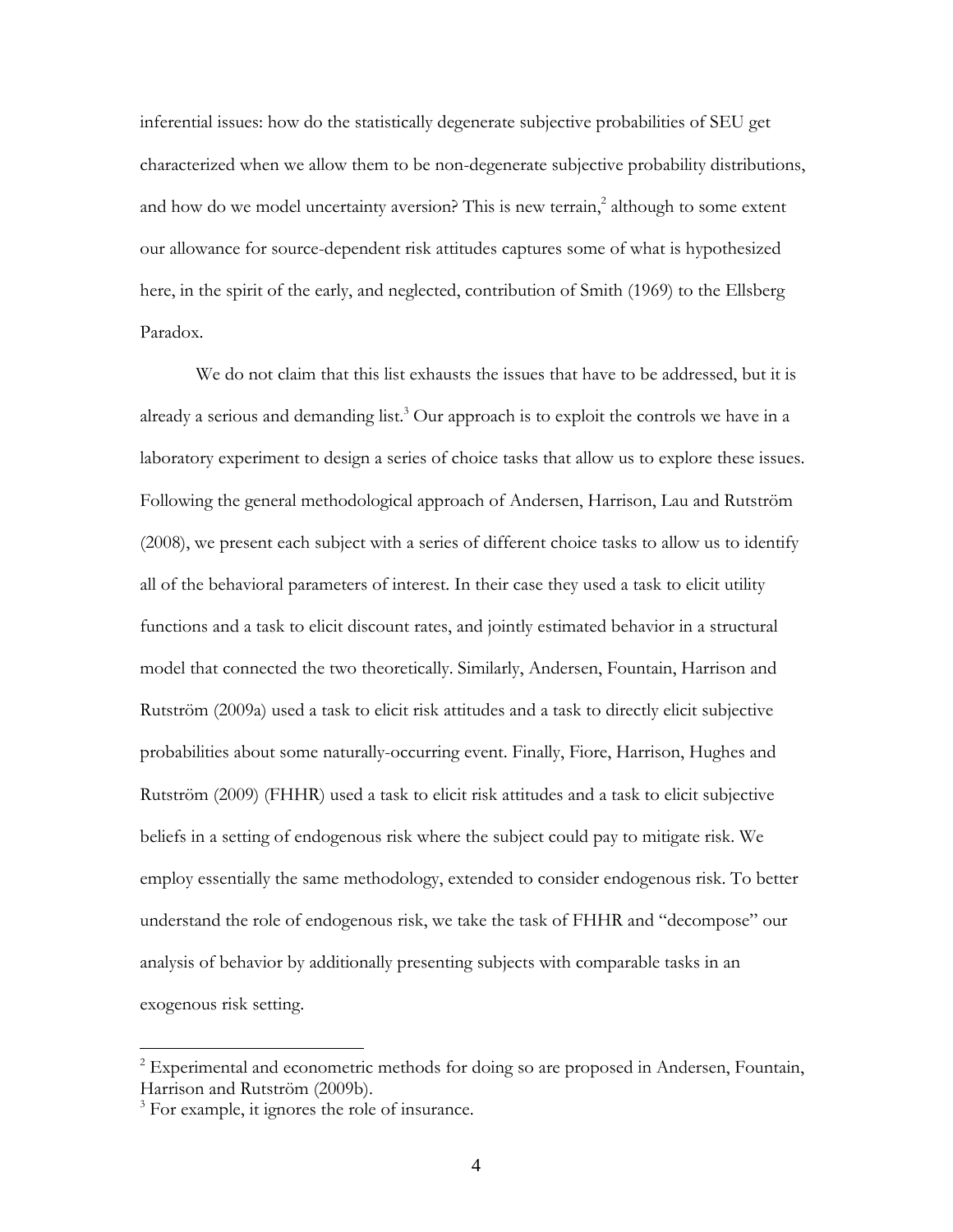The first set of tasks are familiar choices over lotteries with objective, exogenous risk, following Holt and Laury (2002). In order to check for a framing effect from some of the later tasks being presented to the subjects as a loss from some endowment, we also include a task in which we vary the gain or loss frame with objective, exogenous risks. In these tasks the prizes are fixed across pairs of choices, but the probabilities of the good outcome vary exogenously across pairs. Moreover, the probability of the good outcome is the same in each choice: all that varies within each choice is whether one lottery is "safe" in the sense of offering intermediate rewards and the other lottery is "risky" in the sense of offering extreme rewards.

 The second set of tasks vary this exogenous risk setting by allowing the subject to make choices over lotteries in which the prizes are the same in each lottery but the probabilities of the good outcome vary. So this allows the subject to make choices over lotteries in which the focus is on the *change* in the objective, exogenous probability. The first two sets of tasks allow us, in a recursive sense to be made clearer later, to estimate conventional risk attitudes.

 The third set of tasks involves the direct elicitation of subjective beliefs about the risk of good or bad outcomes in a betting task. In this case the outcomes refer to whether a house that is owned by the agent is consumed by a forest fire in a Virtual Reality (VR) environment. The subject is given information, in the form of a series of naturalistic cues, about this risk; this aspect of the design closely follows FHHR, as explained later, and is needed in order to consider behavior in which *subjective* probabilities are employed. In this task the subject is simply given a series of bets, as if offered by an array of bookies, and asked to make a choice as to whether they are willing to bet on the house burning or not. By varying the "house odds" that the bookie implicitly offers in each bet, we can identify a

5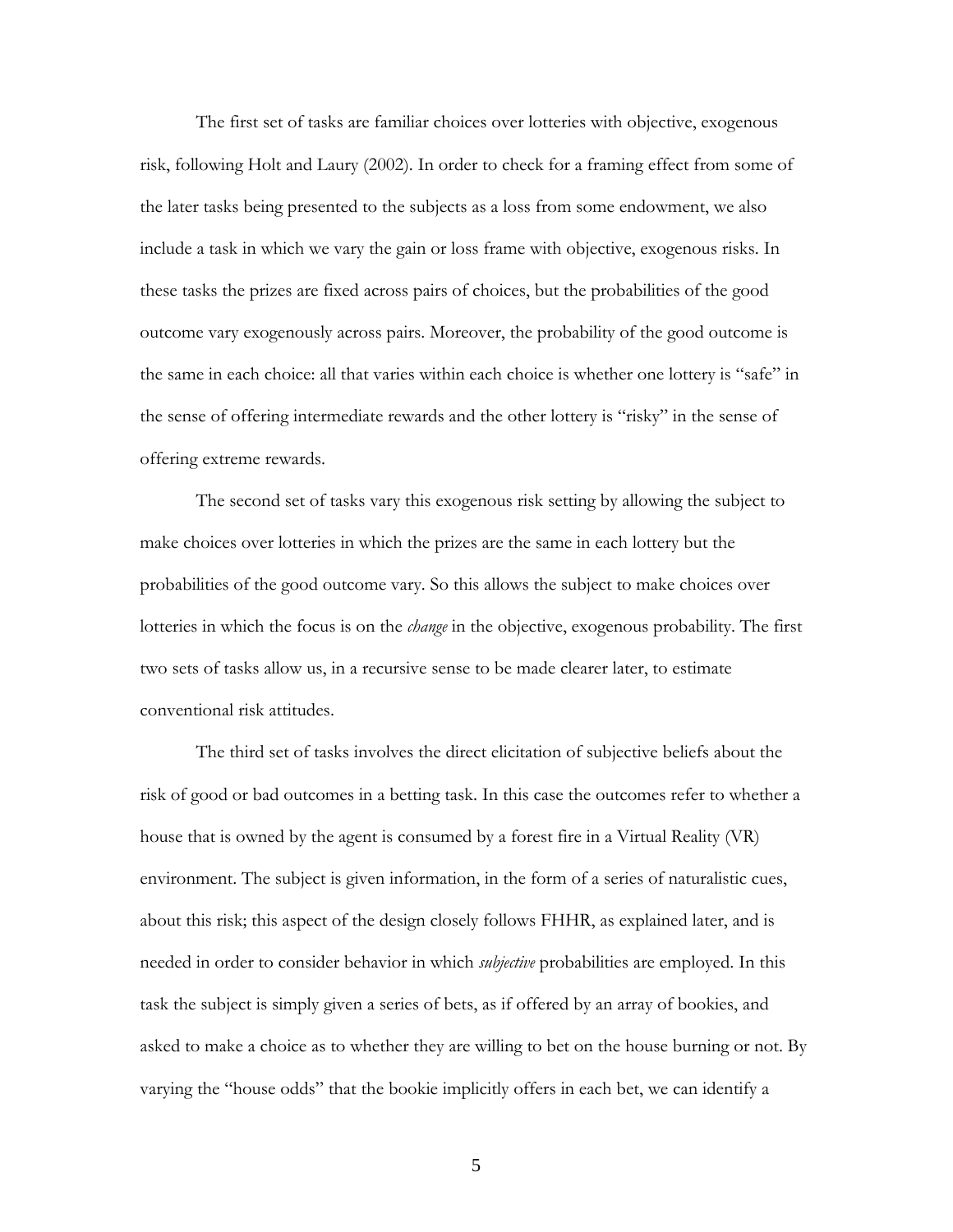switch point at which the subject is indifferent between betting on the bad outcome or not. Of course, this inference about subjective probabilities depends on the risk attitudes of the agent, since these are risky bets, but this is where our knowledge of the risk attitudes from the first two tasks allows us to make joint inferences about subjective beliefs and risk attitudes.

 The final set of tasks replicates and extends the risk mitigation task of FHHR: the agent is able to spend money out of an endowment that will affect the subjective probability of the house burning down.<sup>4</sup> The optimal choice in this task depends on risk attitudes and subjective beliefs about the risk of the bad outcome from the forest fire. But we "know" these parameters from the first three sets of tasks, and can then determined if behavior in the endogenous risk setting of the fourth task is any different.<sup>5</sup> In effect, from the first three tasks we should be able to predict what the agent would do in the fourth task if endogenous risk has no effect on behavior. But if those predictions are off, then we can estimate which structural parameters explain the difference.

 There are several procedural variants on each task, mainly to vary the domain of rewards to better estimate structural parameters, but the logic of the design is simple. The one item in our initial list that we do not consider here is an allowance for uncertainty aversion from endogenous risk. That extension involves a new series of modeling and inferential subtleties beyond the immediate scope of this analysis (see Andersen, Fountain, Harrison and Rutström (2009b)), but for which our design and analysis is a necessary precursor.

<sup>&</sup>lt;sup>4</sup> Of course, insurance involves the expenditure of money out of an endowment that will affect the net value of the outcome, rather than the probability of the outcome.

<sup>&</sup>lt;sup>5</sup>We put the word "know" in quotation marks as a reminder that we are estimating these parameters, and that there are then standard errors to be accounted for. Our full-information approach to joint estimation of all parameters accounts for this.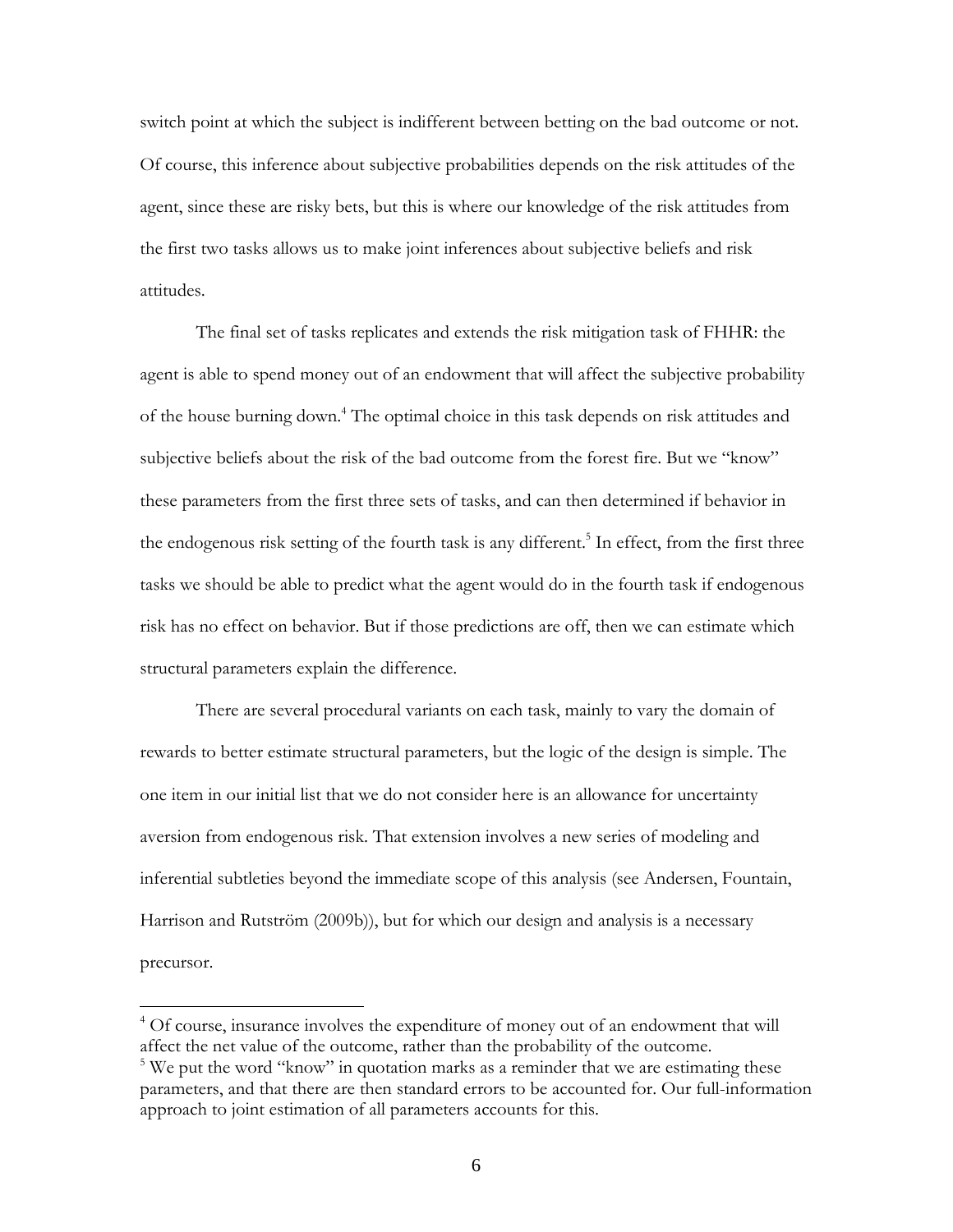One central feature of our experiments is to elicit behavior in the context of experiments that are conducted in a laboratory environment, but that provide some of the naturalistic cues and context faced by decision makers in the field. Field experiments are limited in their ability to implement necessary controls on experimental conditions and a wide range of counterfactual scenarios; this is where laboratory experiments typically have great advantages. And yet conventional laboratory experiments are often artefactual by design (Harrison and List (2004)), raising questions about the validity of responses in that unusual environment.<sup>6</sup> Our solution is to use virtual experiments (VR) introduced by FHHR (p. 66): "A VR is an experiment set in a controlled lab-like environment, using typical lab or field participants, that generates synthetic field cues using Virtual Reality (VR) technology."

Our experimental design is borrowed from FHHR, with additional control tasks added. The subject is allotted a virtual house in the middle of the Ashley National Forest, Utah. The risk involved is that the house will burn down in a simulated forest fire. The subject faces two alternative fire policy regimes: no prescribed burning and the retention of the existing baseline risk of forest fires, and the use of prescribed burning and a reduction of the risk of forest fires. As in any natural scenario, the individual is not informed about the objective risk of fire with or without mitigation, and has to form his own subjective belief about the probability of the house burning down. However, the subject gets to experience computer simulations of several scenarios of forest fires before making his decision, and these simulations are dynamically rendered in a graphic-intensive, naturalistic manner.

1

<sup>&</sup>lt;sup>6</sup> It is tempting to say that (good) lab experiments have the strength of internal validity at the cost of external validity, that (good) field experiments reverse this, and that the "virtual experiments" proposed here combine the best of both. But we find the terms internal and external validity confusing in some respects, for reasons not central here.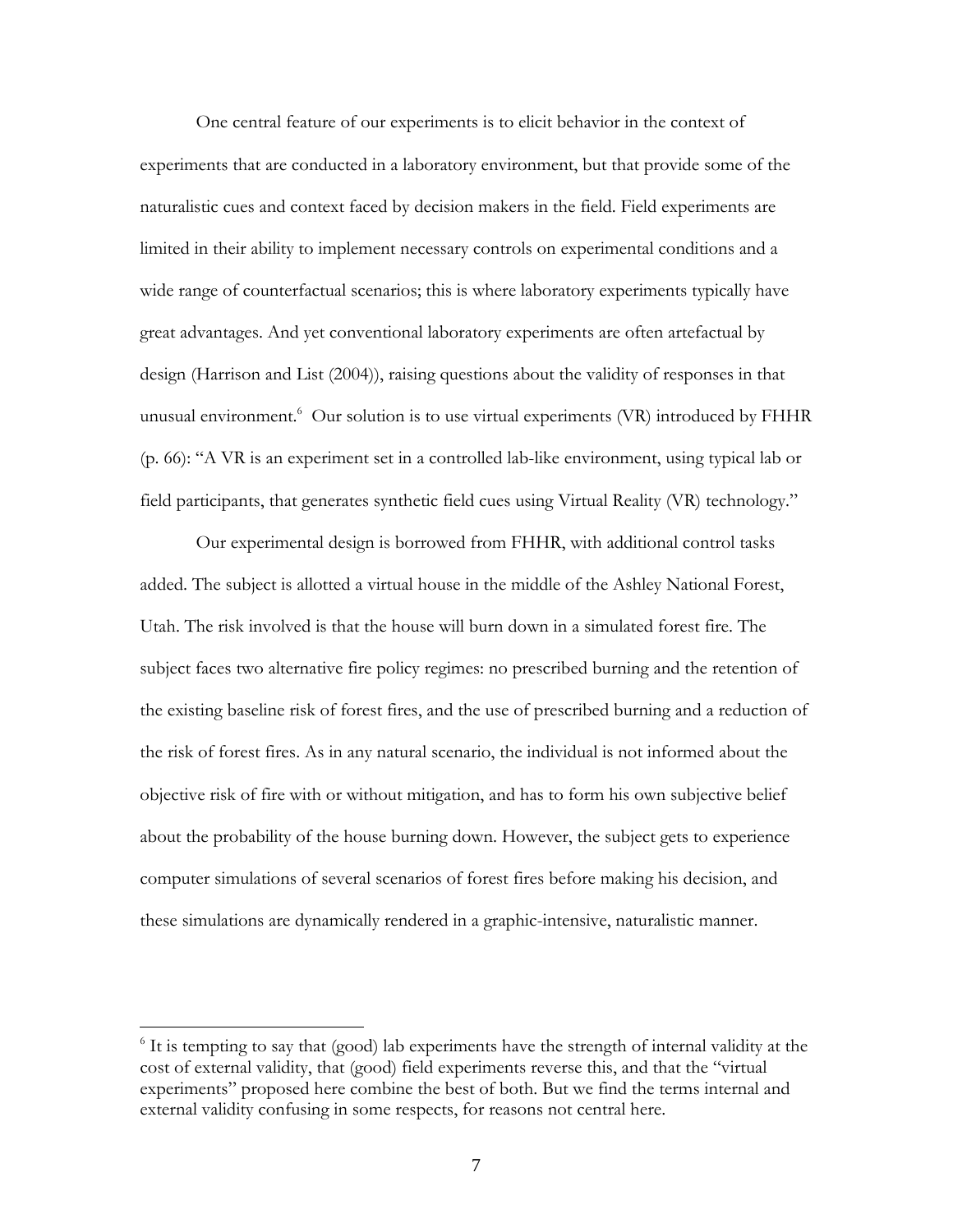Since there are two alternative fire policies available to him, the subject needs to form a belief about two distinct events: the probability of the house burning down when no prescribed burn has been undertaken, and probability of the house burning down when a prescribed burn has been undertaken.

Section I provides a brief review of the literature, and theoretical results when risk is endogenous. It also gives an account of the few laboratory experiments that involve endogenous risk. Section II describes our experimental design, with special reference to the VR simulations that we use and the manner in which multiple tasks are used to "triangulate" and identify the structural parameters of interest. Results are presented in section III, and extensions proposed in section IV.

## **I. Literature Review**

### **A. EU Model with Endogenous Risk**

Suppose there are two states of nature: for example, ill health or good health, injury at work place or no injury, or natural disaster damaging your house or leaving it untouched. Let the probability of damage be  $\rho$ . Then the expected utility of an individual is given by:

$$
EU = [1 - \rho]U(Y) + \rho U(Y - l)
$$

 $\overline{a}$ 

where *Y* is initial wealth, *l* is the loss experienced, and no mitigation is possible.

Ehrlich and Becker (1972) (EB) studied mitigation in the EUT framework.<sup>7</sup> EB distinguished between two forms of mitigation – self-insurance and self-protection. *Selfinsurance* investment consists of expenditures made to reduce loss caused by the occurrence

 $^7$  Indeed, in a review of the evolution of insurance economics since 1973, Loubergé (2000; p. 7) notes that EB "… were the first to propose a rigorous analysis of risk prevention. They coined the terms self-protection and self-insurance to to designate the two mechanisms and studied their relationship to "market insurance." For this reason, this paper may be seen as the first theoretical paper on risk management."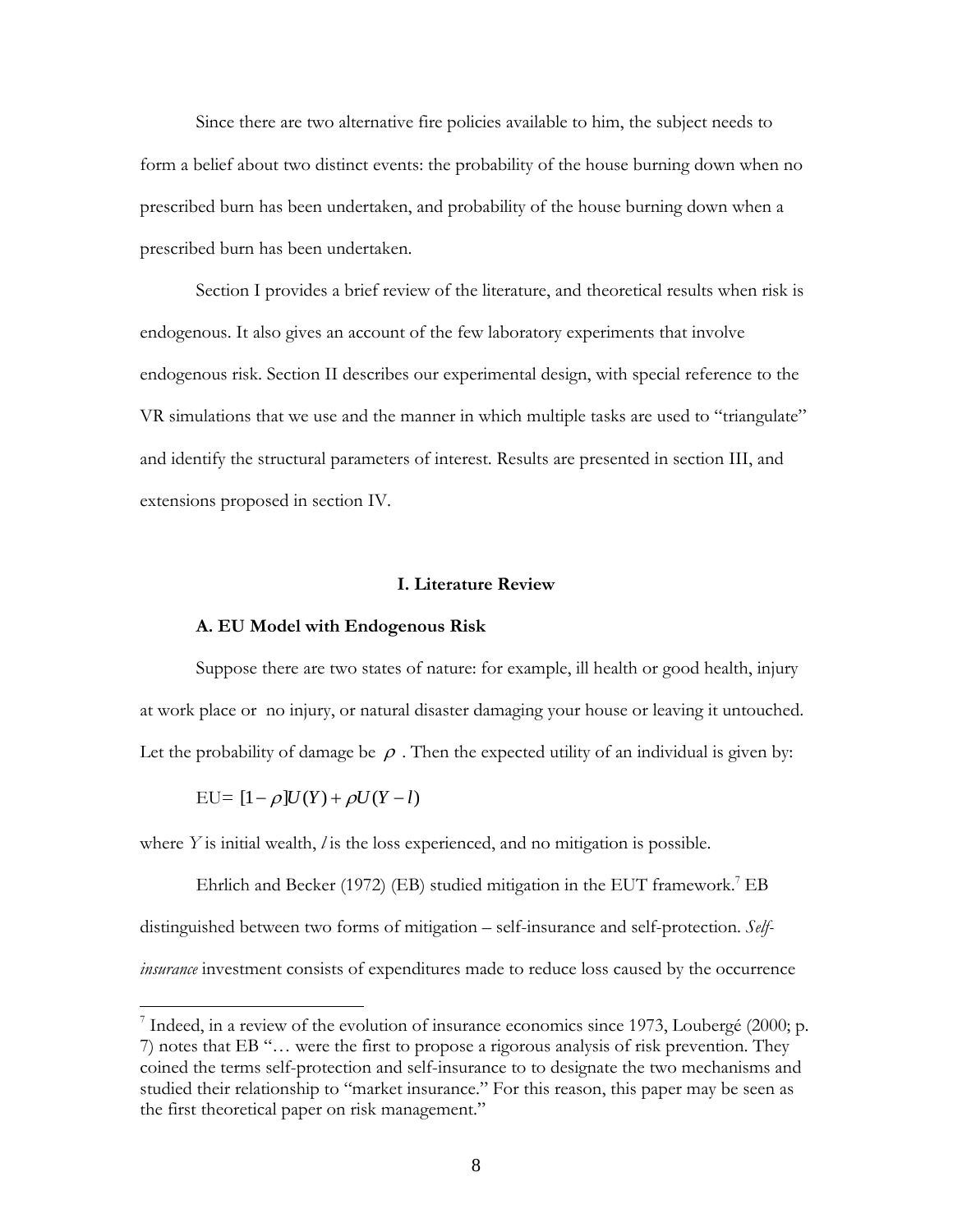of the unwanted event (ill health, injury or disaster). Define the loss function as  $L = L(l, c)$ where  $c$  is self-insurance investment;  $L'(c)$  is assumed to be negatively sloped, implying that loss decreases as self-insurance rises. The agent's problem now is to choose *c* to maximize:

$$
EU = (1 - \rho)U(Y - c) + \rho U(Y - L(l, c) - c)
$$

For self-insurance investment to be positive  $-L'(c) > 1$  must hold. Here risk is exogenous.

*Self-protection* is investment made to reduce the probability of incurring any damages when the bad outcome occurs. Let  $P = P(\rho, s)$  be the effective or endogenous risk function, where  $\rho$  is the exogenous risk of damage occurring, *s* is the expenditure on selfprotection, and  $P'(s) < 0$ . In the absence of market or self-insurance the agent's problem is then to choose self-protection investment *s* to maximize:

$$
EU = [1 - P(\rho, s)]U(Y - s) + P(\rho, s)U(Y - l - s)
$$

where *l* is the dollar damage caused. Self-protection is the only available mitigation alternative in our experiments.

In this model the probability of damage, conditional on the bad outcome occurring, is itself a function of the investment made by the individual to reduce risk. Allowing for selfprotection makes risk endogenous, since here the risk *P* is affected by the mitigation activity undertaken by the individual.

Two observations can be made about this model. First, the utility function *U(.)* is independent of risk being endogenous or exogenous. An individual has the same utility *function*, whether or not risk can be mitigated, although the *level* of utility may of course differ in the two cases. This implies that if the utility function, exogenous risk level, and endogenous risk function are known, it is possible to predict the optimal level of mitigation.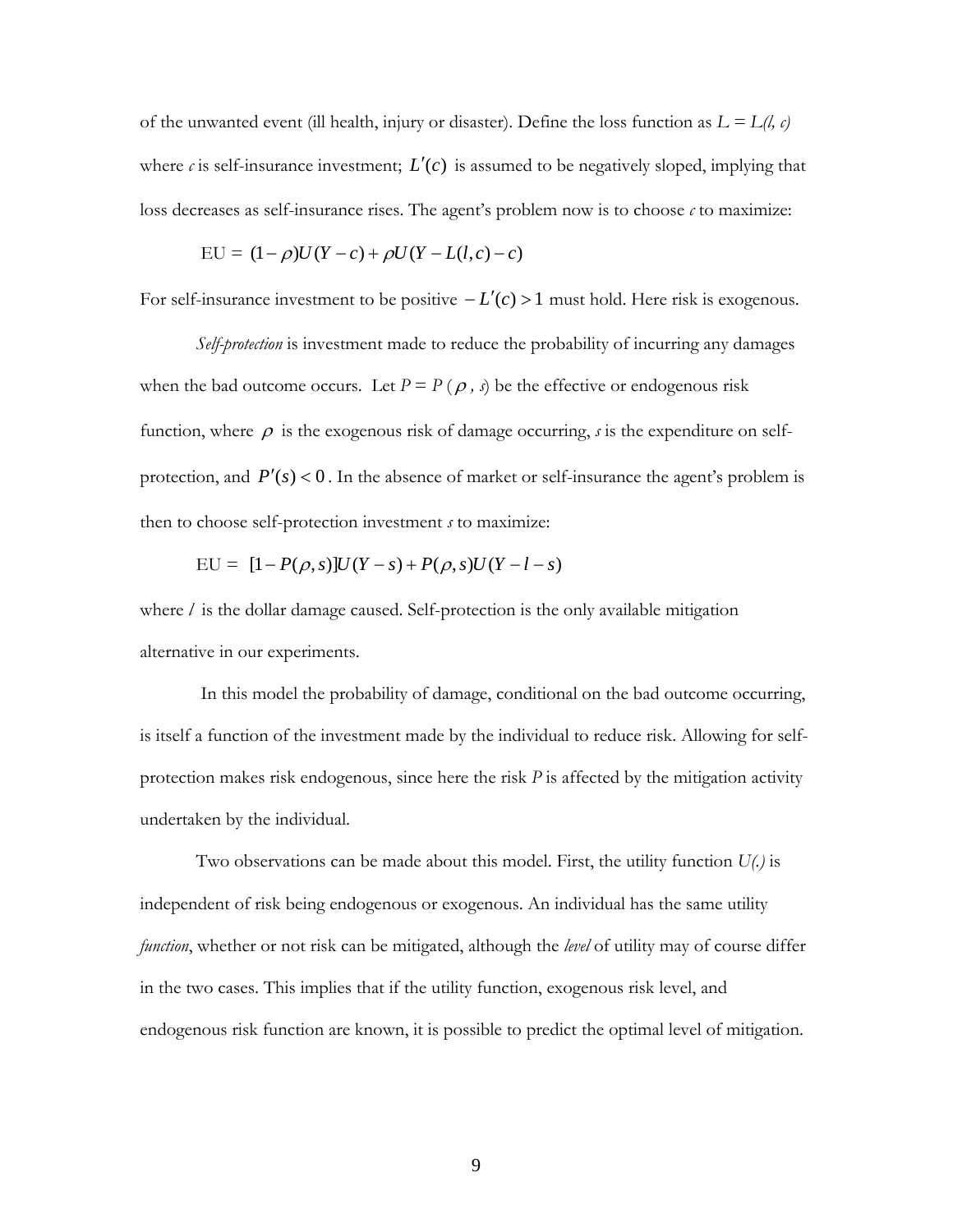Second, in the case of self investment, an increase in exogenous risk leads to an increase in the level of mitigation:

$$
\frac{\partial c}{\partial \rho} = -[U'(y) - U'(x)(L+1)]/(1 - \rho)U''(y) + \rho U''(x) - \rho U'(x)(L'') \ge 0,
$$

where  $y = Y - c$  and  $x = Y - L(l, c) - c$ . In other words, self-insurance expenditure increases with an increase in risk. When risk is endogenous, however, it is not possible to unambiguously sign the comparative statics relation  $\partial c / \partial \rho$ .

## **B. Empirical Implications of Endogeneity**

One of the first studies to deal with endogeneity in empirical data is Garen (1988), who studied the effect of workplace risk on wages. To take his example, suppose  $q_i$  and  $r_i$  represent the probability of fatal and non-fatal injury, respectively, on a particular job. The wage  $y_i$  is a function of the risks faced at work  $y_i = y_i(q_i, r_i)$ . The wage function to be estimated is given by:

$$
\ln y_i = \beta_0 + \beta_1 x_{1i} + \beta_2 q_i + \beta_3 r_i + \varepsilon_i + \phi_{1i} q_i + \phi_{2i} r_i
$$

where  $x_1$  represents other determinants of earning, and  $\phi_1$  and  $\phi_2$  are unobservable individual heterogeneity effects that depend on fatal and non-fatal risks. For instance, individual attributes such as cool-headedness may make an individual more productive, or less at risk, in a riskier situation. As he puts it, "Because *q* and *r* are choice variables of individuals, the chosen value of *q* can depend on, and thus be correlated with,  $\varepsilon$ ,  $\phi_1$  and  $\phi_2$ . Therefore, OLS may provide biased estimates." (p. 10) The suggested solution is to estimate the equation jointly with regression equations for mortality risk and morbidity risk. These two equations are:

$$
q = \pi_0 + \pi_1 x_1 + \pi_2 x_2 + \pi_3 z + \eta
$$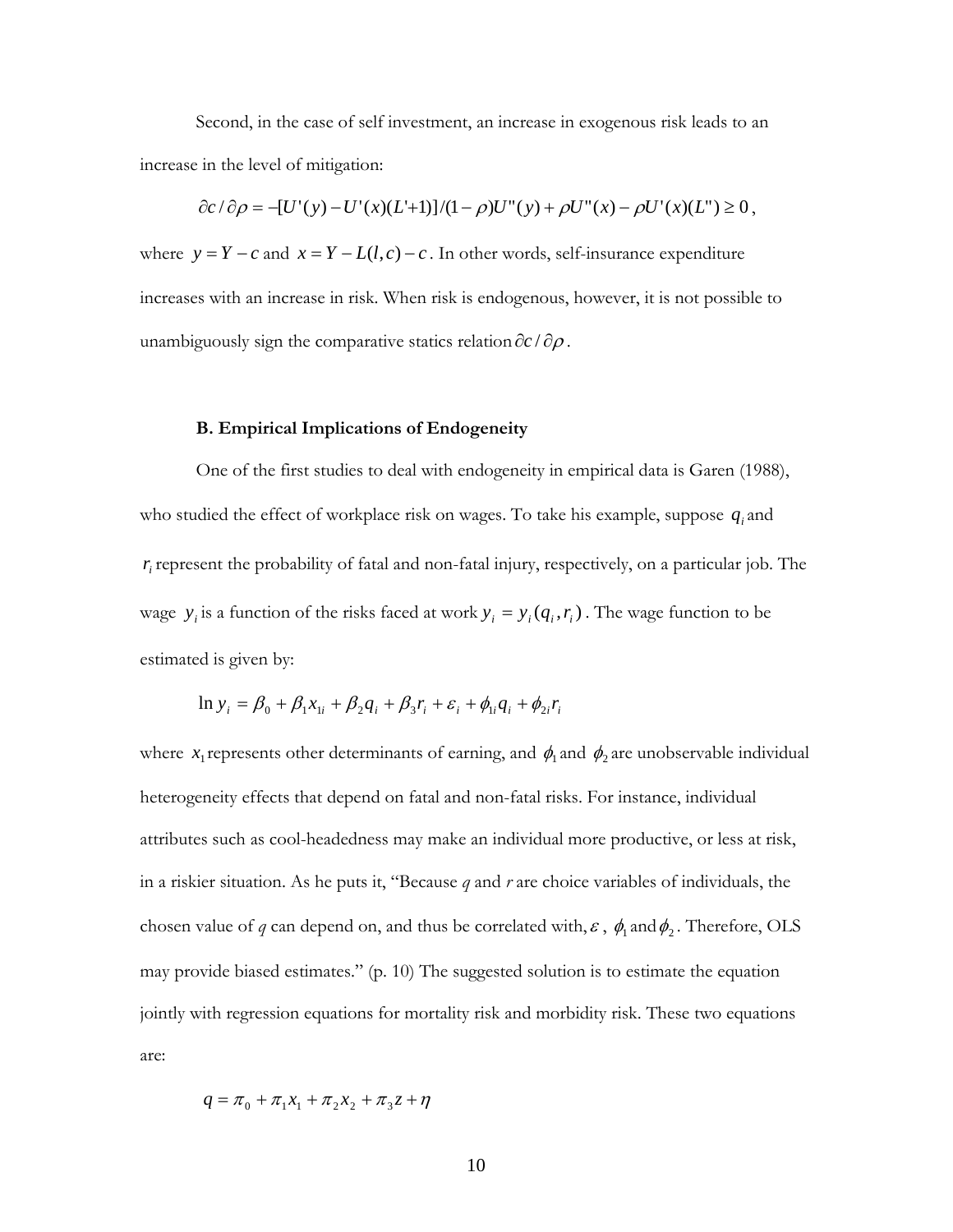$$
r = \delta_0 + \delta_1 x_1 + \delta_2 x_2 + \delta_3 z + \mu
$$

where  $x_2$  is a variable which proxies the degree of risk aversion and  $z$  is non-wage income.

The identification problem discussed by Garen (1988) is intrinsic to the endogenous risk setting, and plagues much of the empirical literature on risks in a natural setting. An attractive alternative is the use of controlled laboratory experiments to tease out the effect of endogeneity on behavior. Very few laboratory experiments, however, have been designed to study the endogeneity issue.<sup>8</sup> The striking exceptions are Shogren (1990) and Shogren and Crocker (1994)(SC). The basic model in each case is a simple lottery with probability *p* of loss *L* and (*1-p*) probability of gain *G*. The EU of this lottery is:

$$
EU= pU(M-L)+(1-p)U(M+G)
$$

 $\overline{a}$ 

In their experiments self-protection is the certainty equivalent of this lottery, which is:

$$
U(M+G-x) = pU(M-L) + (1-p)U(M+G)
$$

This is the amount an individual is willing to pay with certainty to completely reduce the loss to zero. Self-protection expenditure in this case guarantees a positive gain.

Self-insurance in these experiments is the payment made in all states of nature to reduce loss to zero. That is, self-insurance is given by:

$$
pU(M-z) + (1-p)U(M+G-z) = pU(M-L) + (1-p)U(M+G)
$$

Notice that although self-protection expenditure guarantees a gain, self-insurance merely reduces loss to zero. It seems logical that self-protection will be preferred to self-insurance in

<sup>&</sup>lt;sup>8</sup> There have been many experiments that examine risk mitigation choices, but not always in the context in which the risk mitigation affects the risk of the outcomes. For example, in the context of forest fire risks, McKee, Berrens, Jones, Helton and Talberth (2004) and Talberth, Berrens, McKee and Jones (2006) show that people are willing to pay positive amounts of money for averting wildfire, and insuring against losses from wildfire, even in the presence of market insurance. They employ a combination of experimental and contingent valuation data to establish the existence of self-insurance investment.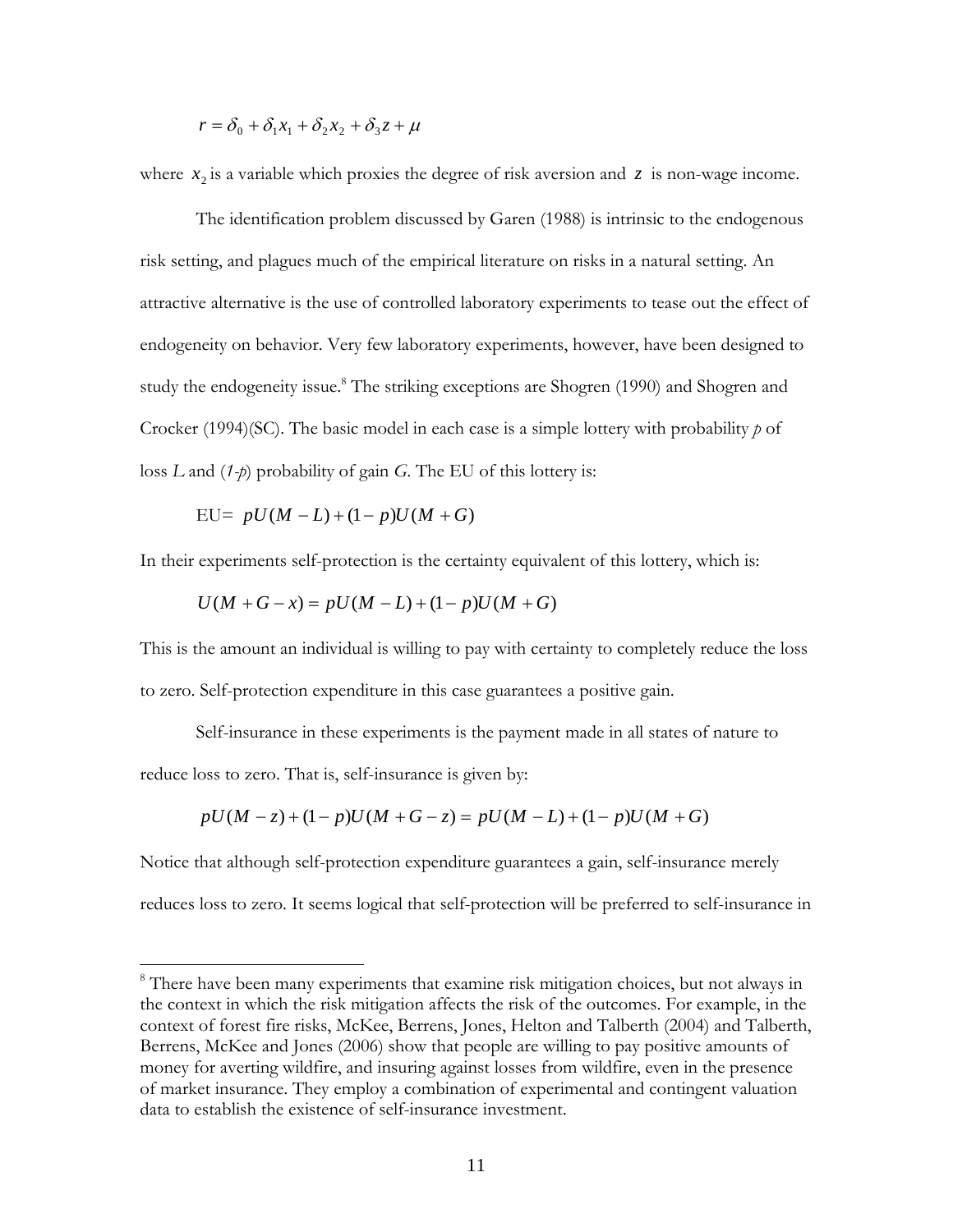this setup. In our design self-protection does not guarantee a gain: it only reduces the probability of a loss. This makes it more comparable to self-insurance.

The primary objective of the SC design is to test whether use of alternative riskreduction mechanisms lead to difference in choices. In their design they have four different mechanisms available for mitigating risk: individual self-protection, individual self-insurance, collective self-protection and collective self-insurance. They find the maximum willingness to pay for individual self-protection and the minimum willingness to pay for collective selfinsurance. SC recognize that the difference in these two valuations may be partly due to the presence of a free rider problem in the collective data, because of the public goods nature of collective risk. SC finds that risk-reduction mechanisms matter, and conclude that there does exist a framing effect on risk mitigation behavior.

In SC a Vickrey sealed bid second price auction is used for the valuation of private risk reduction mechanisms. Each subject competes for self-protection or insurance. The highest bidder gets the good at the price of the second highest bid. A "Smith auction" is used for the collective risk reduction mechanisms.<sup>9</sup> Each subject makes a bid to reduce risk, and if the sum of the bids exceeds or equals the price, the good is provided. The use of market mechanisms may result in strategic bidding, in which the true value of risk-reduction may not be revealed even when truthful revelation is a dominant strategy (Rutström (1998) and Harstad (2000)). Simple individual choice mechanisms, like choice between lotteries, are simpler to explain and have no potential for strategic bidding. This is why we use individual lottery experiments.

<sup>&</sup>lt;sup>9</sup> In a Smith auction (1980) each individual has to accept his share of cost by bidding that amount. The public good is only provided when there is unanimity about the quantity to be provided.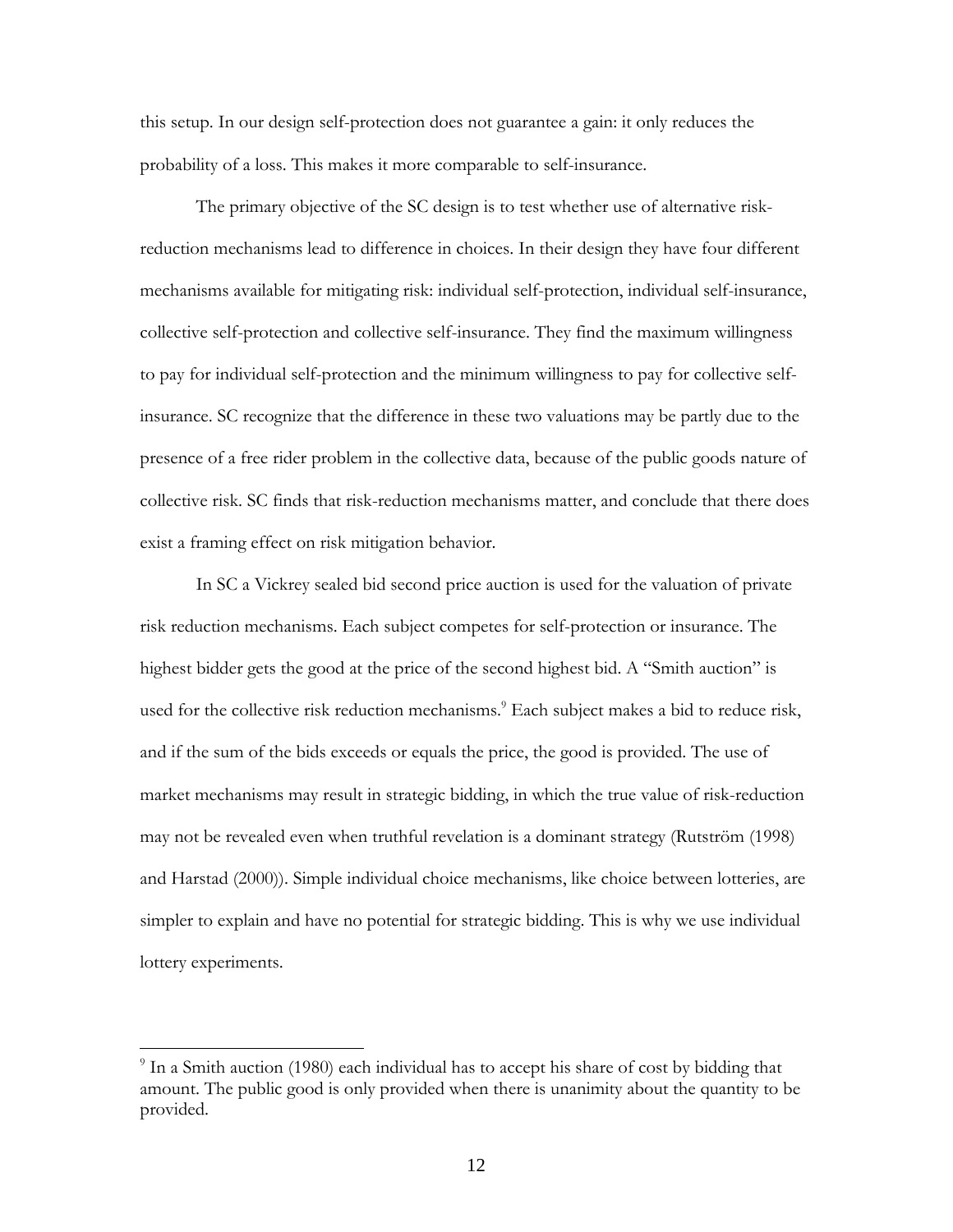### **II. Experimental Design**

The experimental design is deliberately structured to allow conceptual and econometric identification of the effects of endogenous risk. The subject faces 11 decision tasks: a standard lottery task in the gain domain, a standard lottery task in the loss domain, four lottery tasks with endogenous probabilities in the loss domain, three WTP tasks, and two betting tasks. The subject picks one task at random out of the 11 that determines his earnings. $^{10}$ 

 Each of the 11 tasks involves a series of binary choices. Once the task for payment has been decided, the subject is paid for one of these binary choices selected at random by rolling a die. This has the advantage of avoiding any "wealth or portfolio effect" that may arise if subjects are paid for multiple decisions made at the same time.<sup>11</sup>

The betting tasks and the WTP tasks are undertaken as part of a VR experiment. This VR experiment studies the subject's perception of the risk of forest fire in a betting task, and their WTP to reduce this risk. The risk of forest fire is carefully explained to the subject using different methods, including an opportunity to experience computer simulations and graphical rendering of forest fires.

 $10$  A simple procedure is used to ensure that the subject believes that the process of choosing this task is random, using the following instructions: "The box in front of you has 11 envelopes and 11 cards numbered 1 through 11. Please put one card into each envelope and close the envelopes. I will now shuffle these envelopes. The envelopes have now been carefully shuffled and I ask that you pick one of them. The number on the card in the envelope you selected determines which task you will be paid for. But you will not know which one until the end of the experiment when you will be allowed to open the envelope." All experiments were conducted with one subject at a time.

<sup>&</sup>lt;sup>11</sup> The experimental procedure of picking only one choice for payment, to avoid portfolio effects, has been widely used. It is not theoretically obvious that portfolio effects should always be avoided when eliciting risk attitudes, as explained in Harrison and Rutstrom (2008, p.117). For our purpose however, it is desirable to avoid any portfolio effects since payment for the betting tasks as well as choice tasks in VR are determined by the outcome of simulations of a forest fire with identical underlying distributions.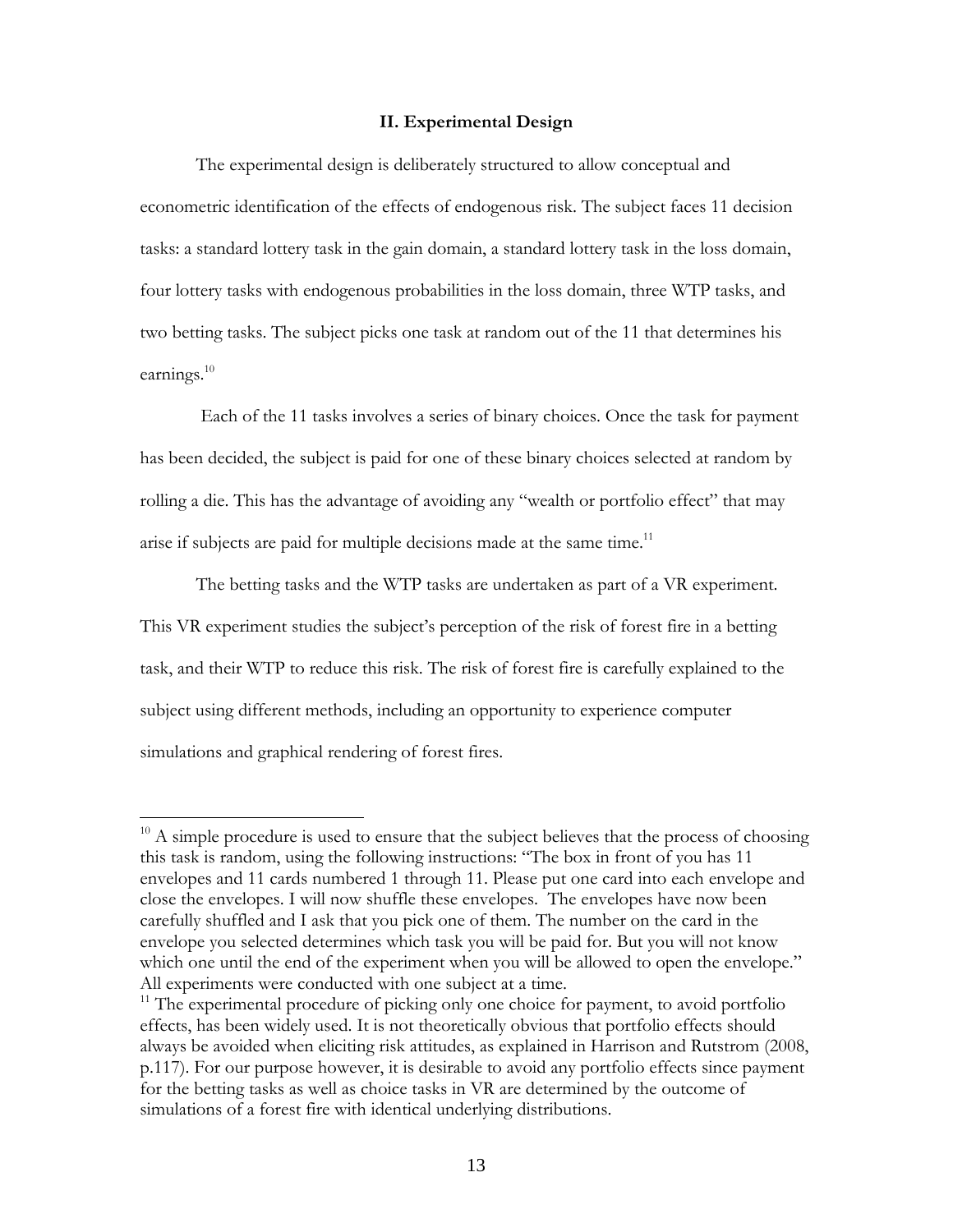A large part of our instrument deals with the instructions for the VR experiment, including the betting mechanism. Subjects first face the VR tasks, followed by the lottery tasks. There are two alternative treatments of the VR experiment, to check for order effects: either the subject faces the betting task first followed by the WTP task or the subjects face the WTP task first followed by the betting task.

First, we describe the VR scenario and the WTP table that the subject was given. Second, we describe the betting mechanism we use to directly elicit beliefs from subjects. This is followed by a description of the various lottery tasks we use in our experiment: the standard Holt and Laury (2002) task in the gain domain, followed by similar tasks in the loss domain, and then by lottery tasks with endogenous risk.

#### **A. WTP task in the VR experiment**

The design of the VR choice task is taken from FHHR. Following their design, we pay subjects according to damages to their personal property, which is simulated as a virtual log cabin at the edge of Ashley National Forest, Utah. The subject is given an initial cash credit. With this credit he has the option of paying for a prescribed burn policy which would reduce the risk of his property burning down in the event of a fire. But this policy costs him some money up front – non-refundable in the event that his property does not burn. FHHR view fire management options as policy lotteries:

Forest fire management options such as prescribed burn can be viewed as choices with uncertain outcomes. In the language of economists these options are "lotteries" or "prospects" that represent a range of final outcomes, each with some probability, and hence can be viewed as a policy lottery. One outcome in this instance might be "my cabin will not burn down in the next 5 years" or "my cabin will burn down in the next 5 years." Many more outcomes are obviously possible: these are just examples to illustrate concepts. (p. 73)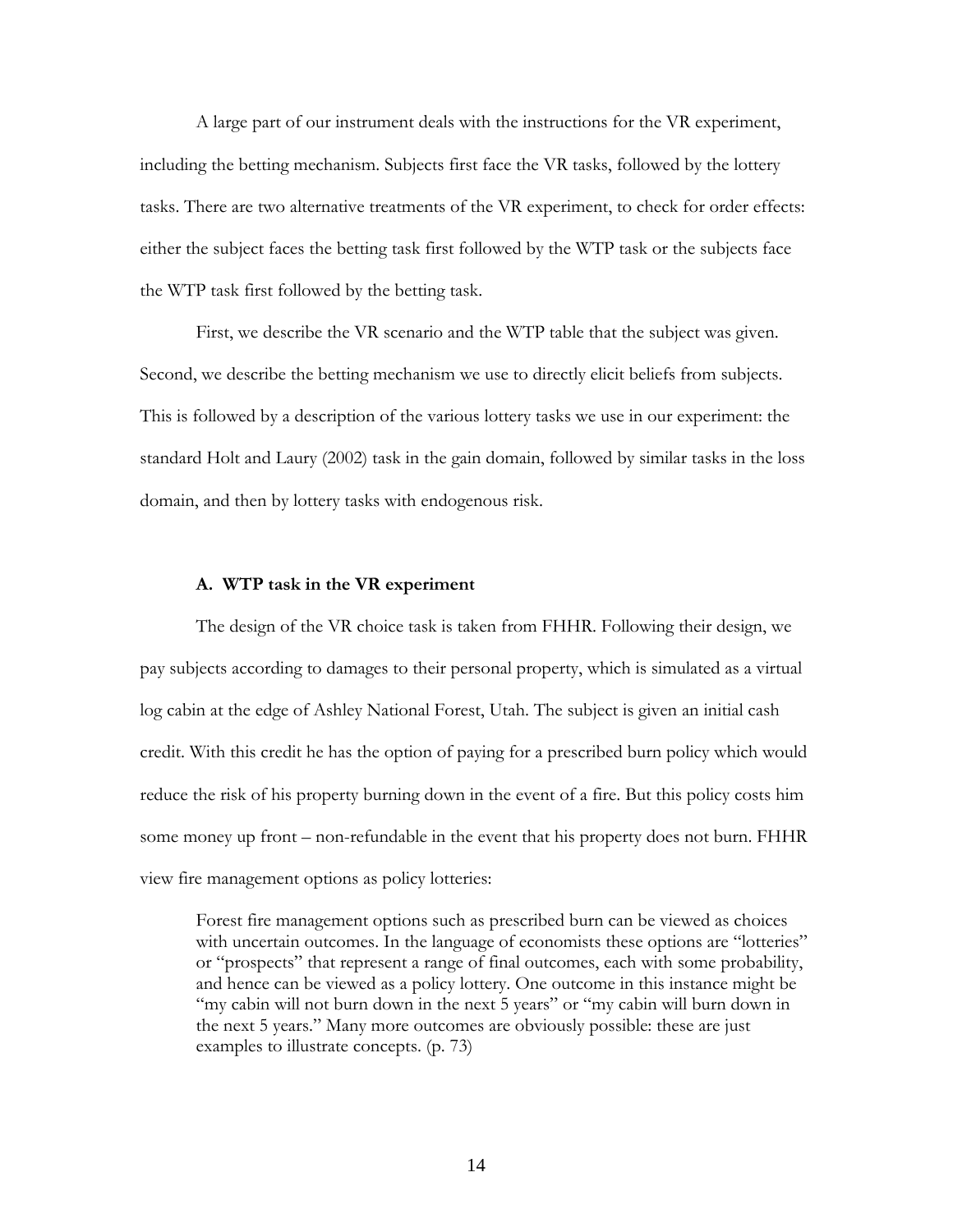Using their experimental design, the choice in the policy lotteries presented to subjects is between a "risky lottery" with no prescribed burn and a "safe lottery" with a prescribed burn. If the risky lottery is chosen, and therefore no prescribed burn is undertaken, the probability of the house being destroyed by wild fire is relatively high. Undertaking a prescribed burn, or choosing the safe lottery, reduces the probability of the house being destroyed by fire. In short, the subject chooses the level of risk that he is willing to take, where risk is endogenous and chosen by the subject rather than being exogenously given to him.

Choosing a lower risk lottery, however, involves an upfront cost of prescribed burning. Prizes in both states of nature, where the house burns down and the house does not burn down, are higher for the risky lottery than for the safe lottery. But the probability of the worst outcome is higher in the risky lottery, implying that there exists a tradeoff between the level of risk that a subject faces and the amount of money he is willing to pay to reduce that risk. This is typical of models with endogenous risk where an individual is able to affect the level of risk he faces by investing in mitigation.

In this VR, the subject is able to experience computer simulations of the forest fire in order to form his own beliefs about the probability of damage. As explained in FHHR:

Contrary to decisions involving actual lottery tickets, a policy lottery has outcomes and probability distributions that are not completely known to the agent. We therefore expect the choices to be affected by individual differences not just in risk preferences, but also in risk perceptions. (p. 73)

Using a separate betting mechanism, described below, we directly elicit this risk perception. We are interested in the perception of risk that subjects form in this VR experiment. The instructions are designed to convey information about this risk as accurately as possible. First, we give a brief introduction to the subject about the threats of wild fires. We then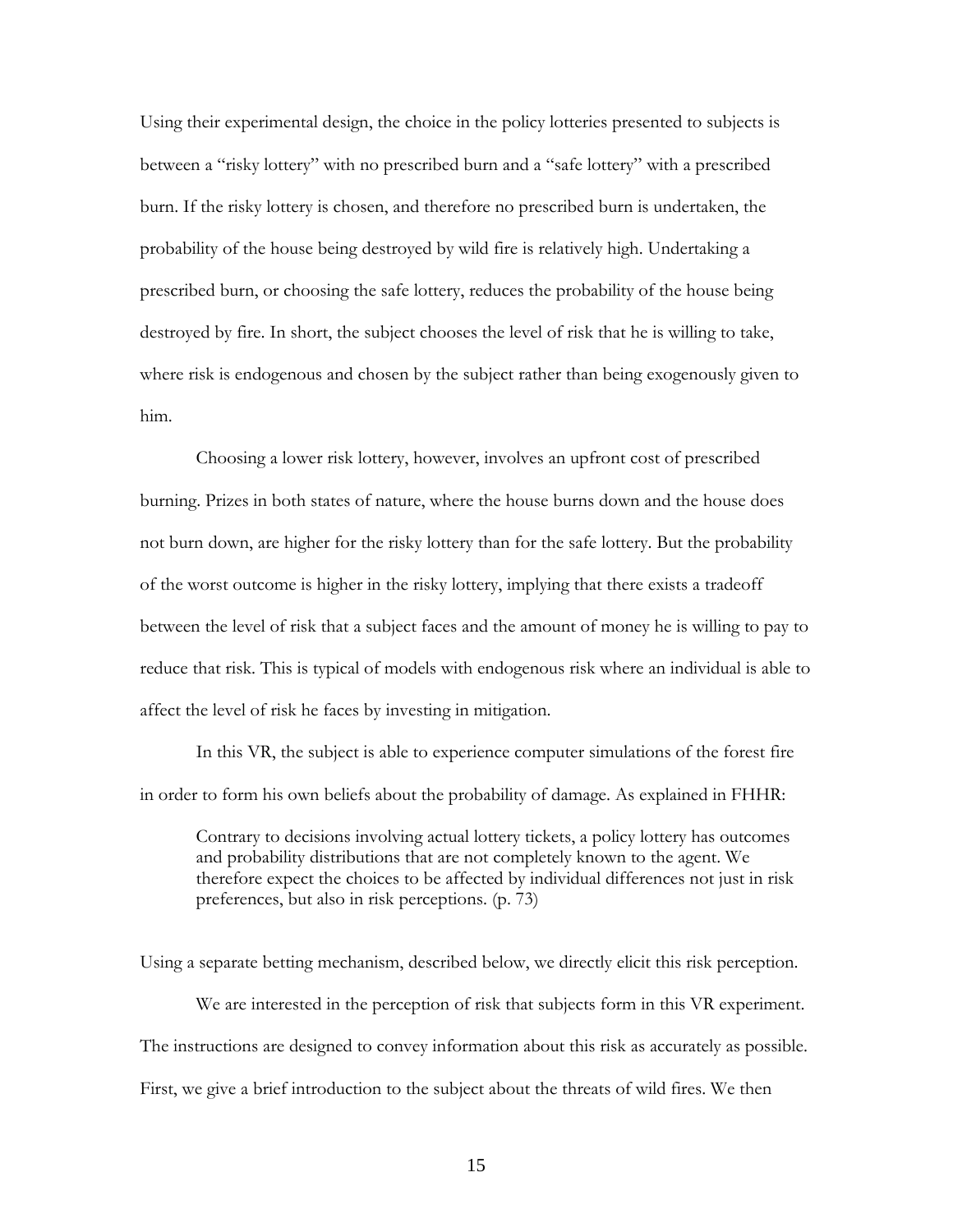introduce prescribed burning as a fire management tool that can reduce the frequency and severity of fires. The idea of VR computer simulation is introduced, with explanations that the predicted path and severity of the fire depend on things such as topography, weather, vegetation, and ignition points. Next we give the instructions for the first experimental task, which is alternatively the choice task or the betting task. This is followed by information about the risks of wild fires. Subjects are made familiar with the idea that fires and fire damages are stochastic, and can be described through frequency distributions. The distributions that are presented to them are generated through Monte Carlo simulations using a computer simulation model, FARSITE, used by the U.S. Forest Service for this very purpose. The subjects then experience 4 dynamic VR simulations of specific wild fires, 2 for each of the cases with and without previous prescribed burns, rendered from the information supplied by FARSITE simulations that vary weather and fuel conditions. We selected these simulations to represent a high and low risk of fire damage, and the subjects are told this.

Subjects are told that the VR simulations are based on the Ashley National Forest in Utah, and that they have a virtual property in this area. The simulated area is subject to wild fire, and they must make a decision whether to pay for a prescribed burn or not, which would reduce the risk that their property would burn. The information about risks to their property that subjects receive is threefold.

First, they are told that the background uncertainties are generated by (a) temperature and humidity, (b) fuel moisture, (c) wind speed, (d) duration of the fire, and (c) the location of the ignition point. They are also told that these uncertainties are binary for all but the last, which is ternary; hence there are 48 background scenarios. They are also told the specific values for these conditions that are employed (e.g., low wind speed is 1 mph, and

16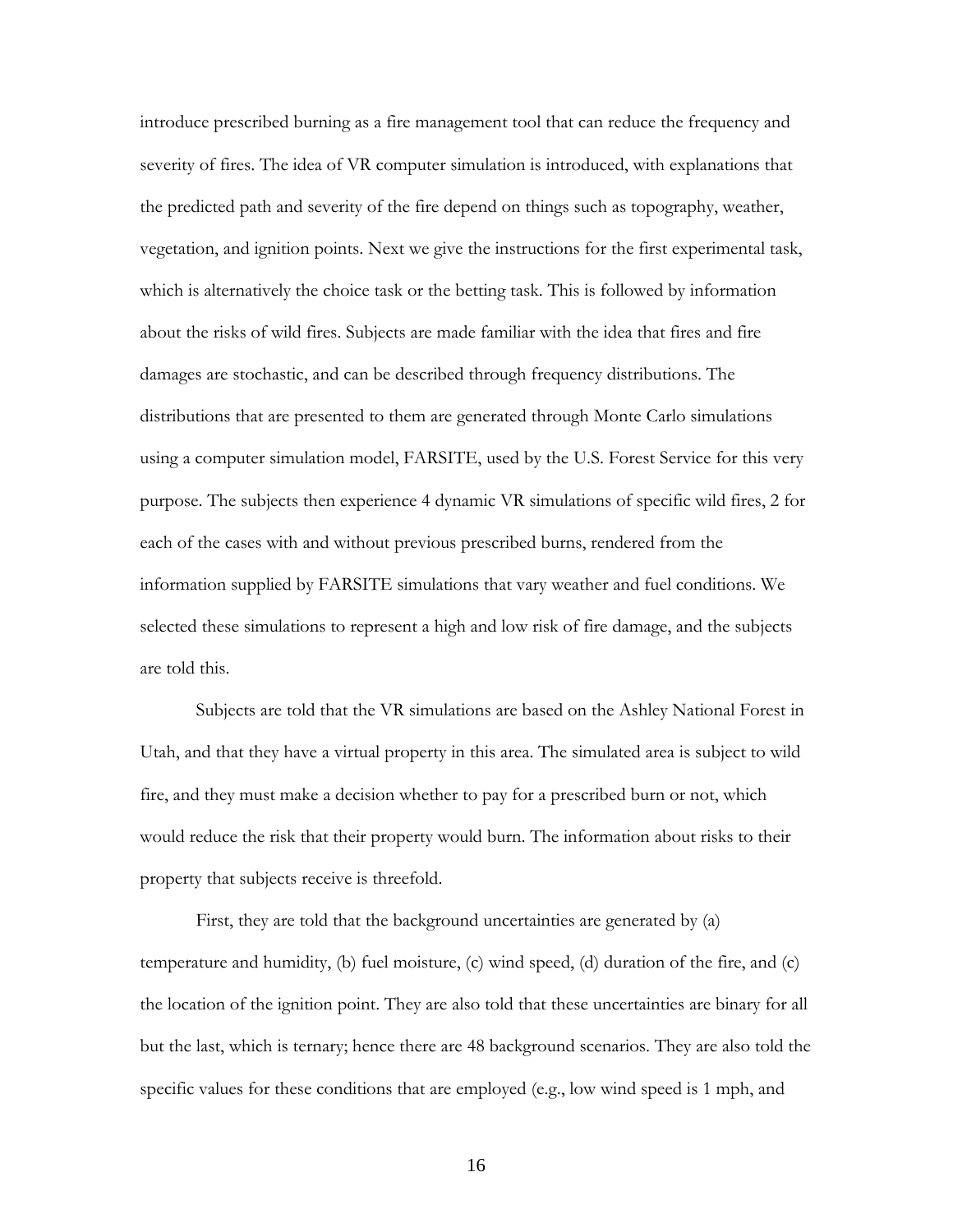high wind speed is 5 mph). The instructions explain that these background factors will affect the wild fire using a computer simulation model developed by the U.S. Forest Service to predict the spread of wild fire. Thus subjects could use this information, their own sense of how these factors play into wild fire severity, and their experiences and inferences from the VR experience (explained below), to form some probability judgments about the risk to their property. The objective is to provide information in a natural manner, akin to what would be experienced in the actual policy-relevant choice, even if that information does not directly "tell" the subject the probabilities.

Second, the subject is shown some histograms displaying the distribution of acreage in Ashley National Forest that is burnt across the 48 scenarios. Figure 1 shows the histograms presented to subjects. The scaling on the vertical axis is deliberately in terms of natural frequencies defined over the 48 possible outcomes, and the scaling of the axes of the two histograms is identical to aid comparability. The qualitative effect of the enhanced prescribed burn policy is clear: to reduce the risk of severe wild fires. Of course, the information here is about the risk of the entire area burning, and not the risk of their personal property burning, and that is pointed out in the instructions.

Third, they are allowed to experience several of these scenarios in a VR environment that renders the landscape and fire as naturally as possible. Figure 2 illustrates the type of graphical rendering provided, although static images such as these do not do justice to the VR "presence" that was provided. Some initial training in navigating in the environment is provided, which for this software is essentially the same as in any so-called "first person shooter" video game.<sup>12</sup> The mouse is used to change perspective and certain keys are designated for forward, backward, and sideward movements. The subject is then presented

<sup>&</sup>lt;sup>12</sup> For student subjects this interface is second nature, and occasionally their Second Life.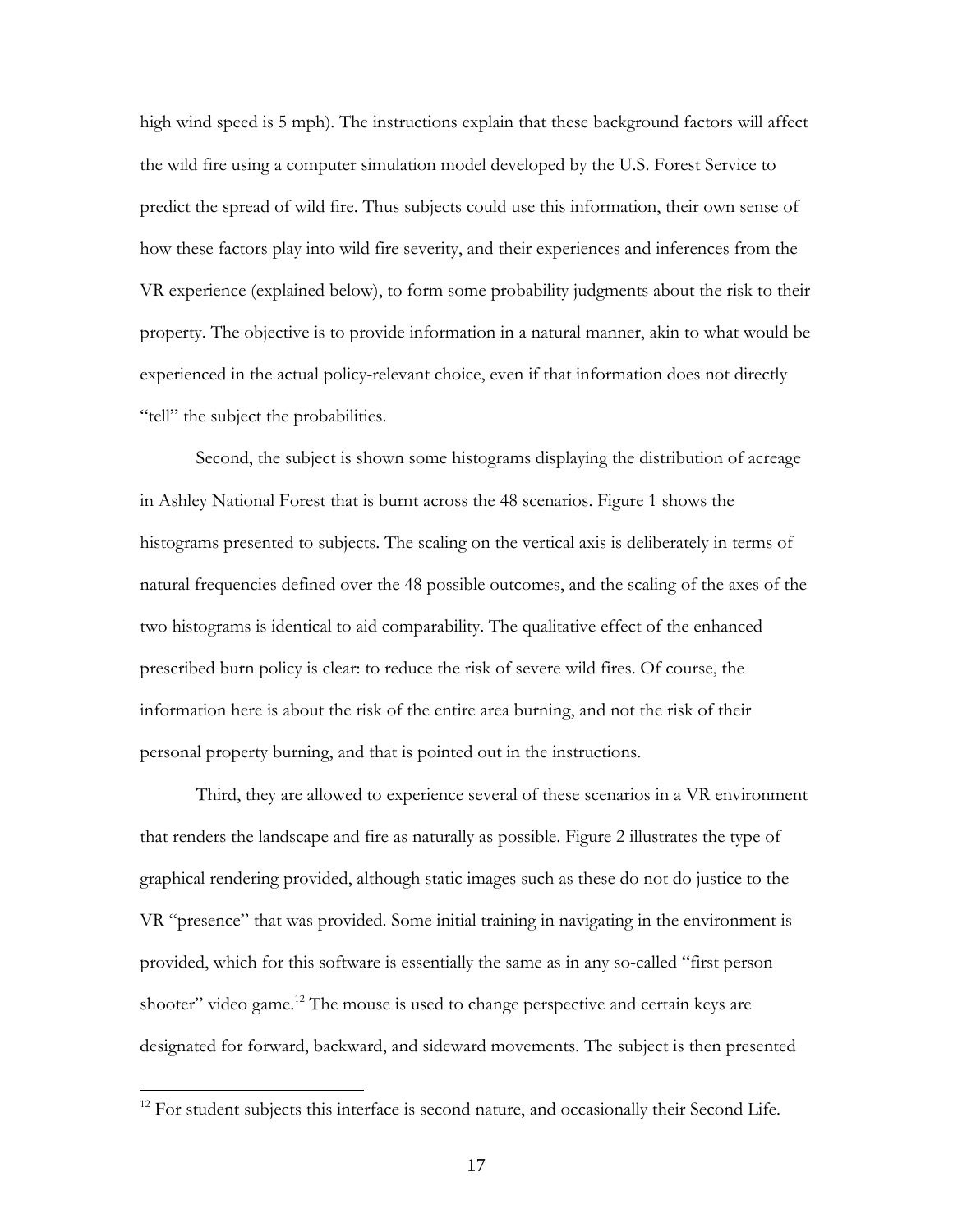with the 4 scenarios and is then free to explore the environment, the path of the fire, and the fate of their property during each of these. Apart from the ability to move across space, subjects also have the option of moving back or forth in time within each fire scenario.<sup>13</sup>

Table 1 shows the comparable payoff matrix that is implied by our VR instrument, assuming that the subject accurately infers the true probabilities of his own property burning. From the table we see that the true probabilities of the cabin burning are 0.06 if the prescribed burn policy is chosen and 0.29 if the subject chooses not to pay for the policy. All prizes are stated as losses from an initial credit, here \$40. Lottery B gives a 29% chance of a loss of \$18 and a 71% probability of no loss. Lottery B remains the same in all rows of this table, with a fairly high probability (0.29) of the property being damaged in a wild fire. It costs nothing if no damage occurs,<sup>14</sup> and this is the risky lottery. Lottery A is the safe lottery: in the first row, it offers only a 6% probability of a loss of \$18, while there is a 94% probability of no loss occurring. Clearly, lottery A is preferred to lottery B in the first row. In the second row, lottery A has a  $6\%$  probability of a loss of \$20 and a 94% probability of a loss of \$2. In this case it costs \$2 to undertake prescribed burning that reduces the probability of damage from 29% to 6%, but also results in both prizes being lower than in the risky lottery. As one moves down the table, the amount of money paid for prescribed burn increases and accordingly both prizes in lottery A decrease. Following this logic, the last row of this table corresponds to the maximum cost of prescribed burning, which, in our experiment, equals the value of the house. In this example the cost of prescribed burn varies

 $13$  This points to another feature of the VR environment in settings where current action, or inaction, can lead to latent effects well into the future. The VR simulation interface can be used by subjects to "fast forward" and better comprehend those effects. The credibility of the future-generated scenarios is conditional on the credibility of the modeling of dynamic processes in the underlying simulation model, of course.

 $14$ <sup>14</sup> The probabilities 0.29, 0.71, 0.06 and 0.94 are the ones used in the computer simulations of the wild fires.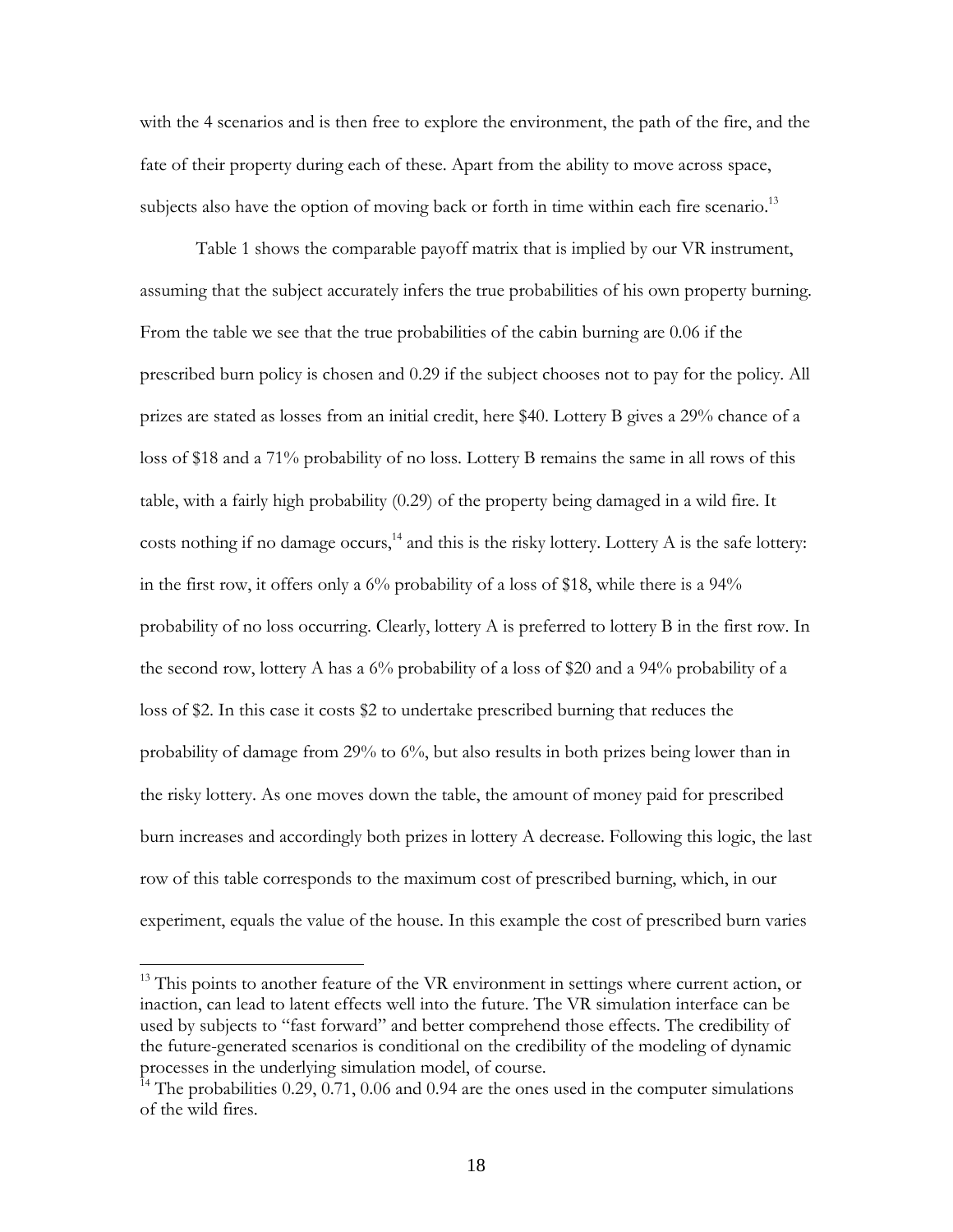from \$0 to \$18 (the value of the simulated house). This makes the instrument intuitive for subjects to follow and ensures that the switch point, from safe to risky lottery, falls within the range of the table.

For each choice task we present the subject with an array of possible costs for the policy, between \$0 and \$18 in increments of \$2. In each case the subject is asked to simply say "yes" or "no" as to whether they wanted to contribute to the policy at that cost.<sup>15</sup> The subject is told that one of these costs would be selected at random, using a 20-sided dice, and if the prescribed burn had been selected for that cost it would be put in place, otherwise not. After the actual cost was selected at random, the subject was told that we would then select each of the background factors by rolling a die, so that one of the 48 background scenarios would be selected with equal probability. Thus the subject's choices, plus the uncertainty over the background factors affecting the severity of a fire conditional on the chosen policy, would determine final earnings.

There are 3 such decision tasks that the subject faces. One is when the damage to the house results in a loss of \$38 with an initial credit of \$80, one is where the damage is \$28 with an initial credit of \$60, and the final one is where the damage is \$8 with an initial credit of \$20. The choice data generated in these three tasks can be analyzed as data from a Multiple Price List of discrete pairwise lottery options, apart from the fact that the subjective probabilities are not known and must be estimated. Using the betting task, described below, and this choice task we can jointly estimate subjective perception of risk and risk attitude.

<sup>&</sup>lt;sup>15</sup> Instructions and decision sheets are available on request.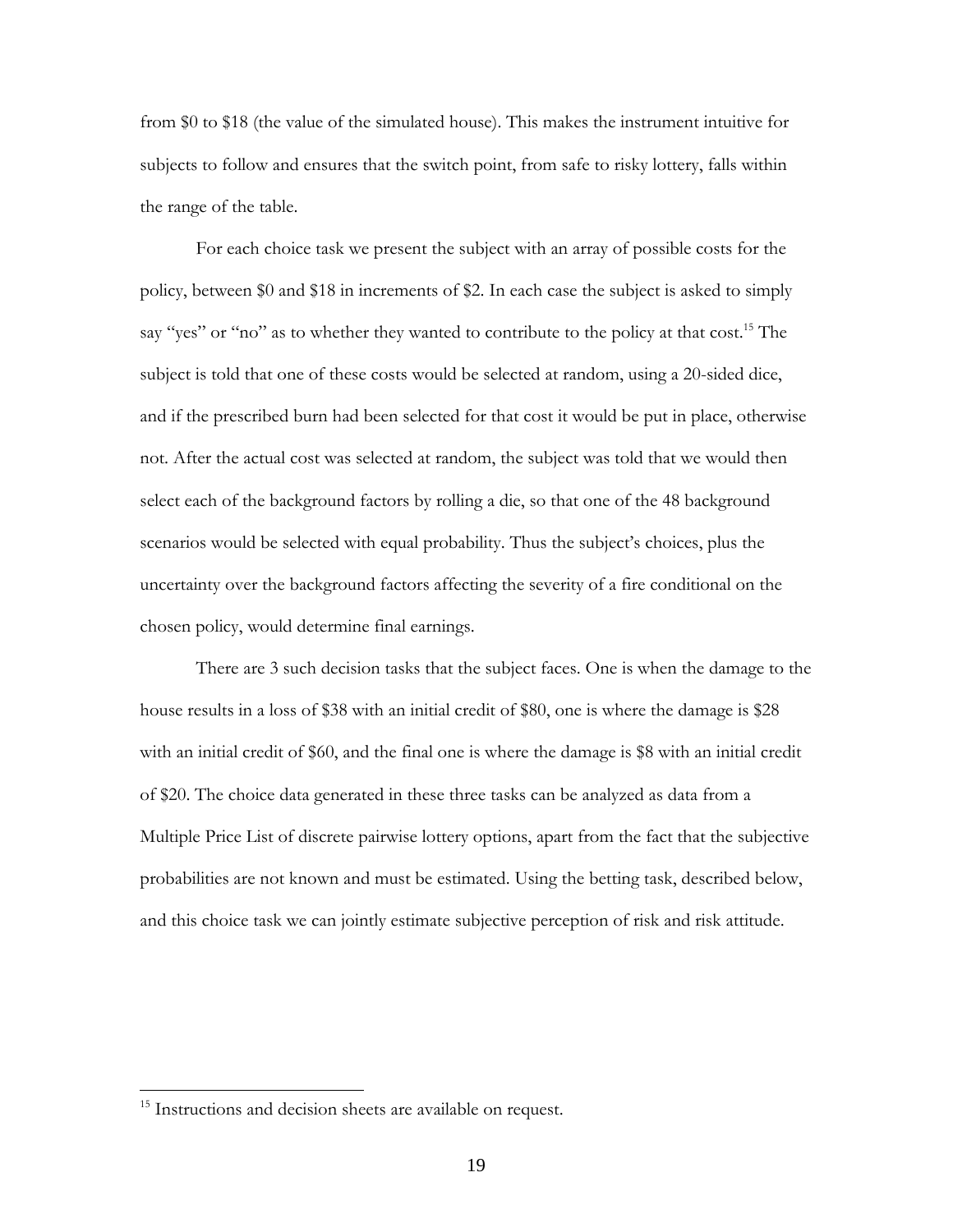### **B. Betting task**

 $\overline{a}$ 

The objective of the betting task is to directly recover the subject's belief that event A will occur instead of event B, where A and B are mutually exclusive. Assume that the subject is risk neutral and has no stake in whether A or B occurs other than the bets being made on the event. Let the subject be told that there are 9 bookies, each willing to take a bet at stated odds. Table 2 shows odds for the two events in the *form* that they are naturally stated in the field: what is the amount that the subject would get for a \$1 bet if the indicated event occurred?

In our design the subject is simply asked to decide how they want to bet with each of the 9 bookies: do they want to bet on A or B? Their "switch point," over the 9 bookies, is then used to infer their subjective belief. The basic experimental design and estimation strategy are borrowed from FHHR and Andersen, Fountain, Harrison and Rutström  $(2009a)^{16}$  Consider a subject that has a personal belief that A will occur with probability 0.75, and assume that the subject *has* to place a bet with each bookie, knowing that only one of these bookies will actually be played out. The odds offered by a particular bookie are shown on a given row, so different rows correspond to different bookies. The (risk neutral) subject would rationally bet on A for every bookie offering odds that corresponded to a lower house probability than 0.75 of A winning, and then switch over to bet on B for every bookie offering odds that corresponded to a higher house probability than 0.75 of A winning. These bets are shown in Table 2, and imply gross earnings of \$10 or \$0 with the

<sup>&</sup>lt;sup>16</sup> Familiar scoring rule procedures are formally identical, since each probability report implicitly generates a bookie willing to bet at certain odds. Thus when the subject makes a report in a Quadratic Scoring Rule, for example, the subject is in effect choosing to place a bet on the event occurring with payoffs given by odds that are defined by the scoring rule. By making one report instead of another, the subject is then choosing one bet over another, or equivalently in our design, one bookie over another.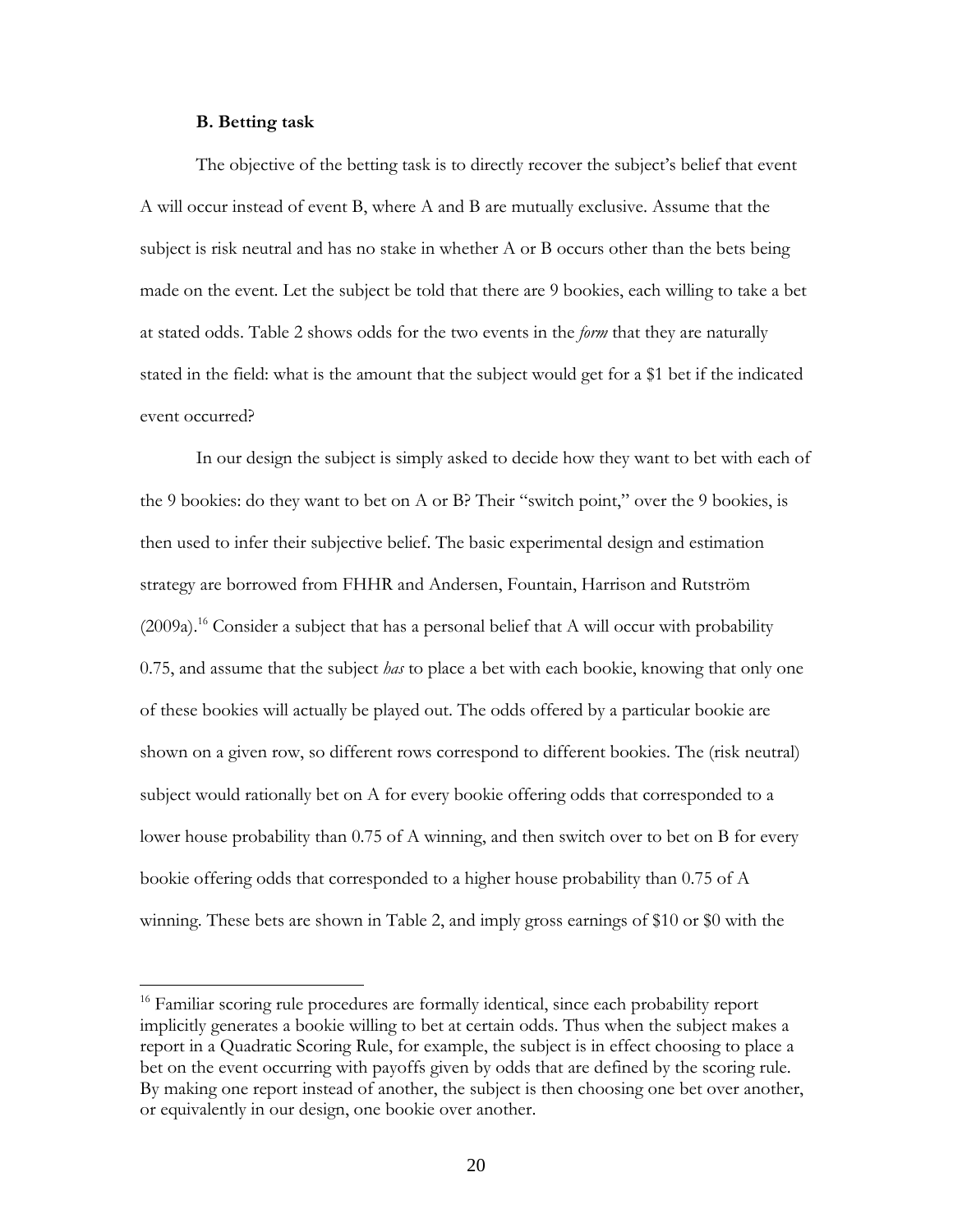first bookie, \$5.00 or \$0 with the second bookie, and so on. The expected gross earnings from each bookie can then be calculated using the subjective belief of 0.75 that the subject stated. Hence the expected gross earnings from the first bookie are  $(0.75 \times $10) + (0.75 \times$  $$0) = $7.50$ , and so on for the other bookies. A risk neutral subject would bet on event A for the first 7 bookies and then switch to event B.

Each subject faces 2 betting tasks in our experiment. The first event is that the house in the VR environment burns down when the fuel load is low (or a prescribed burn is used); and the second event is that the house burns down when fuel level is high (or no prescribed burn is used). The subject is given a \$5 stake to bet with in each of the 2 betting tasks, and a bet has to be placed for each of the 9 bookies. The \$5 from one house is not transferable to other houses, and one of the bets will be selected at random to be actually played out. In effect, we "force feed" the subjects by requiring that they place a bet with each betting house, and do not allow them to change the \$5 stakes: all the subject can do is decide if they want to bet on event A or event B in each house.

## **C. Standard Lottery Task in Gains Domain**

 $\overline{a}$ 

Holt and Laury (2002) devise a simple experimental measure for risk aversion using a Multiple Price List design.Each subject is presented with a choice between two lotteries, which we can call lotteries A or B. Table 3 illustrates the basic payoff matrix presented to subjects in our experiment.<sup>17</sup> The first row shows a choice between getting \$24 for certain and \$1 for certain. The second row shows that lottery A offers a  $90\%$  chance of receiving \$24 and a 10% chance of receiving \$26. The expected value of this lottery is shown as

 $17$  The prizes for this standard lottery task have been adjusted to match our other tasks. Here the prizes are \$1, \$24, \$26 and \$50 instead of the original \$3.85, \$2.00, \$1.60 and \$0.10 in Holt and Laury (2002)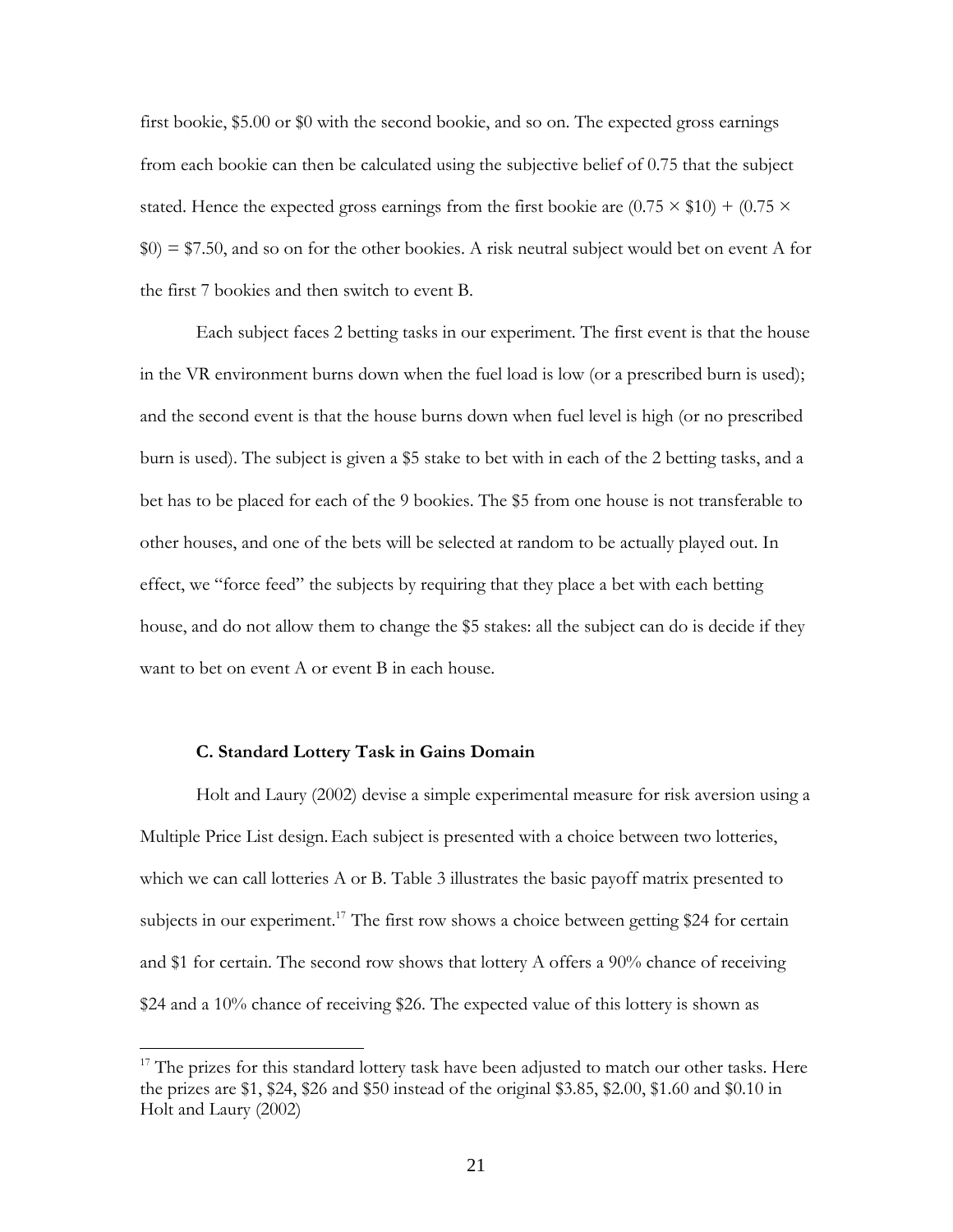\$24.20, although the EV columns are not presented to subjects. Similarly, lottery B in the second row has the prizes \$50 and \$1, for an expected value of \$5.90. Thus the two lotteries have a difference in expected values of \$18.30. As one proceeds down the matrix, the expected value of both lotteries increase, but the expected value of lottery B becomes greater relative to the expected value of lottery A.

Each subject chooses A or B in each row, and one row is later selected at random for payment. The logic behind this test for risk aversion is that only risk loving subjects would take lottery B in the second row, and only very risk-averse subjects would take lottery A in the last row. Arguably, the first row is simply a test that the subject understood the instructions, and has no relevance for risk aversion at all. A risk neutral subject should switch from choosing A to B when the EV of each is about the same, so a risk-neutral subject would choose A for the first five rows and B thereafter. The standard lottery task is an example of exogenous risk. In each row, the subject is equally likely to get the bigger prize or the smaller prize. The only difference is the prize amount.

We take each of the binary choices of the subject as data, and estimate the parameters of a latent utility function that explains those choices using an appropriate error structure to account for the panel nature of the data. Once the utility function is defined, for a candidate value of the parameters of that function, we can construct the expected utility of the two gambles, and then use a linking function to infer the likelihood of the observed choice. Extensions to non-EUT specifications are immediate.

#### **D. Standard Lottery Task in the Loss Domain**

The standard lottery task in the loss domain presents to the subject the same lottery choices discussed in the previous section, except that now they are framed as losses instead

22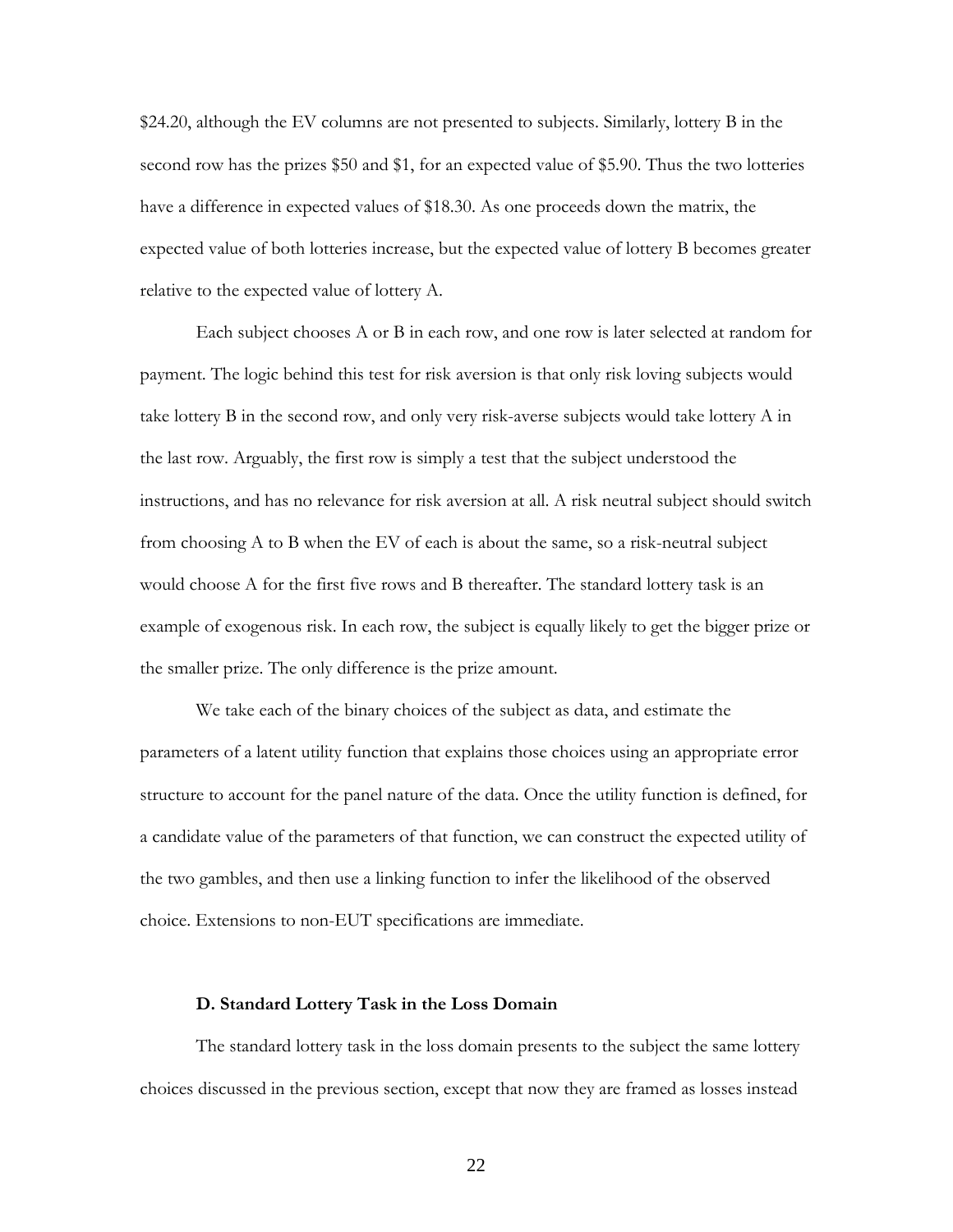of gains. The basic hypothesis to be tested is that the risk aversion coefficient<sup>18</sup> in the gain and loss domains are identical. Holt and Laury (2008) report the results of similar experiments where prizes are stated as losses instead of gains. In their experiments the prizes in the loss domain are "reflections" of prizes in the gain domain, which simply means that the prize amounts remain unchanged but the signs are reversed. That is, instead of winning \$16 the subject now loses \$16 with the same probability as before. For the example considered in Table 3, the prizes after reflections would become -\$24, -\$26, -\$0 and -\$49.<sup>19</sup>

Our primary interest in restating the standard lottery task in the loss domain is to make it comparable with other tasks in our experiment. The VR task, discussed earlier, is different from the standard lottery task because the former deals with a loss from an initial credit, while the latter is designed as a gain with no initial credit. In the lottery task in the loss domain, the subject is given an initial credit of \$50. Any loss is deducted from this initial credit, and the remaining amount is the subject's net earnings. For example, in the first row of Table 4 Lottery A offers a loss of \$26 with certainty and lottery B a loss of \$49 with certainty. The second row offers a choice between lottery A with a 90% chance of losing \$26 and a 10% of losing \$24 and lottery B with a 90% chance of losing \$49 and a 10% chance of losing \$0. To a risk neutral subject, with a reference point of \$0, this is the same lottery choice as the one given in the first row of Table 3, since lottery A gives a 90% chance of getting  $$50 - $26 = $24$  and a 10% chance of getting \$50 - \$24 = \$26; and lottery B gives a 90% chance of getting  $$50 - $49 = $1$  and a 10% of getting \$50 - \$0 = \$50.

<sup>&</sup>lt;sup>18</sup> Or coefficients, in the case of EUT or non-EUT specifications that require the estimation of two or more structural parameters to characterize risk attitudes.

 $19$  Holt and Laury (2008) had their subjects earn their initial endowment in earlier experimental tasks, which averaged \$43 and ranged from \$21.68 to \$92.08.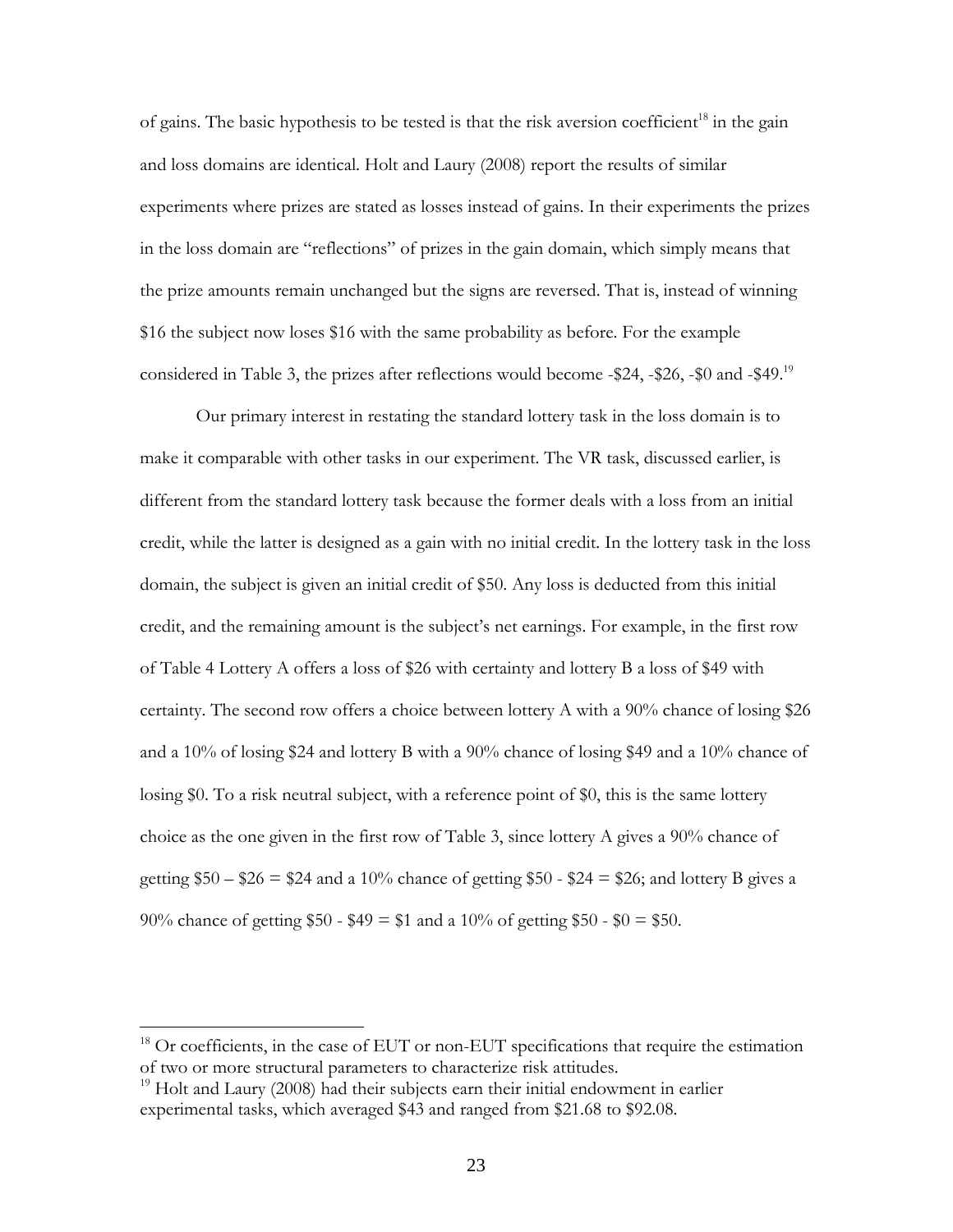These lotteries are, however, identical only to the extent that the assumption about the reference point is valid. As emphasized in Harrison and Rutström (2008; p.95ff.), it is very difficult to determine the right reference point that the subject actually uses in a risk aversion task. It is possible, for instance, that the subject has a reference point of \$50, and integrates the \$50 credit into his wealth stream. In this case he views lottery A as a loss of \$26 rather than a gain of \$24. The difference in expected value of the lotteries for both \$0 and \$50 reference points are identical. Hence in both cases a risk neutral subject chooses lottery A for the first five rows and lottery B for the last five rows.<sup>20</sup>

Arguably, the reference point does not matter when comparing tasks in the loss domain where the initial credit and show up fee are identical, as long as reference points are not task specific. When comparing lotteries between the gain and loss domain, however, the indeterminacy of the reference point remains central. If the reference point is \$0, then the standard lottery choices in the gain domain and loss domain are identical and we expect behavior to be identical. If, on the other hand, the reference point is \$50 then the prize in Table 4, for instance, is viewed as a loss of \$26 and not as a gain of \$24. Allowing for loss aversion, it is possible that the subject makes different choices in Table 3 and 4. We test whether estimated risk aversion coefficients in the gain and loss domains are identical and whether there is evidence of framing effect.

<sup>&</sup>lt;sup>20</sup> Of course, \$0 and \$50 are not the only two possible reference points. If the subject integrates the show up fee of \$5 into his wealth coefficient, then the reference points are \$5 ands \$55 respectively. If he integrates his lifetime income or income outside the current experiment things get more complicated. Inferences about lotteries in the loss domain are very sensitive to assumptions about the reference point.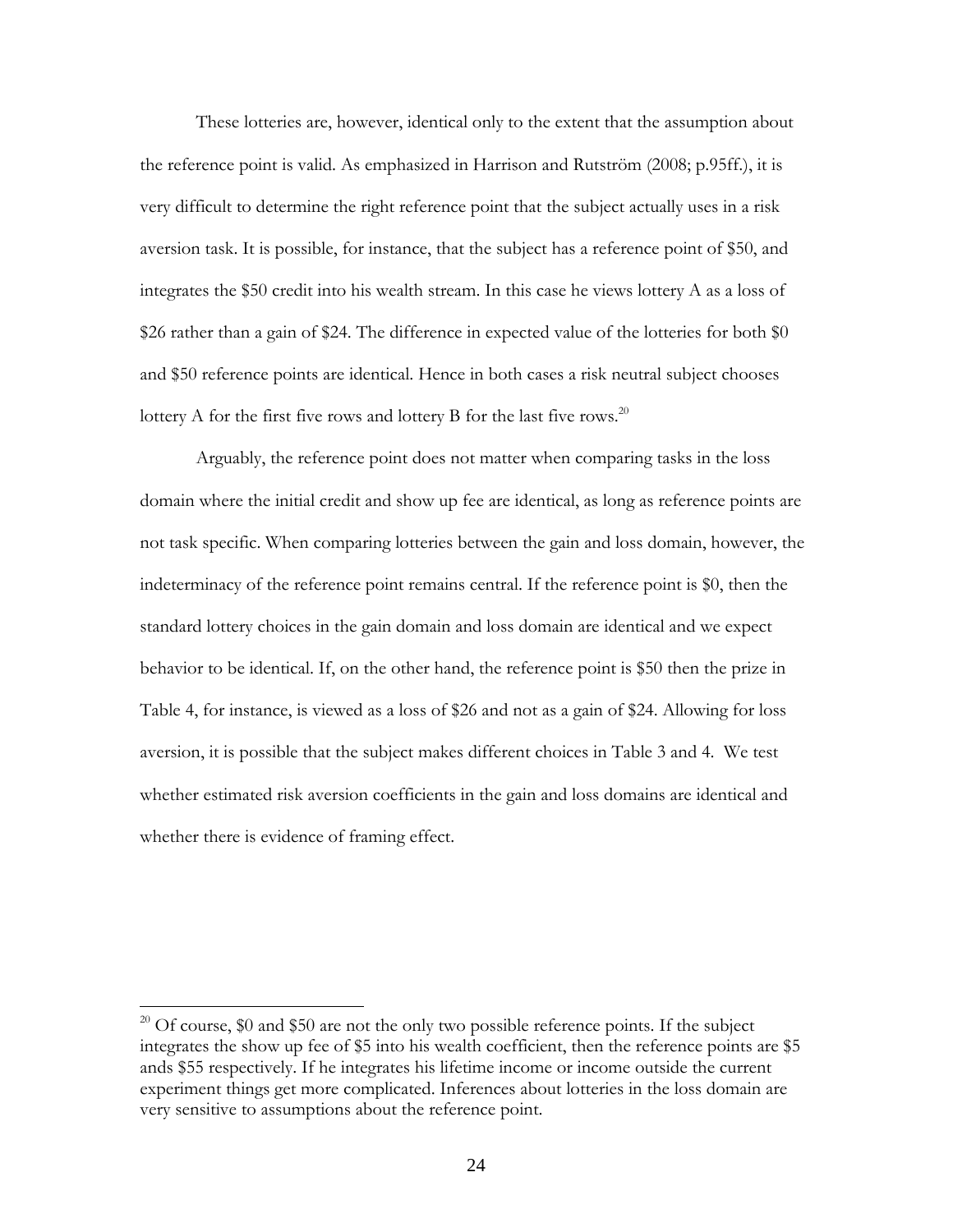#### **E. Lottery Task in the Loss Domain with Endogenous Risk**

The lottery task with endogenous risk is the lottery version of the VR choice task. Table 1 describes the policy lottery that the subject faces, assuming that the subject is able to correctly infer the risk of the house burning down in the simulated forest fire. In the current task, the policy lottery is presented to the subject simply as a lottery choice without any of the contexts and visuals of the VR choice task. Notice though, that in this lottery version subjects are given the probabilities of the different prizes, while in the VR experiments they have to form their own beliefs.

 Each subject faces 4 lottery tasks with endogenous risk in the loss domain. The maximum WTP varies with the initial credit given. When the initial credit is \$80 (or \$20), the maximum WTP or value of the house is  $$38$  (or  $$8$ ).<sup>21</sup> The probability of incurring a loss in Lottery B, the risky lottery, is alternatively 0.29 or 0.59; the probabilities for the safe lottery remain unchanged.

Having both the standard lottery task and the lottery task with endogenous risk allows us to test for framing effect when risk is exogenous and endogenous. We test whether estimated risk aversion coefficients and subjective beliefs, recovered from the two tasks, are identical.

The sample consists of 35 subjects recruited from the student population of the University of Central Florida. All experiments were conducted in May and June, 2009.

 $21$  In the WTP task in the VR experiment we have 3 treatments: initial credit of \$80 with house valued at \$38; initial credit of \$60 with the house valued at \$28; initial credit of \$20 with the house valued at \$18. In the lottery task with endogenous risk, we do not include the treatment with an initial credit of \$60 and maximum WTP of \$28.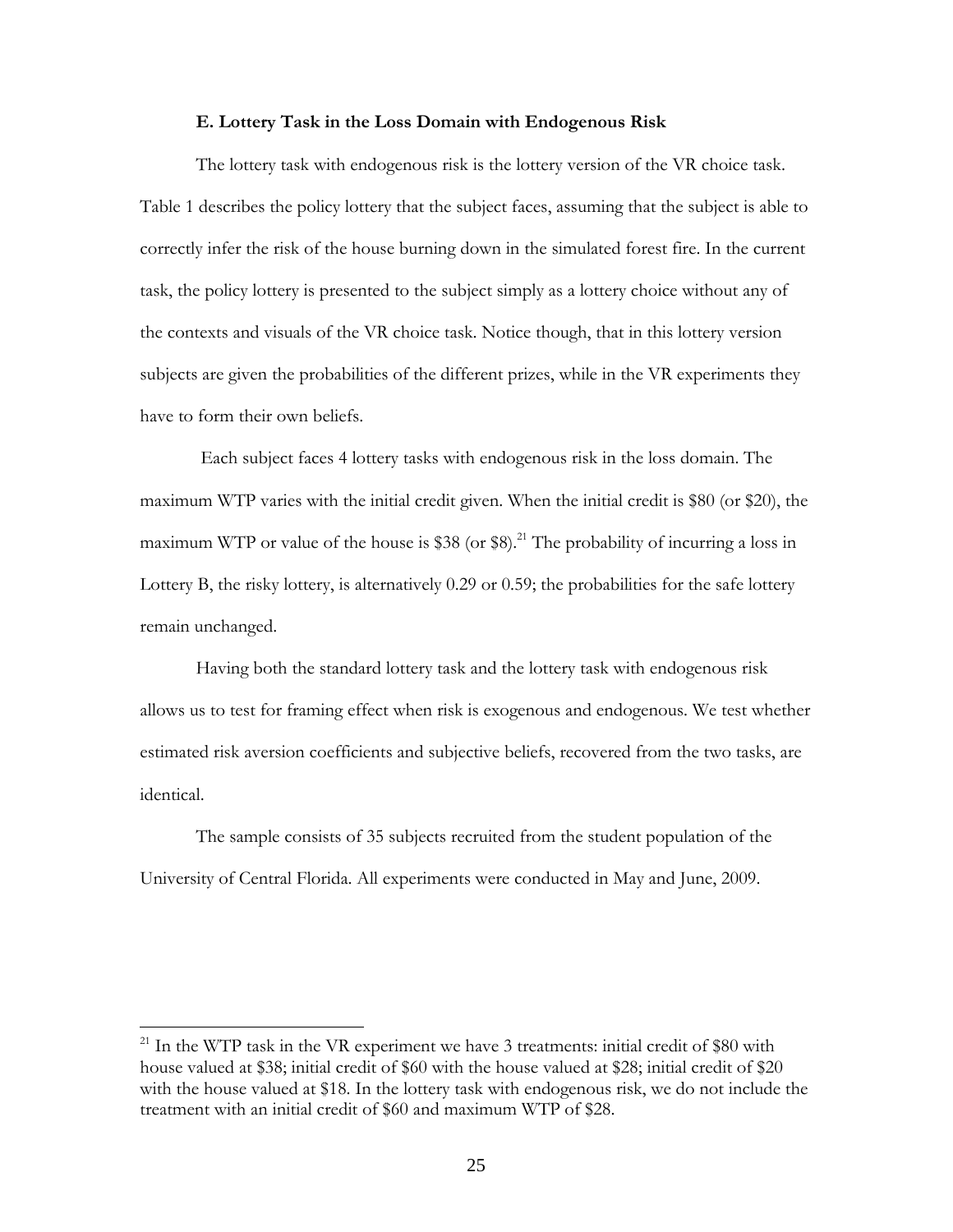#### **III. Results**

We have two kinds of tasks – lottery tasks and VR WTP tasks. From the lottery tasks we get an estimate of risk attitude, based on the concavity of the utility function in the EUT model. In the VR tasks the subject is able to experience computer simulations of forest fires in order to form his own beliefs about the probability of damage to a property in the event of a forest fire. Therefore, we are able to recover the subject's beliefs as well as risk attitude from these tasks.

We first review the method of estimating risk attitude using EUT. Then we discuss the procedure for jointly estimating belief and risk attitude using the WTP and the betting mechanisms, maintaining the assumptions of SEUT.

### **A. Estimating Risk Attitude under EUT**

Assume for the moment that utility of income is defined by

$$
U(x) = x^{(1-r)}/(1-r)
$$

where x is the lottery prize and  $r \neq 1$  is a parameter to be estimated.<sup>22</sup> Thus, *r* is the coefficient of constant relative risk aversion (CRRA):  $r = 0$  corresponds to risk neutrality,  $r < 0$  to risk loving, and  $r > 0$  to risk aversion. Let there be *K* possible outcomes in a lottery. If the probability of outcome  $k$  is  $p_k$ , expected utility (EU) is simply the probability weighted utility of each outcome in each lottery *i*:

$$
EU_i = \sum_{k=1,K} (p_k \times U_k)
$$

The choice depends on the difference in EU between the right and the left lotteries.

$$
\nabla EU = EU_R - EU_L
$$

<sup>&</sup>lt;sup>22</sup> For r=1, assume U(x)=ln(x) if needed.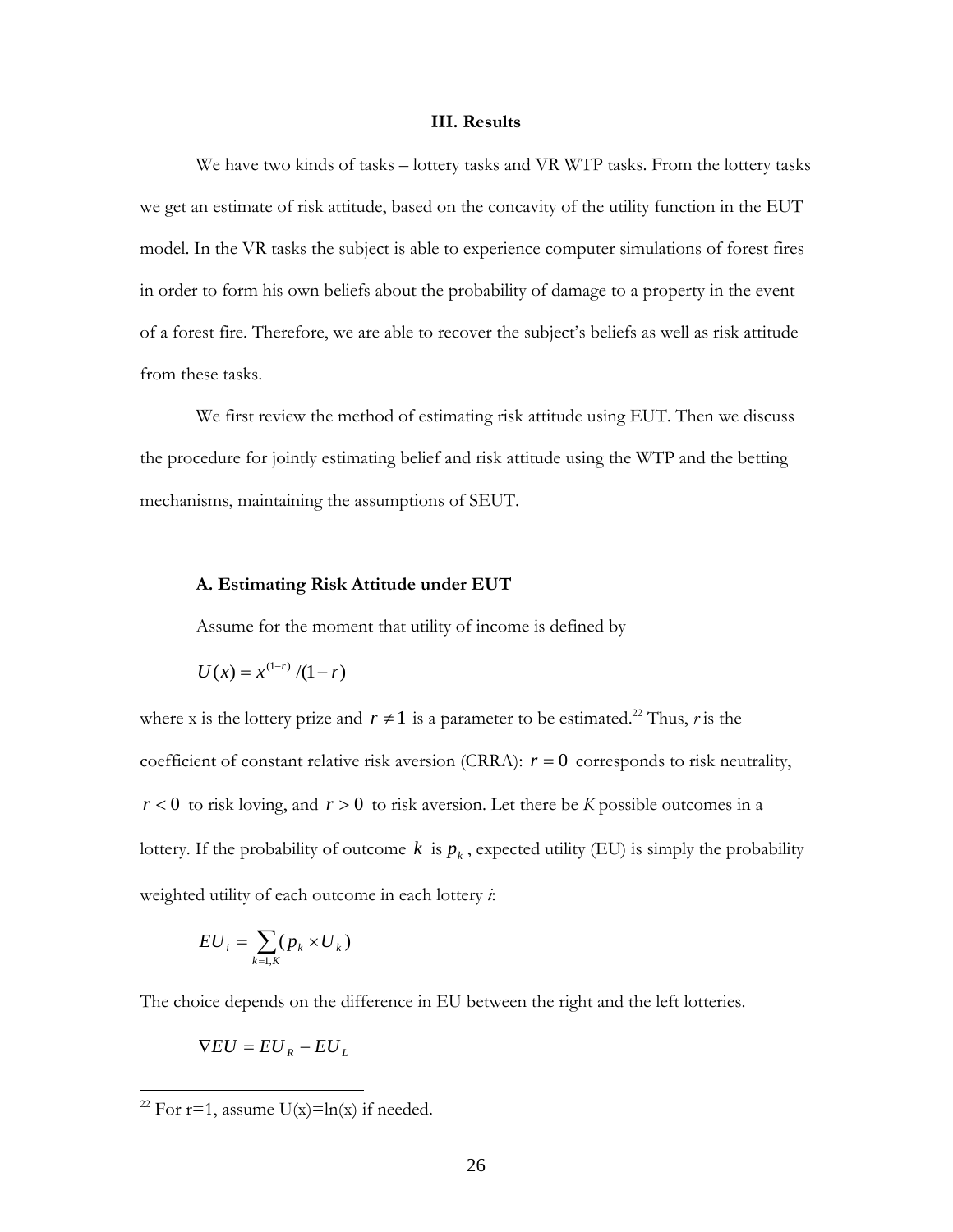where  $EU_R$  is the "right" lottery and  $EU_L$  is the "left" lottery. This latent index, based on latent preferences, is then linked to the observed choices using a standard cumulative normal distribution function $\Phi(\nabla EU)$ . This "probit" function takes any argument between  $\pm \infty$ and transforms it into a number between 0 and 1 using the function shown in Figure 3. Thus we have the probit link function,

prob (choose lottery  $R$ ) =  $\Phi(\nabla EU)$ 

This function forms the link between the observed binary choices, the latent structure generating the index, and the probability of that index being observed. The logistic function is very similar to the probit, as illustrated in Figure 3, and leads instead to the "logit" specification.

In the standard lottery task the latent index is the difference in EU between the right and left lottery, and the observed choice is the choice of the right or left lottery. The conditional log-likelihood function is:

$$
\ln L(r; y.X) = \sum_{i} \left[ (\ln \Phi(\nabla EU) \times I(y_i = 1)) + (\ln(1 - \Phi(\nabla EU)) \times I(y_i = -1)) \right]
$$

where  $I(.)$  is the indicator function and  $y_i = 1(-1)$  indicates the choice of right (left) lottery. The only variable that has to be estimated from this log-likelihood function is *r.*

An important extension of the core model is to allow subjects to make errors in the decision process. The notion of error is one that has already been encountered in the form of the statistical assumption that the probability of choosing a lottery is not 1 when the EU of that lottery exceeds the EU of the other lottery. This is implicitly assumed when one adopts a link function, of the kind shown in Figure 3, to go from the latent index to observed choices. The contextual error specification, suggested by Wilcox (2009), introduces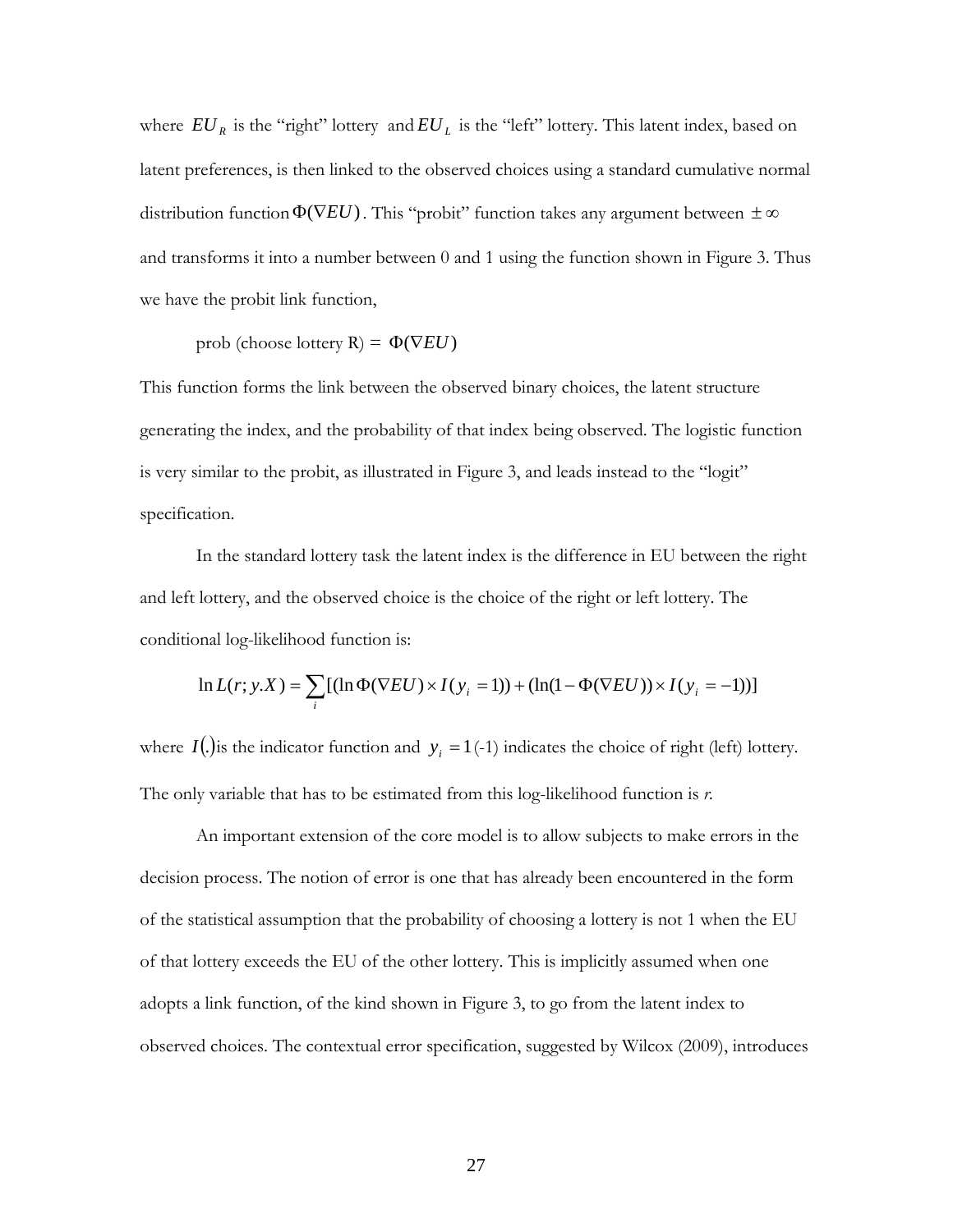a normalizing term  $\vee$  for each lottery pair, and a structural "noise parameter"  $\mu$  to allow for error from the deterministic EU model:

$$
\nabla EU = [(EU_R - EU_L)/v] / \mu
$$

The normalizing term  $\nu$  is defined as the maximum utility over all prizes in this lottery pair minus the minimum utility over all prizes in this lottery pair, and ensures that the *normalized*  EU difference  $(EU_R - EU_L)/V$  remains in the unit interval. This normalization allows one to define robust measures of "stochastic risk aversion," in parallel to the deterministic concepts from traditional theory. Notice that when  $\mu = 1$  we return to the original specification without error. As  $\mu$  increases, the above index falls until, at  $\mu = \infty$ , it collapses to zero, so that the probability of either choice becomes ½. In other words as the noise in the data increases, the model has less and less predictive power until at the extreme the prediction collapses to fifty-fifty or equal likelihood of both choices.

To allow for subject heterogeneity with respect to risk attitudes, the parameter *r* is modeled as a linear function of observed individual characteristics of the subject. For example, assume that we only had information on the age and sex of the subject, denoted **age** (in years) and **female** (0 for males, and 1 for females). Then we would estimate the coefficients  $\alpha$ ,  $\beta$  and  $\eta$  in  $r = \alpha + \beta \times \text{age} + \eta \times \text{female}$ . The covariates we use are all binary, except one, and reasonably self-explanatory. The variable **wtp** is a dummy for whether  $(=1)$  or not the task involves a willingness to pay table, and hence reflects an endogenous risk setting; **loss** is a dummy variable for whether  $(=1)$  or not the task is presented in the loss frame; **betfirst** is a dummy for whether the WTP tasks came first (=1) or not; **age** is given in years over 17; **female** is a dummy for whether the subject is female (=1) or male; **hispanic** is a dummy for Hispanic heritage (=1); **business** is whether or not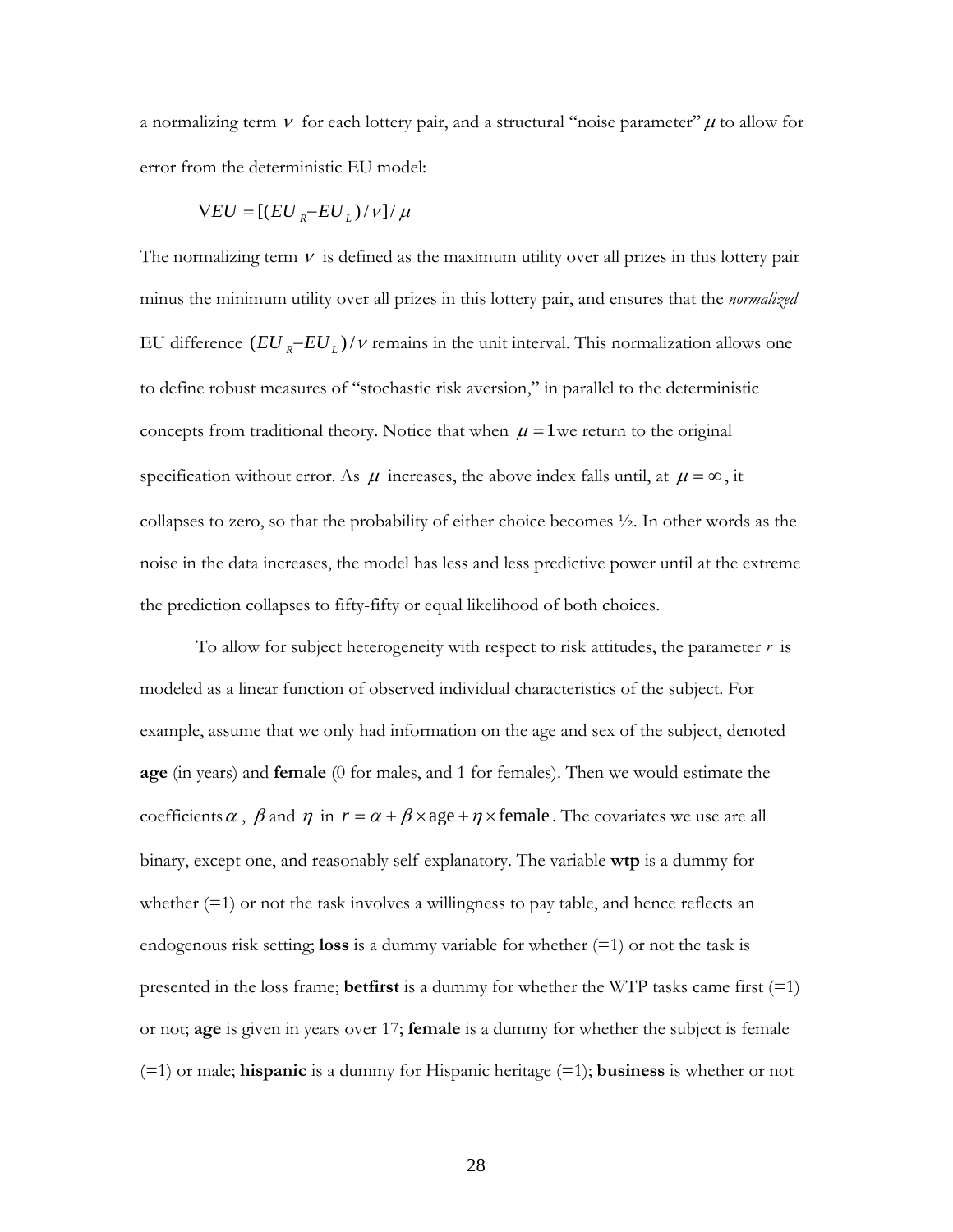the subject is a business major (=1); **GPAhigh** is for subjects with a self-reported GPA higher than 3.24 (=1); **works** is a dummy for whether (=1) or not the subject is employed.

In this design multiple responses are elicited from each subject. This may lead to clustering, or heteroskedasticity. Therefore while estimating the model it is essential to correct for clustering effects.

Using this specification on the lottery tasks, we find no evidence of framing effects, and evidence of modest risk aversion, consistent with a large body of existing literature (e.g., Holt and Laury (2002)(2005), Harrison, Johnson, McInnes and Rutström (2005) and Harrison and Rutström(2008)). Maximum likelihood estimates of the EUT model are presented in Table 5.23 There is no framing effect of the task being presented in the loss frame rather than the familiar gain frame of standard lottery tasks.<sup>24</sup> Nor is there any evidence of an order effect between lottery tasks and betting tasks. The average predicted CRRA value for this sample is 0.32, implying modest risk aversion, but there is sufficient heterogeneity in the sample that one cannot rule out risk neutrality on average (the 95% confidence interval on the predicted CRRA is between -0.37 and 1.01). It would be inappropriate to assume risk neutrality for all subjects, because we want the risk attitudes of different subjects to condition their inferred subjective beliefs; to assume  $r = 0$  for every subject, with *no standard error*, would mis-characterize the true distribution of risk attitudes across the sample.

<sup>&</sup>lt;sup>23</sup> We also evaluated extensions of the CRRA utility specification to allow for increasing or decreasing RRA over the prize domain. In this case we used the expo-power specification employed by Holt and Laury (2002). We find no evidence of non-CRRA behavior in this domain. Nor are there any differences in the qualitative conclusions about framing effects and the role of endogenous risk. For these reasons we use the simpler CRRA specification throughout.

<sup>&</sup>lt;sup>24</sup> One could extend this analysis to include a formal estimation of loss aversion, but for reasons explained at length in Harrison and Rutström (2008; §3.2.3) and Harrison and Rutström (2009), we do not want to do so casually.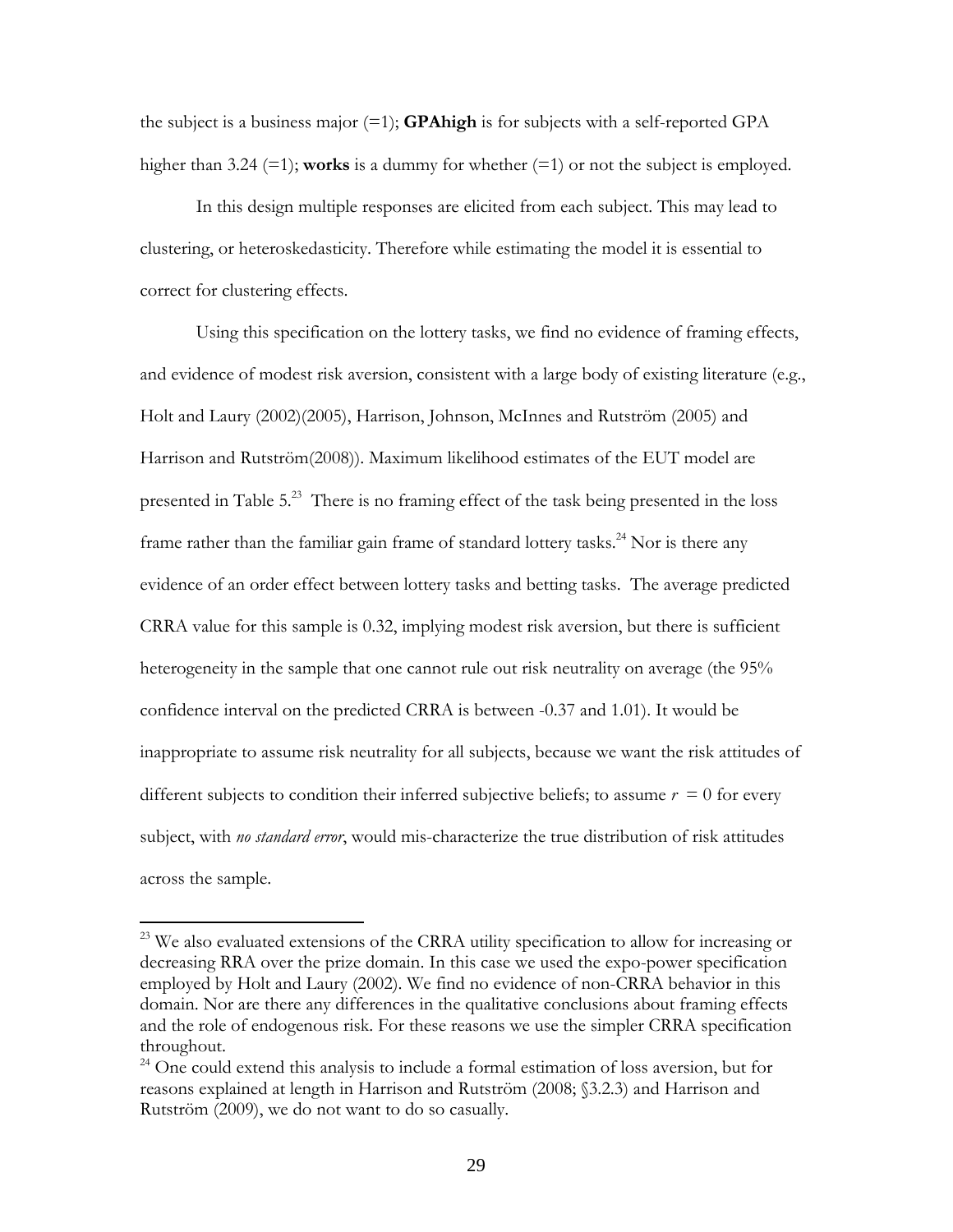## **B. Jointly Estimating Belief and Risk Attitudes under SEUT**

The responses to the belief elicitation task can be used to estimate the subjective probability that each subject holds if we are willing to assume something about how they make decisions under risk.

If the subject is assumed to be risk neutral, then we can directly infer the subjective probability from the report of the subject. When allowing for varying risk attitudes, we jointly estimate the subjective probability and the parameters of the core model. The subject that selects report  $\theta$  receives the EU given by

$$
EU_{\theta} = \pi_A \times U
$$
 (payout if A occurs | report  $\theta$ )  
+  $(1 - \pi_A) \times U$  (payout if B occurs | report  $\theta$ )

where  $\pi_A$  is the subjective probability that A will occur. The example in the second row of Table 1 now becomes

$$
EU_{\text{safe}} = (1 - \pi_{\text{safe}}) \times (38)^{(1-r)} / (1-r) + \pi_{\text{safe}} \times U(20)^{(1-r)} / (1-r)
$$

and

$$
EU_{risky} = (1 - \pi_{risky}) \times (40)^{(1-r)} / (1-r) + \pi_{risky} \times (22)^{(1-r)} / (1-r)
$$

where  $\pi_{\text{safe}}$  is the subjective probability of the house burning down when prescribed burning is implemented and  $\pi_{\text{risky}}$  is the subjective probability that the house will burn down if no prescribed burning is implemented. More generally,

 $EU_{\text{safe}} = \pi_{\text{safe}} \times U(\text{payment if house burns} \mid \text{pay for prescribed burn})$ 

 $+(1 - \pi_{\text{safe}}) \times U(\text{payout if house does not burn } | \text{pay for prescribed burn})$ 

and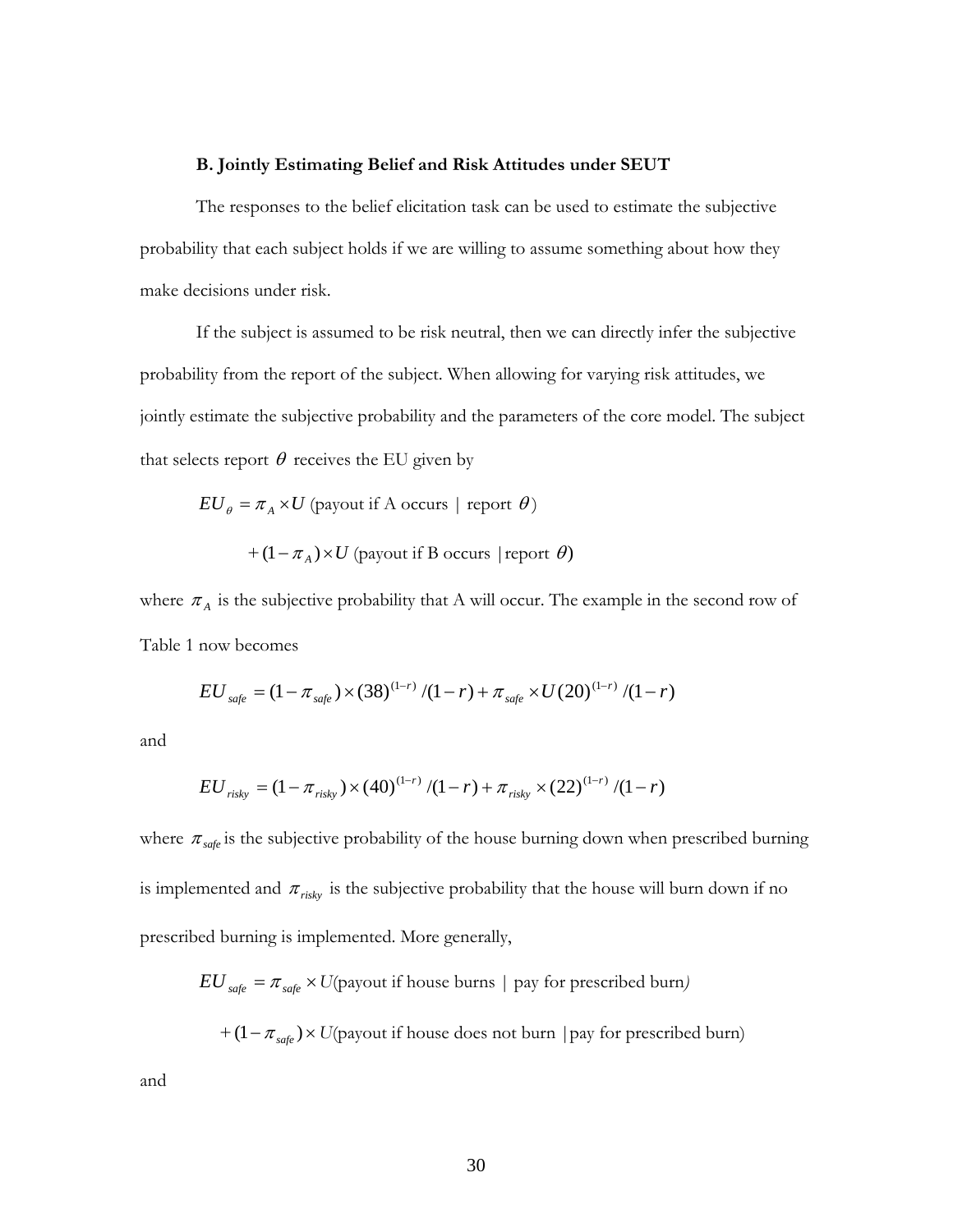$EU_{risky} = \pi_{risky} \times U(p$  ayout if house burns | do not pay for prescribed burn)

 $+(1 - \pi_{risk} \times U(\text{payout if house does not burn } | \text{ do not pay for prescribed burn}).$ 

The latent index in this problem is the difference in EU from paying for prescribed burning and not paying for prescribed burning:

$$
\nabla EU = [(EU_{\text{safe}} - EU_{\text{risky}})/V]/\mu
$$

Apart from *r*, *v* and  $\gamma$  we now need to estimate the two beliefs  $\pi_{\text{safe}}$  and  $\pi_{\text{risk}}$ . The *joint* maximum likelihood problem is to find the values of these parameters that best explain observed choices in the belief elicitation tasks as well as observed choices in the lottery tasks.

Detailed estimates are contained in Tables 6 and 7, and displayed in Figures 4 and 5. In addition to the same covariates as in Table 5, we also employ interactions of the central **wtp** dummy with demographic characteristics. The estimates of the subjective probabilities reported here as pLO and pHI refer to a standard non-linear,  $log$ -odds transformation<sup>25</sup> to ensure that the latent probabilities  $\pi_{\text{safe}}$  and  $\pi_{\text{risk}}$ , respectively, fall between 0 and 1 while the estimated parameters pLO and pHI are unbounded; hence a value of 0 reflects a probability of  $\frac{1}{2}$ , and a positive (negative) coefficient reflects a probability below (above)  $\frac{1}{2}$ .

 Table 6 assumes that the same risk attitudes and subjective beliefs apply to the exogenous and endogenous risk settings, and Table 7 allows each to vary with the setting. Our main hypothesis is that there is no effect from allowing these to vary with the setting. Figures 4 and 5 display kernel density functions of the predicted subjective probability for each subject in each setting. These densities do not reflect the standard errors in the

<sup>&</sup>lt;sup>25</sup> If we estimate the parameter  $\tau$  then the transformation to the probability  $\pi$  is  $\pi$  = 1/(1+exp(τ)). So  $\pi_{\text{safe}} = 1/(1+\exp(pLO))$  and  $\pi_{\text{risky}} = 1/(1+\exp(pHI))$ .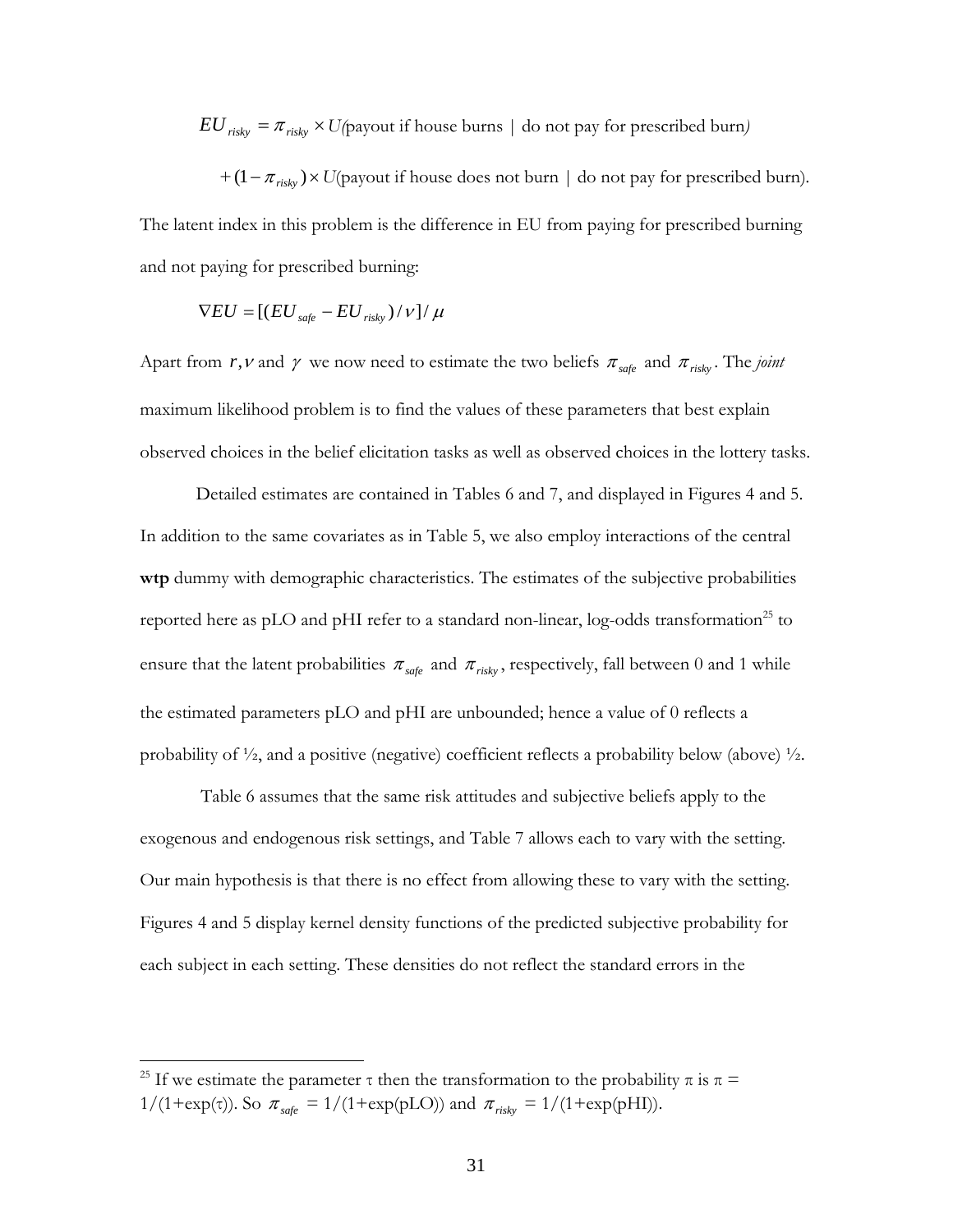parameter values, which are shown in Tables 6 and 7. Hence formal hypothesis tests must rely on the quantitative estimates, and not these pictures.

We find evidence of approximately linear utility functions, although the variability across the sample is large. We do observe a smaller CRRA coefficient when there is endogenous risk, as shown by the coefficient on the dummy variable **wtp** in Table 7, but this is not statistically significantly different from zero and has a *p*-value of 0.68. So we conclude that risk attitudes are not source dependent.

Turning to subjective beliefs, we find a statistically significant effect from endogenous risk on each of the two subjective probability values estimated. Formally these involve hypothesis tests of the joint restriction that all of the **wtp**-interaction terms on pHI or pLO are jointly and simultaneously zero. The null hypothesis that these coefficients are all zero can be rejected for pHI, for pLO, and for pHI and pLO taken together. Figure 5 shows that the overall effect is to make the subjective belief distributions move towards the extremes as we allow for endogenous risk settings. It is as if the option of risk mitigation is *subjectively* moving a risky environment towards a non-risky environment, which is exactly what one wants to do when "managing" risk. On the other hand, the conversion to a nonrisky environment is not complete, nor should it be if it is too subjectively costly in terms of EU to do so.

## **IV. Conclusion**

Risk attitudes and subjective beliefs are two fundamental determinants of decision making under risk. Virtually all settings in which there is risk involve what we refer to here as endogenous risk, rather than the exogenous risk that is commonly studied. Our results provide evidence that behavior is different in these two environments. There do not appear

32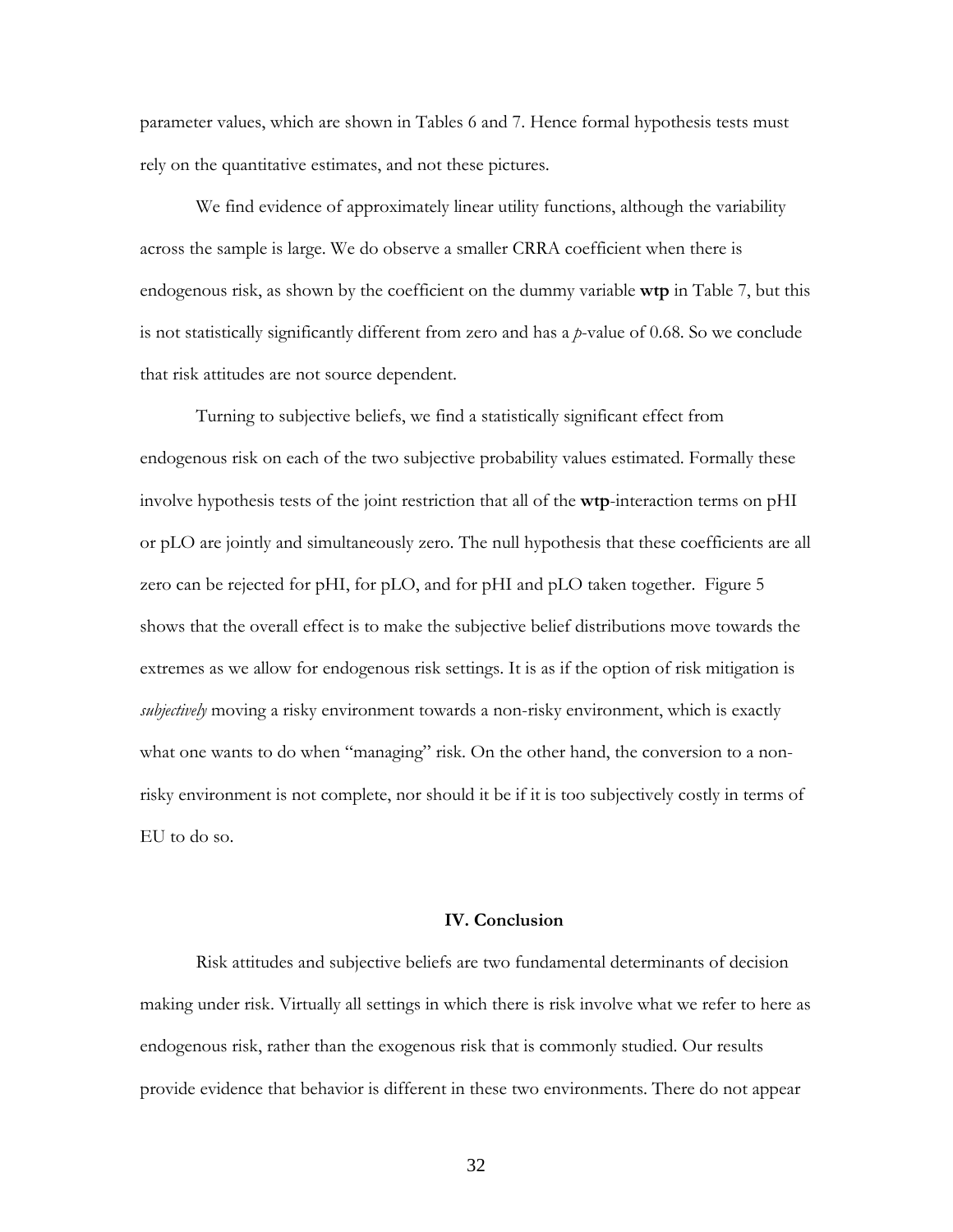to be significant differences in attitudes to risk, but subjective beliefs are very different. Our design provides the simplest setting in which these structural effects can be untangled.

One minor extension of our approach would be to move from the SEUT framework to one in which subjective probabilities are weighted by some increasing function, and decision weights employed on the utility of outcomes, following Kahneman and Tversky (1979) and Quiggin (1992).<sup>26</sup> This extension would be valuable because what appear to be changes in subjective probabilities assuming SEUT, and hence assuming no such probability weighting, might in fact be a change in the probability weighting function for unchanged subjective probabilities.

One major extension would be to relax the maintained assumption that agents behave as if their subjective beliefs are statistically degenerate in the sense of being probabilities that are held with certainty. If they are, instead and plausibly, uncertain beliefs, then we need to account for uncertainty aversion.<sup>27</sup> It is possible that what appear to be shifts in subjective probabilities, conditional on unchanged risk attitudes, are confounded by not modeling attitudes towards uncertain subjective beliefs. In any event, our results show that one cannot simply assume that risk attitudes and beliefs elicited in an exogenous risk setting transfer to endogenous risk settings.

Our design and analysis provides the basis for further exploration of the structural determinants of the difference in behavior towards exogenous and endogenous risk.

<sup>&</sup>lt;sup>26</sup> Harrison and Rutström (2008,  $\S$ 3.1) show how our approach can be used to generate estimates of risk attitudes that consider probability weighting, and Andersen, Fountain, Harrison and Rutström (2009a) show how this extends immediately to the estimation of subjective probabilities from a belief elicitation task.

<sup>&</sup>lt;sup>27</sup> Andersen, Fountain, Harrison and Rutström (2009b) explore the theoretical, experimental and econometric issues involved here.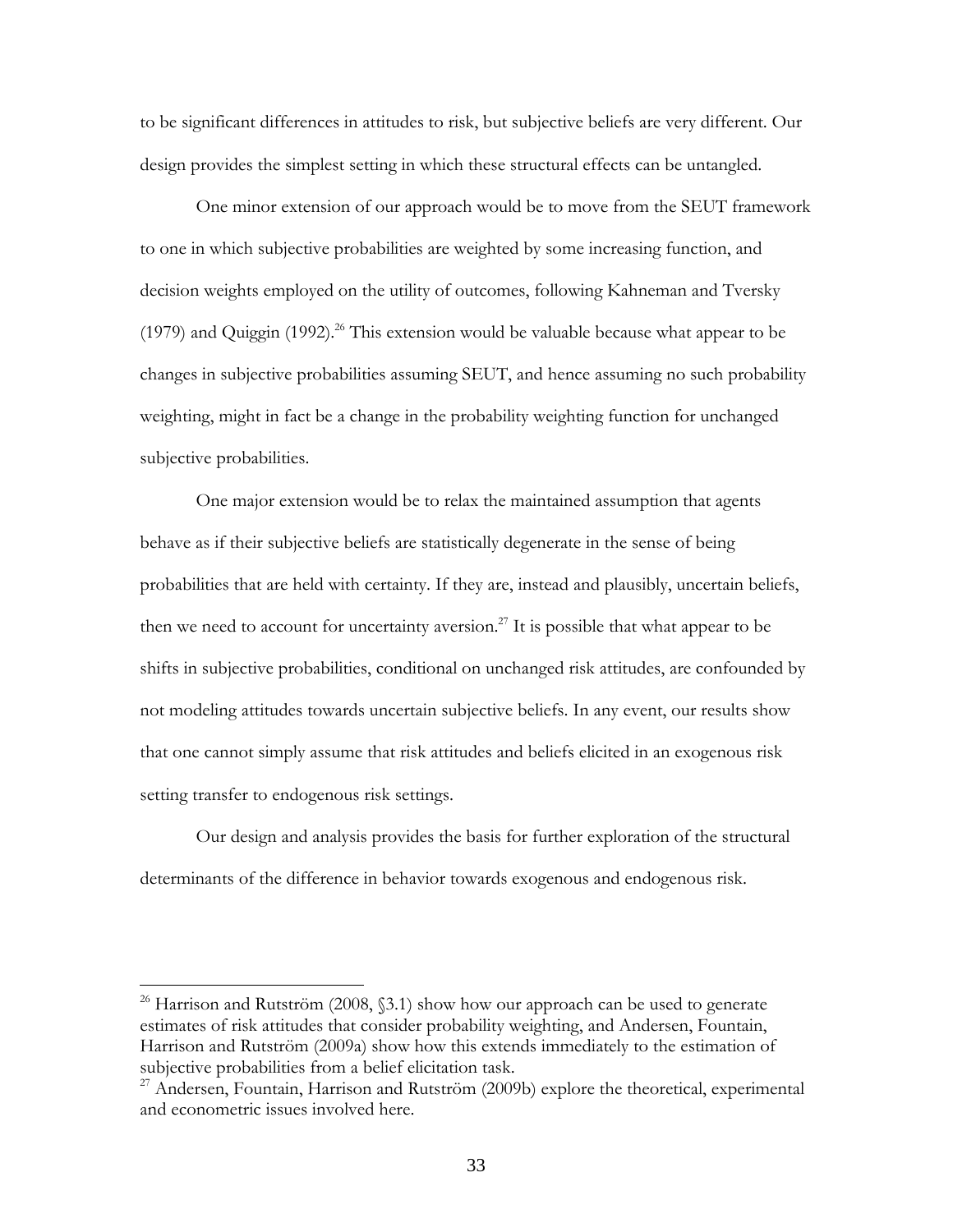## **Table 1. Inferred WTP Instrument when Initial Credit is \$40**

|         |       | Lottery A |                |         | Lottery B |         |                | $EV^A$   | $EV^B$  | Difference |
|---------|-------|-----------|----------------|---------|-----------|---------|----------------|----------|---------|------------|
| p(safe) |       | p(burn)   |                | p(safe) |           | p(burn) |                |          |         |            |
| 0.06    | $-18$ | 0.94      | $\overline{0}$ | 0.29    | $-18$     | 0.71    | $\overline{0}$ | $-1.08$  | $-5.22$ | 4.14       |
| 0.06    | $-20$ | 0.94      | $-2$           | 0.29    | $-18$     | 0.71    | $\theta$       | $-3.08$  | $-5.22$ | 2.14       |
| 0.06    | $-22$ | 0.94      | $-4$           | 0.29    | $-18$     | 0.71    | $\Omega$       | $-5.08$  | $-5.22$ | 0.14       |
| 0.06    | $-24$ | 0.94      | -6             | 0.29    | $-18$     | 0.71    | $\Omega$       | $-7.08$  | $-5.22$ | $-1.86$    |
| 0.06    | $-26$ | 0.94      | $-8$           | 0.29    | $-18$     | 0.71    | $\Omega$       | $-9.08$  | $-5.22$ | $-3.86$    |
| 0.06    | $-28$ | 0.94      | $-10$          | 0.29    | $-18$     | 0.71    | $\Omega$       | $-11.08$ | $-5.22$ | $-5.86$    |
| 0.06    | $-30$ | 0.94      | $-12$          | 0.29    | $-18$     | 0.71    | $\Omega$       | $-13.08$ | $-5.22$ | $-7.86$    |
| 0.06    | $-32$ | 0.94      | $-14$          | 0.29    | $-18$     | 0.71    | $\Omega$       | $-15.08$ | $-5.22$ | $-9.86$    |
| 0.06    | $-34$ | 0.94      | $-16$          | 0.29    | $-18$     | 0.71    | $\Omega$       | $-17.08$ | $-5.22$ | $-11.86$   |
| 0.06    | $-36$ | 0.94      | $-18$          | 0.29    | $-18$     | 0.71    | $\theta$       | $-19.08$ | $-5.22$ | $-13.86$   |

## **and the House is Valued at \$ 18**

**Figure 1. Histogram Displaying Distribution of Forest that Burned** 

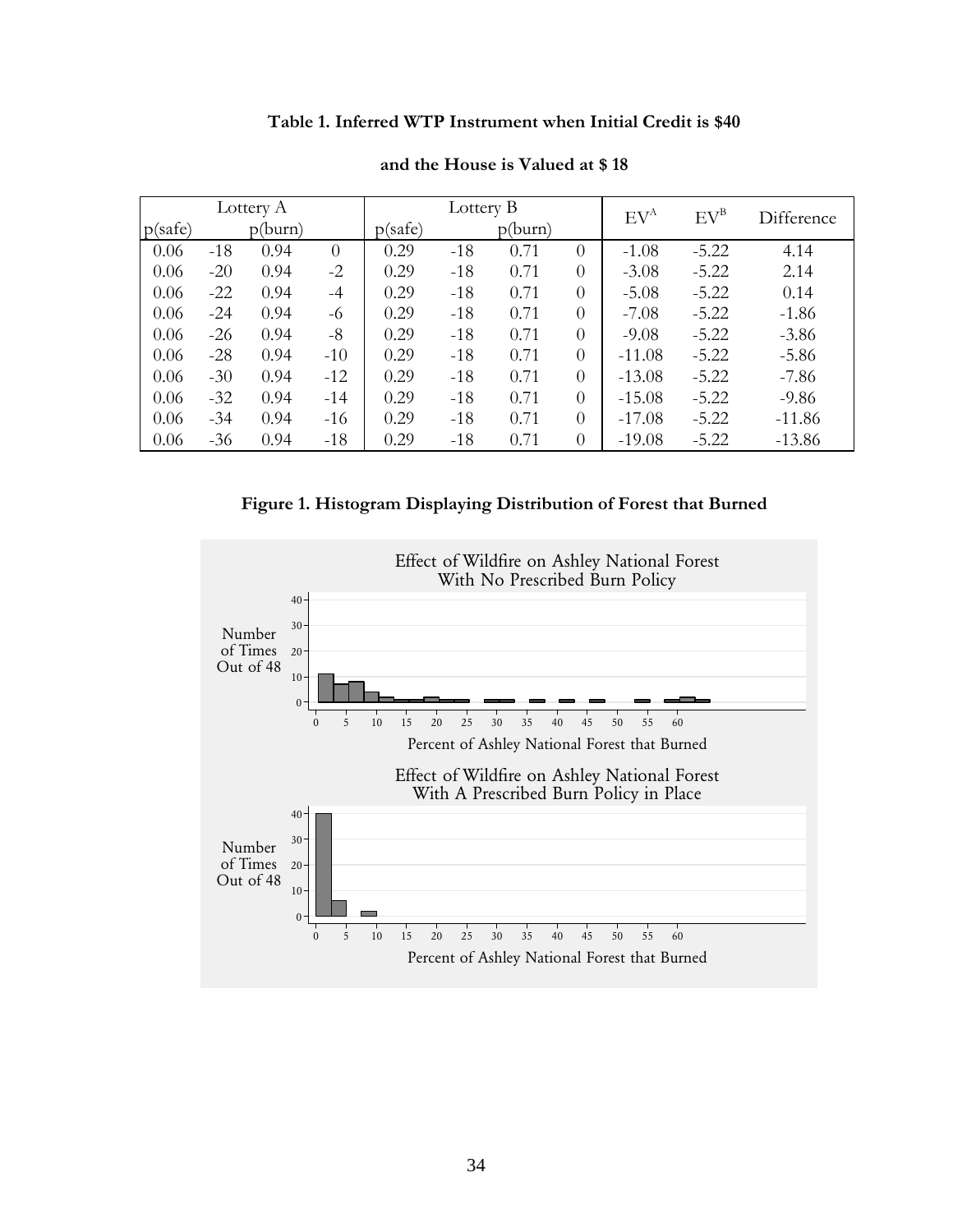

**Figure 2. Illustrative Images from VR Interface**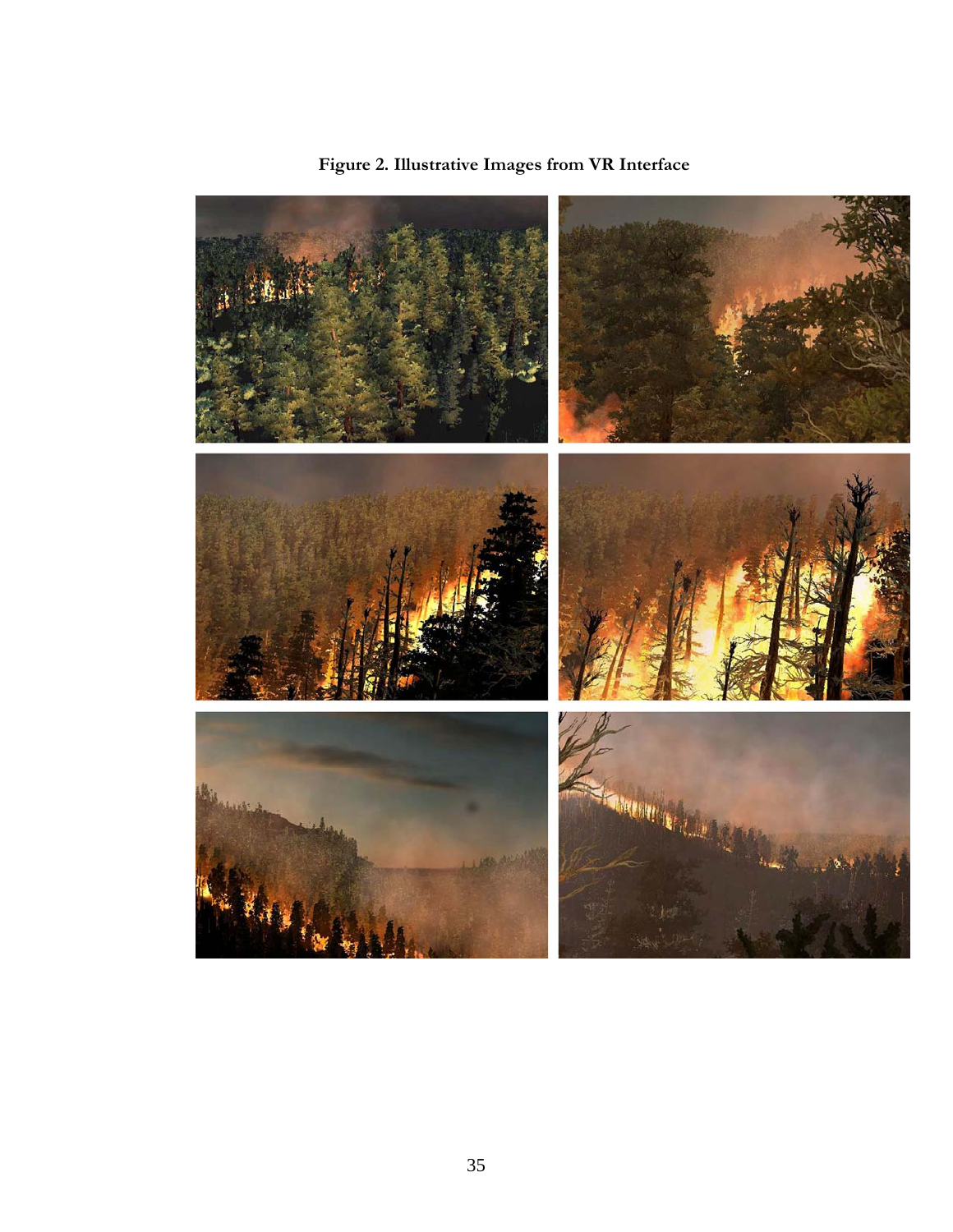# **Table 2. Betting Task with Stake of \$1**

|      | Bet on A and |      |          |      | Bet on B and |      |             | Gross expected value of betting |      |         |
|------|--------------|------|----------|------|--------------|------|-------------|---------------------------------|------|---------|
|      | A occurs     |      | B occurs |      | A occurs     |      | B occurs on | A                               | В    |         |
| 0.75 | \$10         | 0.25 | $\$0$    | 0.75 | \$0          | 0.25 | \$1.11      | 7.50                            | 0.28 | 7.22    |
| 0.75 | \$5          | 0.25 | $\$0$    | 0.75 | \$0          | 0.25 | \$1.25      | 3.75                            | 0.31 | 3.44    |
| 0.75 | \$3.33       | 0.25 | \$0      | 0.75 | $\$0$        | 0.25 | \$1.43      | 2.50                            | 0.36 | 2.14    |
| 0.75 | \$2.5        | 0.25 | $\$0$    | 0.75 | $\$0$        | 0.25 | \$1.67      | 1.88                            | 0.42 | 1.46    |
| 0.75 | \$2          | 0.25 | \$0      | 0.75 | \$0          | 0.25 | \$2         | 1.50                            | 0.50 | 1.00    |
| 0.75 | \$1.67       | 0.25 | $\$0$    | 0.75 | $\$0$        | 0.25 | \$2.5       | 1.25                            | 0.63 | 0.63    |
| 0.75 | \$1.43       | 0.25 | $\$0$    | 0.75 | \$0          | 0.25 | \$3.33      | 1.07                            | 0.83 | 0.24    |
| 0.75 | \$1.25       | 0.25 | $\$0$    | 0.75 | $\$0$        | 0.25 | \$5         | 0.94                            | 1.25 | $-0.31$ |
| 0.75 | \$1.11       | 0.25 | 40       | 0.75 | $\$0$        | 0.25 | \$10        | 0.83                            | 2.50 | $-1.67$ |

Assume subject has a personal belief that A will occur with probability 0.75

**Table 3. Standard Lottery Task in Gains Domain** 

| Lottery A |    |          |    | Lottery B |  |           |    | $EV^B$                              | Difference |         |
|-----------|----|----------|----|-----------|--|-----------|----|-------------------------------------|------------|---------|
| $p(\$24)$ |    | p(\$26)  |    | $p(\$1)$  |  | $p(\$50)$ |    | $\mathrm{E}\mathrm{V}^{\mathrm{A}}$ |            |         |
|           | 24 | $\Omega$ | 26 |           |  | $\theta$  | 50 | 24                                  |            | 23      |
| 0.9       | 24 | 0.1      | 26 | 0.9       |  | 0.1       | 50 | 24.2                                | 5.9        | 18.3    |
| 0.8       | 24 | 0.2      | 26 | 0.8       |  | 0.2       | 50 | 24.4                                | 10.8       | 13.6    |
| 0.7       | 24 | 0.3      | 26 | 0.7       |  | 0.3       | 50 | 24.6                                | 15.7       | 8.9     |
| 0.6       | 24 | 0.4      | 26 | 0.6       |  | 0.4       | 50 | 24.8                                | 20.6       | 4.2     |
| 0.5       | 24 | 0.5      | 26 | 0.5       |  | 0.5       | 50 | 25                                  | 25.5       | $-0.5$  |
| 0.4       | 24 | 0.6      | 26 | 0.4       |  | 0.6       | 50 | 25.2                                | 30.4       | $-5.2$  |
| 0.3       | 24 | 0.7      | 26 | 0.3       |  | 0.7       | 50 | 25.4                                | 35.3       | $-9.9$  |
| 0.2       | 24 | 0.8      | 26 | 0.2       |  | 0.8       | 50 | 25.6                                | 40.2       | $-14.6$ |
| 0.1       | 24 | 0.9      | 26 | 0.1       |  | 0.9       | 50 | 25.8                                | 45.1       | $-19.3$ |

**Table 4. Standard Lottery Task in the Loss Domain with Initial Credit of \$50** 

| Lottery A  |       |            |       |          | Lottery B |           | $EV^A$ | $EV^B$  | Difference |         |
|------------|-------|------------|-------|----------|-----------|-----------|--------|---------|------------|---------|
| $p(-\$26)$ |       | $p(-\$24)$ |       | $p(-19)$ |           | $p(-\$0)$ |        |         |            |         |
|            | $-26$ | $\theta$   | $-24$ |          | $-49$     | $\theta$  | $-0$   | $-26$   | $-49$      | 23      |
| 0.9        | $-26$ | 0.1        | $-24$ | 0.9      | $-49$     | 0.1       | $-0$   | $-25.8$ | $-44.1$    | 18.3    |
| 0.8        | $-26$ | 0.2        | $-24$ | 0.8      | $-49$     | 0.2       | $-0$   | $-25.6$ | $-39.2$    | 13.6    |
| 0.7        | $-26$ | 0.3        | $-24$ | 0.7      | $-49$     | 0.3       | $-0$   | $-25.4$ | $-34.3$    | 8.9     |
| 0.6        | $-26$ | 0.4        | $-24$ | 0.6      | $-49$     | 0.4       | $-0$   | $-25.2$ | $-29.4$    | 4.2     |
| 0.5        | $-26$ | 0.5        | $-24$ | 0.5      | $-49$     | 0.5       | $-0$   | $-25$   | $-24.5$    | $-0.5$  |
| 0.4        | $-26$ | 0.6        | $-24$ | 0.4      | $-49$     | 0.6       | $-0$   | $-24.8$ | $-19.6$    | $-5.2$  |
| 0.3        | $-26$ | 0.7        | $-24$ | 0.3      | $-49$     | 0.7       | $-0$   | $-24.6$ | $-14.7$    | $-9.9$  |
| 0.2        | $-26$ | 0.8        | $-24$ | 0.2      | $-49$     | 0.8       | $-0$   | $-24.4$ | $-9.8$     | $-14.6$ |
| 0.1        | $-26$ | 0.9        | $-24$ | 0.1      | $-49$     | 0.9       | $-0$   | $-24.2$ | $-4.9$     | $-19.3$ |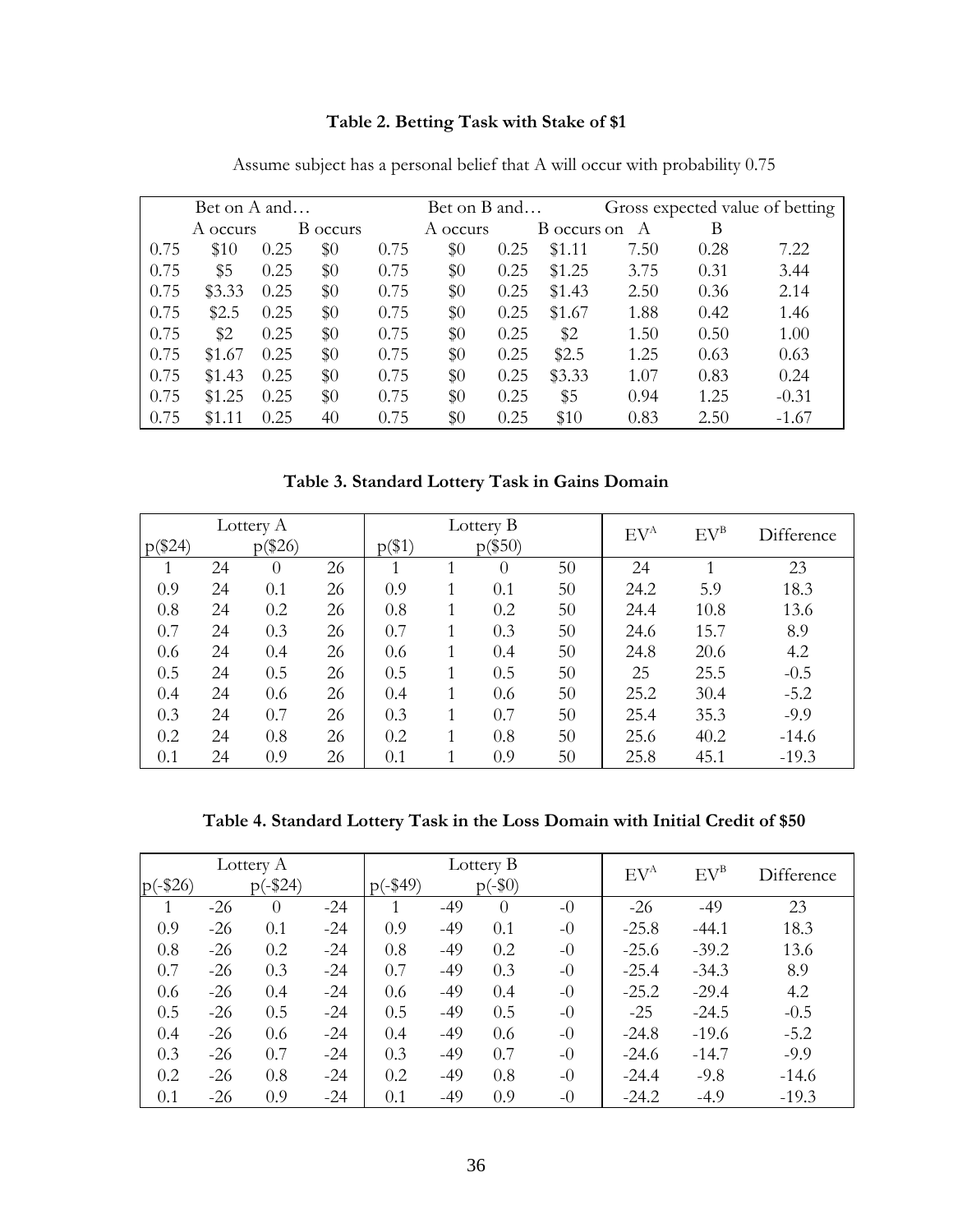

**Figure 3. Normal and Logistic Cumulative Density Function** 

**Table 5. Maximum Likelihood Estimate of Risk Attitudes** 

| Parameter | Variable        | Point    | Standard | $p$ -value | Lower $95%$ | Upper $95%$ |
|-----------|-----------------|----------|----------|------------|-------------|-------------|
|           |                 | Estimate | Error    |            | Confidence  | Confidence  |
|           |                 |          |          |            | Interval    | Interval    |
| r         | Constant        | 0.32     | 0.35     | 0.36       | $-0.37$     | 1.01        |
|           | Loss            | 0.03     | 0.16     | 0.84       | $-0.28$     | 0.34        |
|           | Betfirst        | 0.20     | 0.22     | 0.36       | $-0.23$     | 0.62        |
|           | Age             | 0.02     | 0.02     | 0.20       | $-0.01$     | 0.06        |
|           | Female          | $-0.17$  | 0.18     | 0.34       | $-0.52$     | 0.18        |
|           | Hispanic        | 0.04     | 0.33     | 0.91       | $-0.62$     | 0.69        |
|           | <b>Business</b> | $-0.14$  | 0.19     | 0.45       | $-0.51$     | 0.23        |
|           | GPAhigh         | 0.33     | 0.27     | 0.23       | $-0.21$     | 0.87        |
|           | Works           | $-0.56$  | 0.26     | 0.03       | $-1.07$     | $-0.06$     |
|           |                 |          |          |            |             |             |
| $\mu$     | Constant        | $-1.29$  | 0.20     | 0.00       | $-1.69$     | $-0.89$     |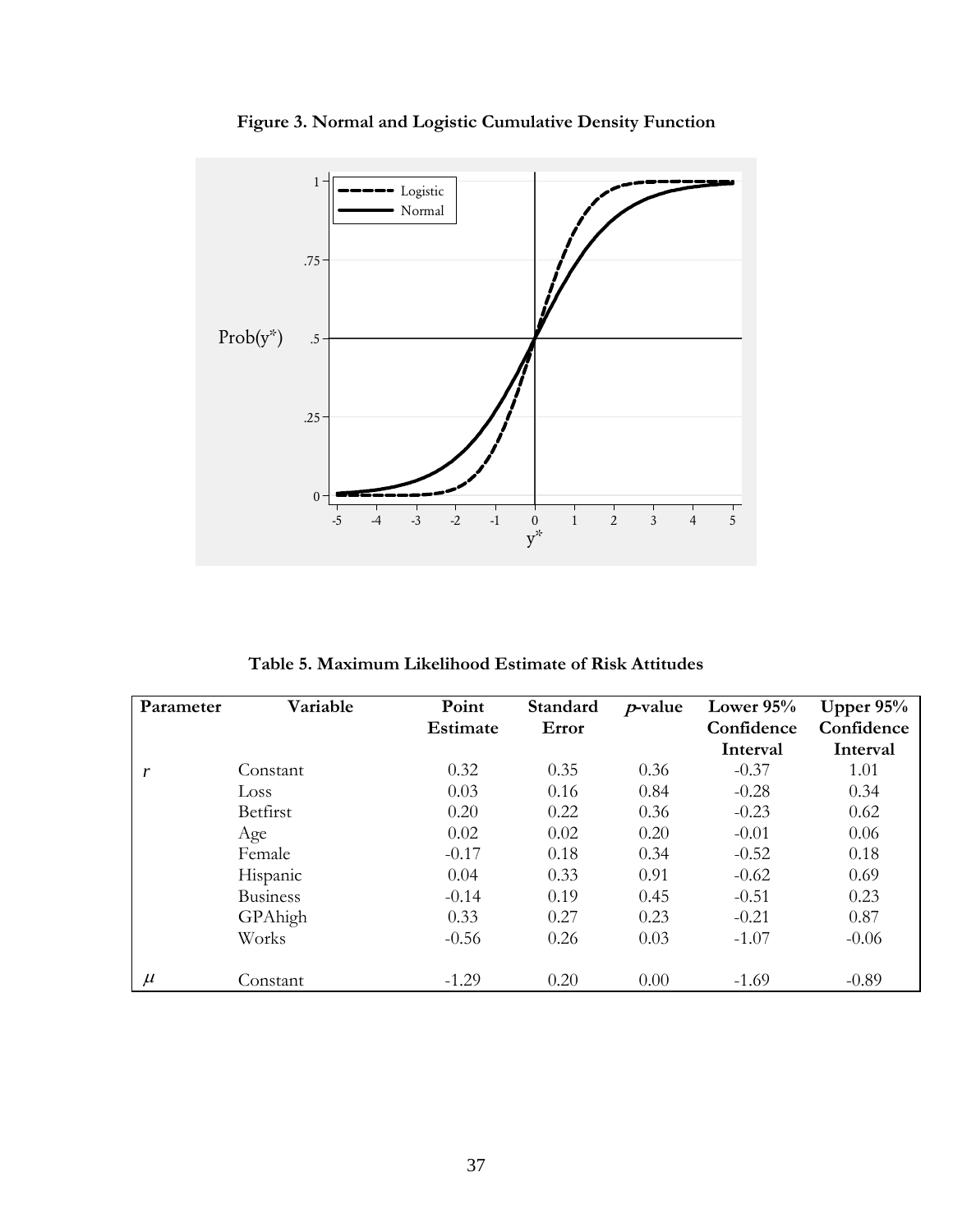| Parameter | Variable        | Point           | Standard | $p$ -value | Lower 95%  | Upper 95%  |
|-----------|-----------------|-----------------|----------|------------|------------|------------|
|           |                 | <b>Estimate</b> | Error    |            | Confidence | Confidence |
|           |                 |                 |          |            | Interval   | Interval   |
| r         | Constant        | 0.20            | 0.25     | 0.43       | $-0.30$    | 0.70       |
|           | Age             | 0.01            | 0.02     | 0.53       | $-0.03$    | 0.05       |
|           | Female          | $-0.14$         | 0.15     | 0.34       | $-0.44$    | 0.15       |
|           | Hispanic        | $-0.01$         | 0.20     | 0.94       | $-0.41$    | 0.39       |
|           | <b>Business</b> | $-0.26$         | $0.17\,$ | 0.12       | $-0.59$    | 0.07       |
|           | GPA high        | 0.32            | 0.22     | 0.15       | $-0.11$    | 0.75       |
|           | Works           | $-0.41$         | 0.23     | 0.04       | $-0.81$    | $-0.02$    |
| pHI       | Constant        | $-1.16$         | 0.34     | $0.00\,$   | $-1.82$    | $-0.50$    |
|           | Age             | 0.05            | 0.02     | 0.02       | 0.00       | 0.09       |
|           | Female          | 0.43            | 0.47     | 0.37       | $-0.50$    | 1.35       |
|           | Hispanic        | 0.55            | 0.37     | 0.13       | $-0.16$    | 1.27       |
|           | <b>Business</b> | $-0.87$         | 0.43     | 0.04       | $-1.71$    | $-0.02$    |
|           | GPA high        | 0.12            | 0.45     | 0.79       | $-0.77$    | 1.01       |
|           | Works           | $-0.18$         | 0.53     | 0.73       | $-1.22$    | 0.85       |
| pLO       | Constant        | 15.48           | 10.46    | 0.14       | $-5.02$    | 35.99      |
|           | Female          | $-0.71$         | 0.94     | 0.45       | $-2.55$    | 1.14       |
|           | Hispanic        | 14.35           | 10.85    | 0.19       | $-6.92$    | 35.61      |
|           | <b>Business</b> | $-1.11$         | 1.57     | 0.48       | $-4.20$    | 1.97       |
|           | GPA high        | $-13.11$        | 10.01    | 0.19       | $-32.72$   | 6.51       |
|           | Works           | $-0.29$         | 1.17     | $0.80\,$   | $-2.60$    | 2.00       |
| $\mu$     | Constant        | $-0.94$         | 0.19     | $0.00\,$   | $-1.31$    | $-0.57$    |
|           | Risk            | $-0.29$         | 0.31     | 0.35       | $-0.90$    | 0.32       |

## **Table 6. Joint Estimate of Risk Attitudes and Subjective Beliefs Assuming Homogeneity Across Exogenous and Endogenous Risk Tasks**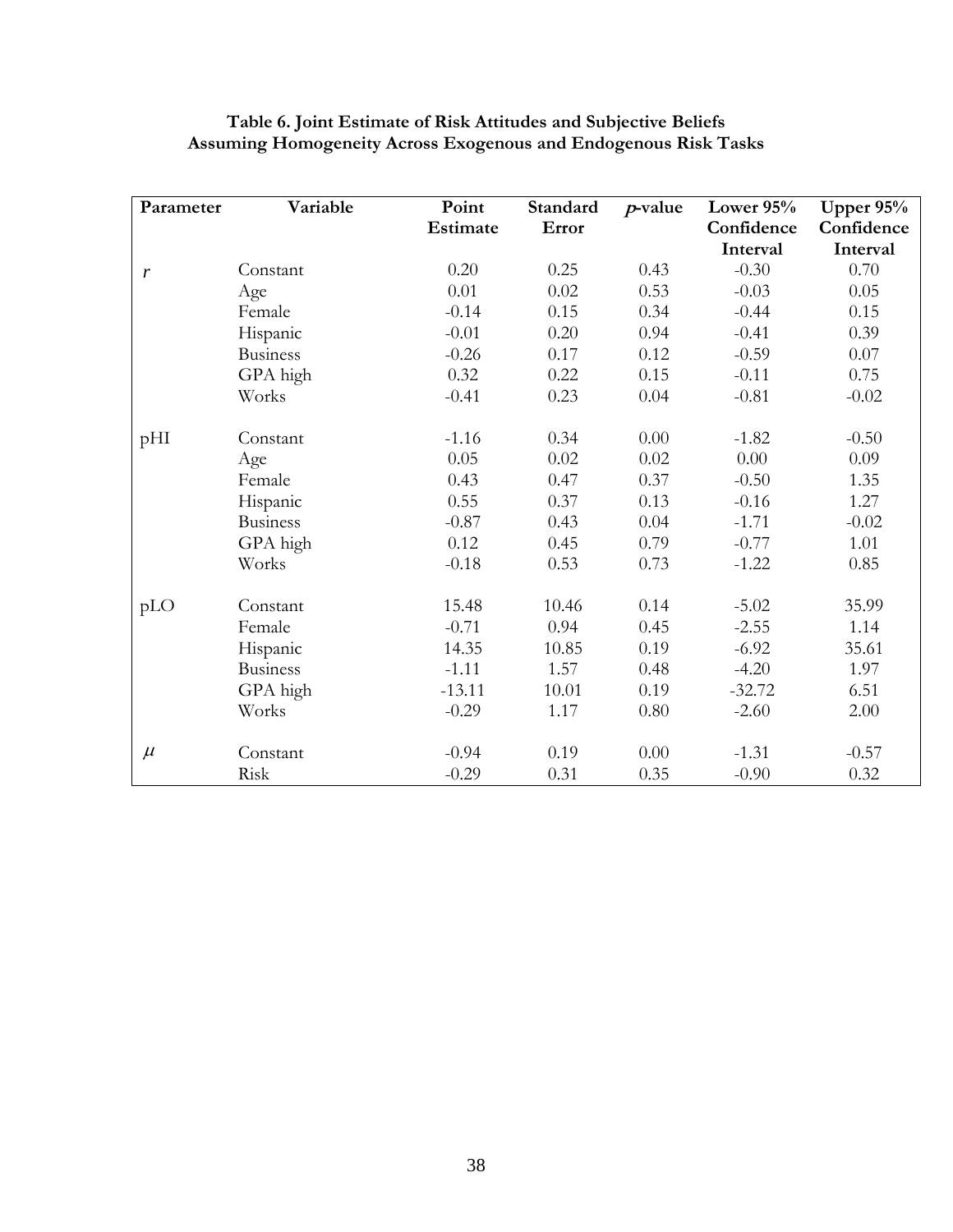| Parameter | Variable        | Point    | Standard | $p$ -value  | Lower 95%   | Upper $95%$    |
|-----------|-----------------|----------|----------|-------------|-------------|----------------|
|           |                 | Estimate | Error    |             | Confidence  | Confidence     |
|           |                 |          |          |             | Interval    | Interval       |
| r         | Constant        | 0.17     | 0.25     | 0.50        | $-0.32$     | 0.67           |
|           | <b>WTP</b>      | $-0.23$  | 0.56     | 0.68        | $-1.33$     | 0.87           |
|           | Age             | 0.01     | 0.02     | 0.45        | $-0.02$     | 0.05           |
|           | Female          | $-0.16$  | 0.14     | 0.26        | $-0.44$     | 0.12           |
|           | Hispanic        | $-0.12$  | 0.19     | 0.55        | $-0.50$     | 0.26           |
|           | <b>Business</b> | $-0.21$  | 0.15     | 0.16        | $-0.50$     | 0.08           |
|           | GPA high        | 0.43     | 0.24     | 0.08        | $-0.48$     | 0.91           |
|           | Works           | $-0.40$  | 0.19     | 0.03        | $-0.78$     | $-0.03$        |
| pHI       | Constant        | 1.06     | 0.27     | 0.00        | $-1.60$     | $-0.53$        |
|           | WTP×age         | 0.00     | 0.03     | 0.99        | $-0.06$     | 0.06           |
|           | WTP×female      | $-0.72$  | 0.81     | 0.38        | $-2.31$     | 0.88           |
|           | WTP×hispanic    | $-0.11$  | 0.98     | 0.91        | $-2.04$     | 1.81           |
|           | WTP×business    | $-2.48$  | 1.56     | 0.11        | $-5.54$     | 0.58           |
|           | WTP×GPA high    | $-0.09$  | 0.67     | 0.90        | $-1.40$     | 1.22           |
|           | WTP×works       | 0.87     | 0.63     | 0.17        | $-0.36$     | 2.11           |
|           | Age             | 0.03     | 0.02     | 0.08        | $-0.00$     | 0.06           |
|           | Female          | 0.51     | 0.25     | 0.04        | 0.01        | 1.00           |
|           | Hispanic        | 0.27     | 0.08     | 0.32        | $-0.27$     | 0.82           |
|           | <b>Business</b> | 0.25     | 0.31     | 0.41        | $-0.35$     | 0.85           |
|           | GPA high        | 0.12     | 0.36     | 0.75        | $-0.60$     | 0.83           |
|           | Works           | $-0.12$  | 0.27     | 0.66        | $-0.64$     | 0.40           |
| pLO       | Constant        | 15.23    | 0.97     | 0.00        | 13.33       | 17.13          |
|           | WTP×age         | 0.79     | 0.42     | 0.06        | $-.03$      | 1.61           |
|           | WTP×female      | $-3.07$  | 1.30     | 0.02        | $-5.61$     | $-0.53$        |
|           | WTP×hispanic    | 0.00     | 1.53     | 1.00        | $-3.00$     | 3.00           |
|           | WTP×business    | $-1.82$  | 1.40     | 0.19        | $-4.56$     | 0.91           |
|           | WTP×GPA high    | 0.22     | 1.51     | 0.88        | $-2.75$     | 3.19           |
|           | WTP×works       | 4.24     | 1.73     | 0.01        | 0.84        | 7.64           |
|           | Age             | 0.01     | 0.02     | 0.69        | $-0.03$     | 0.04           |
|           | Female          | $-0.45$  | 0.28     | 0.11        | $-1.00$     | 0.11           |
|           | Hispanic        | 14.34    | $\sim$   | $\bullet$ . | $\bullet$ . | $\sim 10^{-1}$ |
|           | <b>Business</b> | $-0.96$  | 0.61     | 0.12        | $-2.16$     | 0.25           |
|           | GPA high        | $-13.36$ | $\sim$   | $\bullet$ . | $\bullet$ . | $\sim$         |
|           | Works           | $-0.47$  | 0.47     | 0.31        | $-1.40$     | 0.44           |
| $\mu$     | Constant        | $-1.10$  | 0.17     | 0.00        | $-1.44$     | 0.76           |
|           | Risk            | $-0.11$  | 0.30     | 0.72        | $-0.70$     | 0.48           |

# **Table 7. Joint Estimate of Risk Attitudes and Subjective Beliefs Allowing Heterogeneity Across Exogenous and Endogenous Risk Tasks**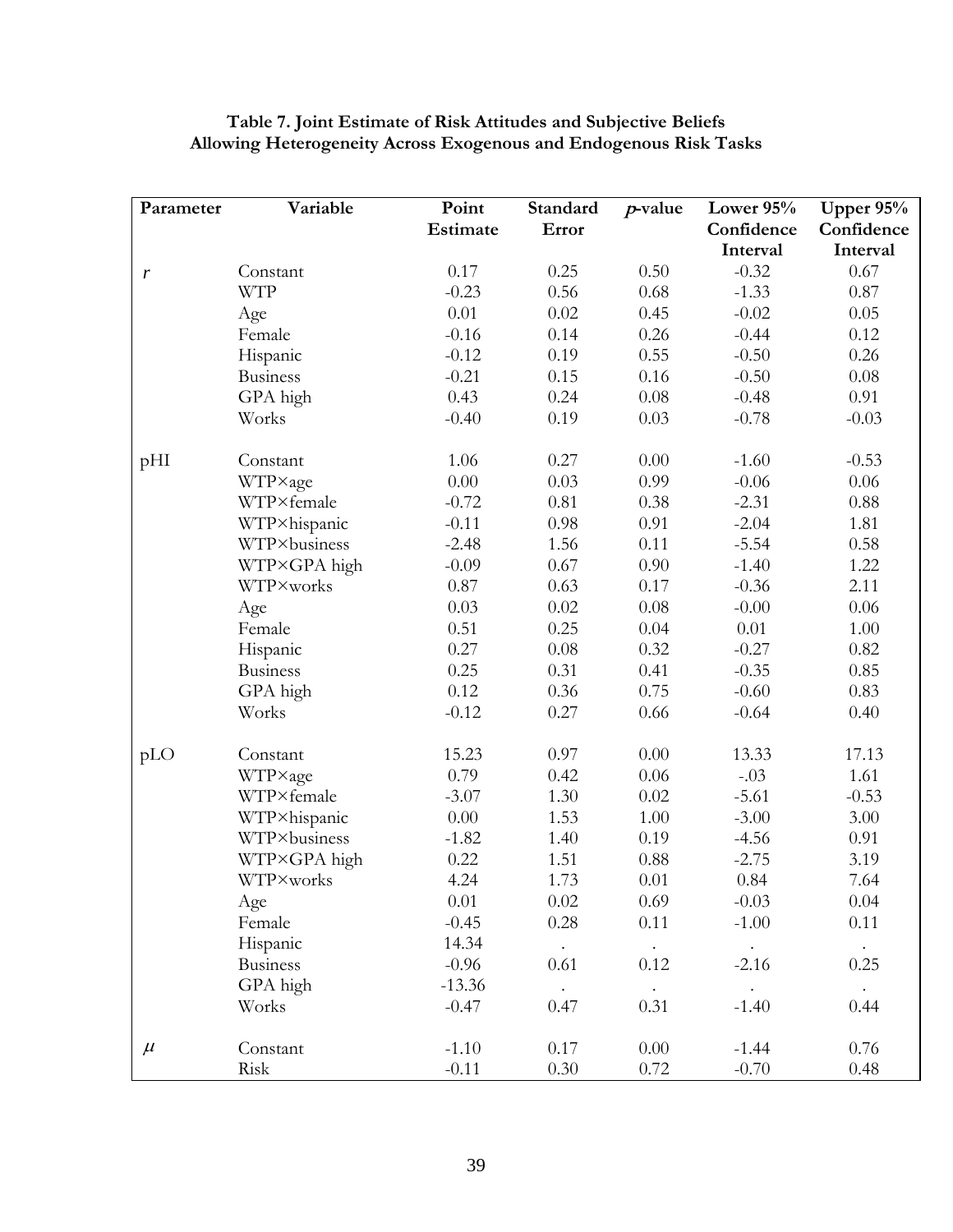# **Figure 4. Estimated Subjective Probabilities of House Burning if Homogeneous Beliefs and Risk Attitudes Assumed**

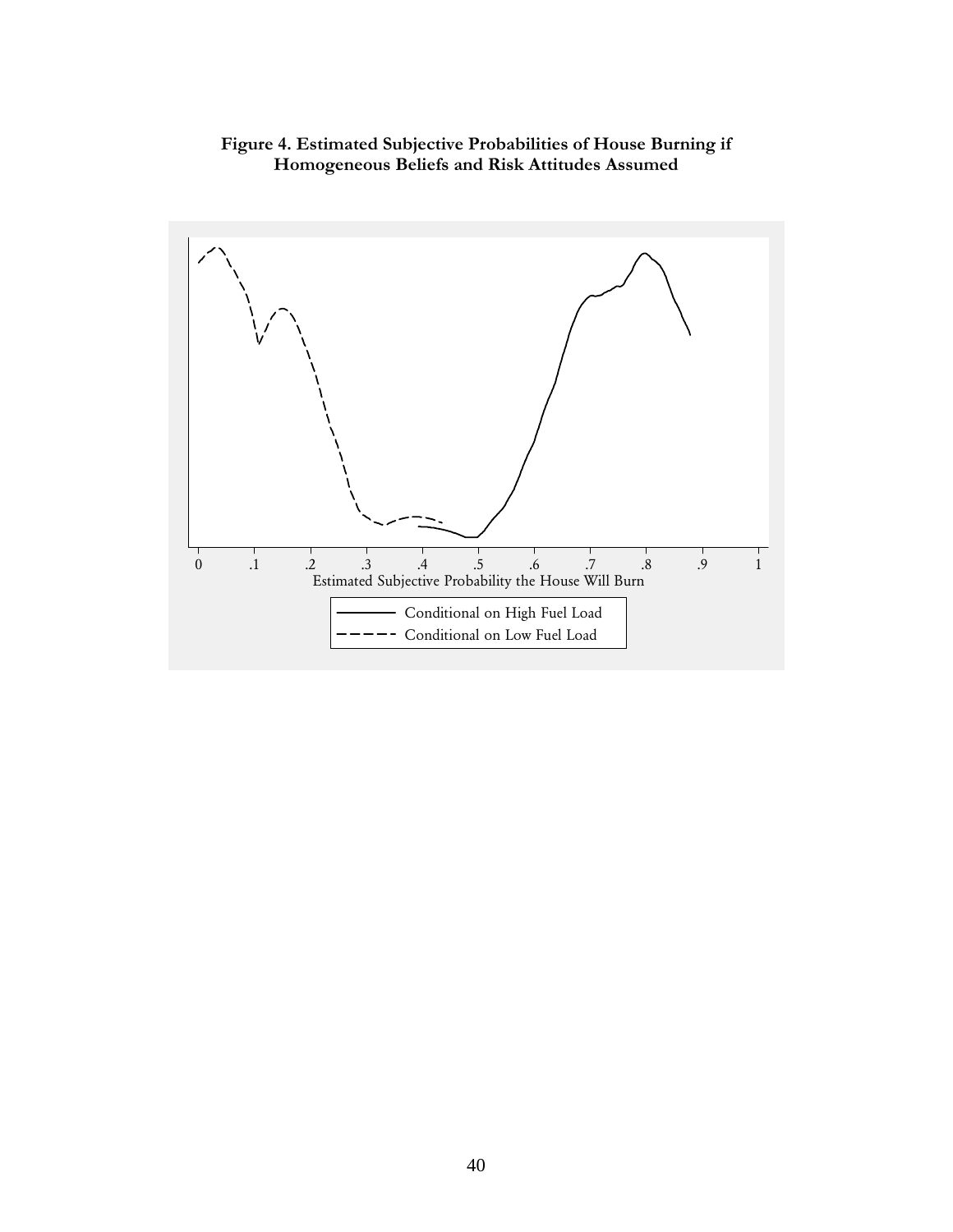## **Figure 5. Estimated Subjective Probabilities of House Burning if Heterogeneous Beliefs and Risk Attitudes Allowed**

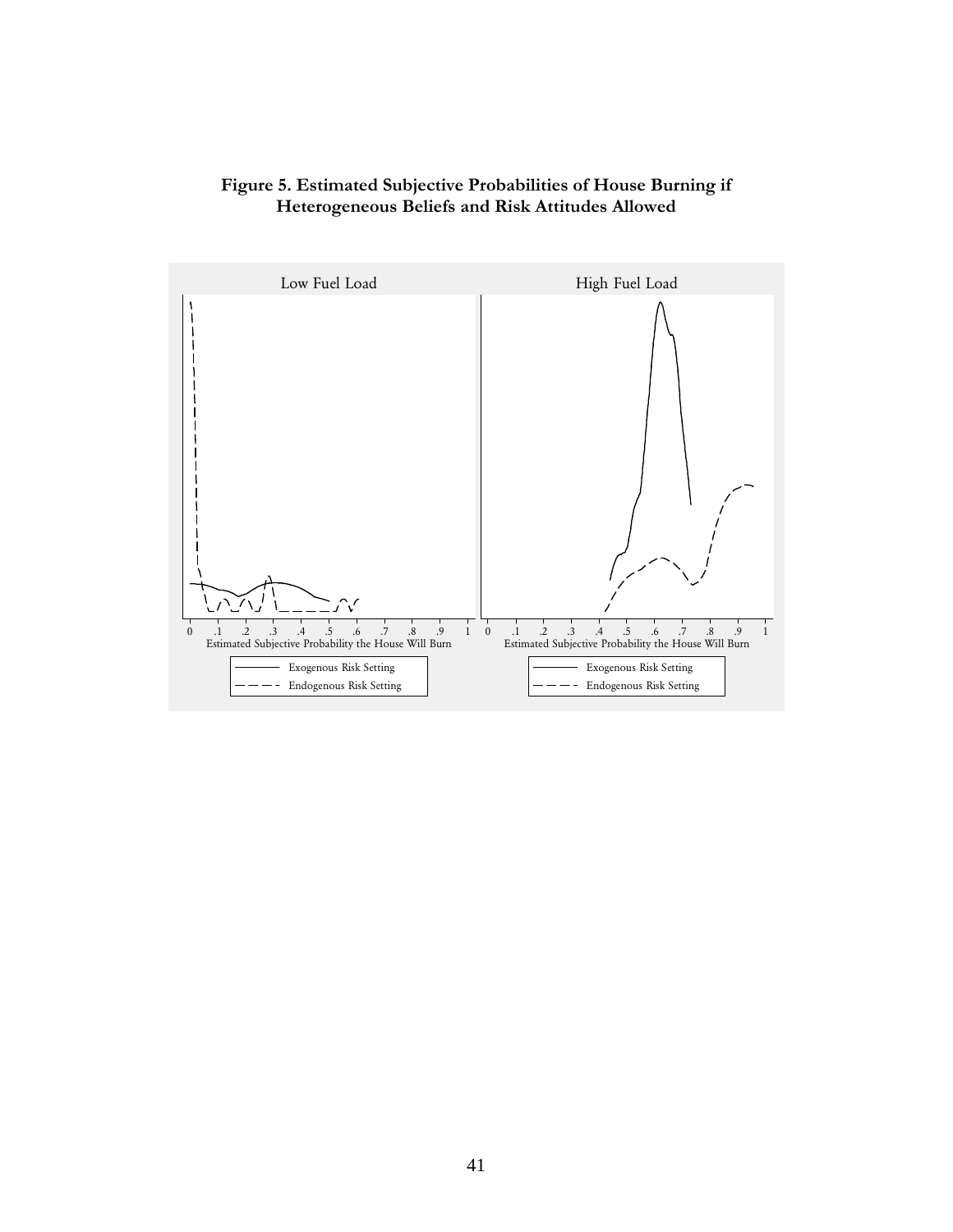### **References**

- Andersen, Steffen; Fountain, John; Harrison, Glenn W., and Rutström, E. Elisabet, "Estimating Subjective Probabilities," *Working Paper 09-01*, Department of Economics, University of Central Florida, 2009a.
- Andersen, Steffen; Fountain, John; Harrison, Glenn W., and Rutström, E. Elisabet, "Estimating Aversion to Uncertainty," *Working Paper 09-04*, Department of Economics, University of Central Florida, 2009b.
- Andersen, Steffen; Harrison, Glenn W.; Lau, Morten Igel, and Rutström, E. Elisabet, "Eliciting Risk and Time Preferences," *Econometrica*, 76(3), May 2008, 583-618.
- Ehrlich, Isaac, and Becker, Gary S, "Market Insurance, Self-Insurance and Self-Protection," *Journal of Political Economy,* 80, 1972, 623-48.
- Fiore, Stephen M.; Harrison, Glenn W.; Hughes, Charles E., and Rutström, E. Elisabet "Virtual Experiments and Environmental Policy," *Journal of Environmental Economics and Management*, 57, 2009, 65-86.
- Garen, John, "Compensating Wage Differentials and the Endogeneity of Job Riskiness," *The Review of Economics and Statistics,* 70(1), 1988, 9-16.
- Harrison, Glenn W.; Humphrey, Steven, and Verschoor, Arjan, "Choice Under Uncertainty: Evidence from Ethiopia, India and Uganda," *Economic Journal*, 119, 2009, forthcoming.
- Harrison, Glenn W., and List, John A., "Field Experiments," *Journal of Economic Literature*, 42(4), 2004, 1013–1059.
- Harrison, Glenn W.; Johnson, Eric; McInnes, Melayne M., and Rutström, E. Elisabet, "Risk Aversion and Incentive Effects: Comment," *American Economic Review*, 95(3), 2005, 897–901.
- Harrison, Glenn W., and Rutström, E. Elisabet, "Risk Aversion in the Laboratory," in J. C. Cox and G. W. Harrison (eds.), *Risk Aversion in Experiments* (Bingley, UK: Emerald, Research in Experimental Economics, Volume 12, 2008).
- Harrison, Glenn W., and Rutström, E. Elisabet, "Expected Utility *And* Prospect Theory: One Wedding and A Decent Funeral," *Experimental Economics*, 12(2), June 2009, 133- 158.
- Harstad, Ronald M., "Dominant Strategy Adoption and Bidders' Experience with Pricing Rules," *Experimental Economics*, 3(3), 2000, 261–280.
- Holt, Charles A., and Laury, Susan K., "Risk Aversion and Incentive effects," *American Economic Review*, 92(5), 2002, 1644–1655.